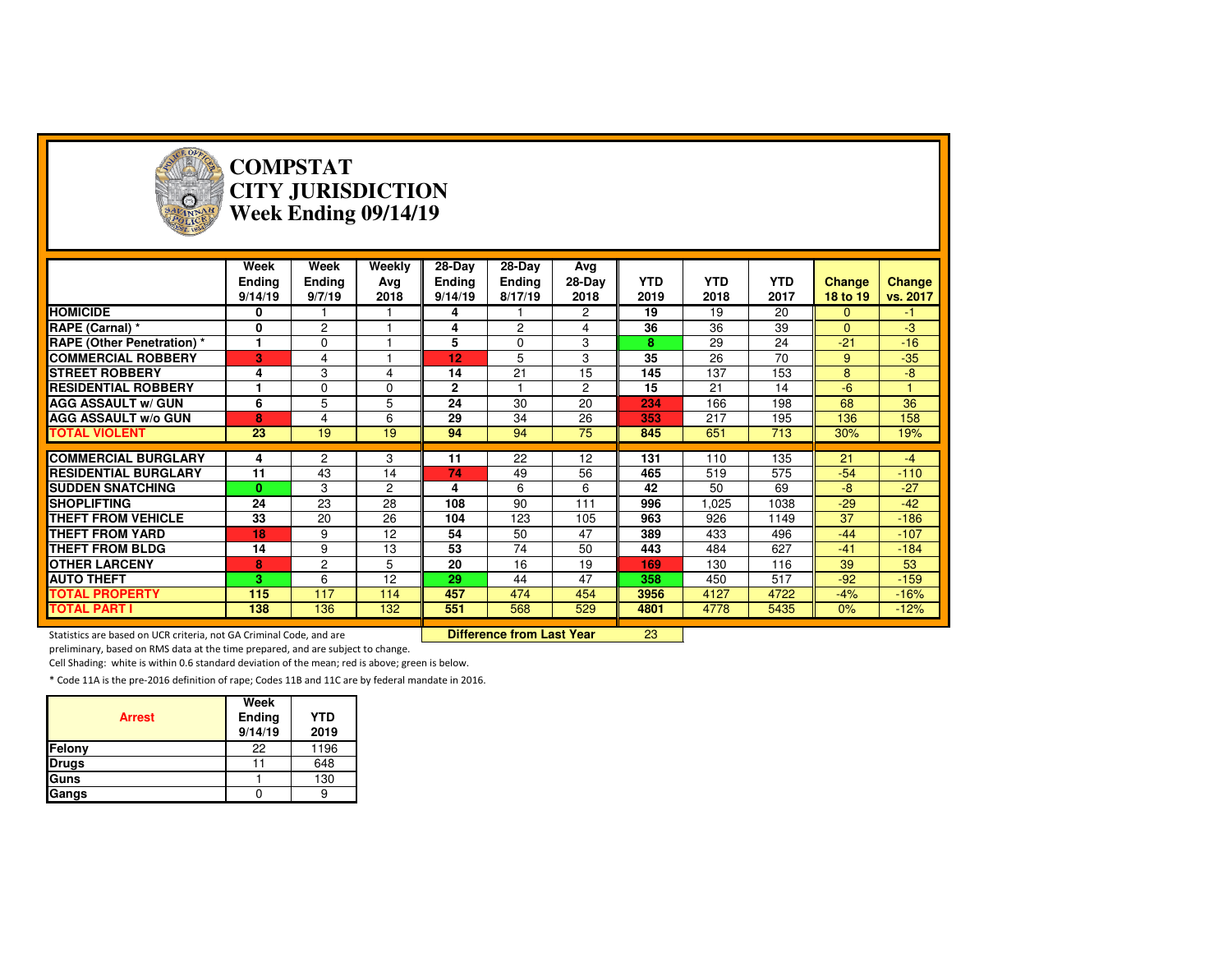

#### **COMPSTAT PRECINCT COMMANDER: NORTH PRECINCTWeek Ending 09/14/19**

**CAPT. CARY HILL**



|                                   | Week<br>Ending<br>9/14/19 | Week<br>Ending<br>9/7/19 | Weekly<br>Ava<br>2018 | 28-Day<br><b>Ending</b><br>9/14/19 | $28-Dav$<br><b>Ending</b><br>8/17/19 | Avg<br>$28-Day$<br>2018 | <b>YTD</b><br>2019 | <b>YTD</b><br>2018 | <b>YTD</b><br>2017 | <b>Change</b><br>18 to 19 | <b>Change</b><br>vs. 2017 |
|-----------------------------------|---------------------------|--------------------------|-----------------------|------------------------------------|--------------------------------------|-------------------------|--------------------|--------------------|--------------------|---------------------------|---------------------------|
| <b>HOMICIDE</b>                   | 0                         | 0                        | 0                     |                                    |                                      | $\Omega$                | 5                  | 4                  | 3                  |                           | $\overline{2}$            |
| RAPE (Carnal) *                   | 0                         |                          | $\Omega$              |                                    | $\Omega$                             |                         | 8                  | 8                  | 13                 | $\Omega$                  | -5                        |
| <b>RAPE (Other Penetration) *</b> | $\bf{0}$                  | 0                        | $\Omega$              | 4                                  | $\Omega$                             | $\Omega$                | 5                  | 5                  | 4                  | $\Omega$                  |                           |
| <b>COMMERCIAL ROBBERY</b>         | 0                         |                          | 0                     |                                    |                                      | $\Omega$                | 4                  | 5                  | 11                 | -1                        | $-7$                      |
| <b>STREET ROBBERY</b>             | 3                         | 0                        |                       | 4                                  | 6                                    | 5                       | 41                 | 42                 | 55                 | -1                        | $-14$                     |
| <b>RESIDENTIAL ROBBERY</b>        | 0                         | 0                        | 0                     | 0                                  | $\Omega$                             | $\Omega$                | 3                  | 5                  |                    | $-2$                      | $\overline{2}$            |
| <b>AGG ASSAULT w/ GUN</b>         | $\bf{0}$                  | 4                        |                       | 7                                  | $\overline{ }$                       | 5                       | 53                 | 42                 | 43                 | 11                        | 10 <sup>1</sup>           |
| <b>AGG ASSAULT W/o GUN</b>        | 3                         | 2                        | 2                     | 11                                 | $\overline{ }$                       | 8                       | 105                | 65                 | 53                 | 40                        | 52                        |
| <b>TOTAL VIOLENT</b>              | 6                         | 8                        | 5                     | 29                                 | 22                                   | 20                      | 224                | 176                | 183                | 27%                       | 22%                       |
|                                   |                           |                          |                       |                                    |                                      |                         |                    |                    |                    |                           |                           |
| <b>COMMERCIAL BURGLARY</b>        | 0                         | 0                        |                       |                                    | 10                                   | 3                       | 31                 | 22                 | 39                 | 9                         | -8                        |
| <b>RESIDENTIAL BURGLARY</b>       | 0                         | 5                        |                       | 6                                  | 8                                    | 6                       | 65                 | 59                 | 60                 | 6                         | 5                         |
| <b>SUDDEN SNATCHING</b>           | $\bf{0}$                  |                          |                       |                                    |                                      | 2                       | 14                 | 24                 | 36                 | $-10$                     | $-22$                     |
| <b>SHOPLIFTING</b>                | 4                         | 3                        | 4                     | 19                                 | 11                                   | 18                      | 118                | 189                | 143                | $-71$                     | $-25$                     |
| <b>THEFT FROM VEHICLE</b>         | 7                         | 8                        | 6                     | 33                                 | 24                                   | 23                      | 235                | 193                | 272                | 42                        | $-37$                     |
| THEFT FROM YARD                   | 8                         | 3                        | 3                     | 21                                 | 12                                   | 13                      | 106                | 114                | 156                | -8                        | $-50$                     |
| <b>THEFT FROM BLDG</b>            | 3                         | 5                        | 3                     | 15                                 | 15                                   | 14                      | 105                | 133                | 180                | $-28$                     | $-75$                     |
| <b>OTHER LARCENY</b>              | 4                         |                          |                       | 8                                  | $\overline{2}$                       | 6                       | 31                 | 33                 | 30                 | $-2$                      |                           |
| <b>AUTO THEFT</b>                 |                           | 2                        | 3                     | 12                                 | 16                                   | 10                      | 74                 | 92                 | 132                | $-18$                     | $-58$                     |
| <b>TOTAL PROPERTY</b>             | 27                        | 28                       | 23                    | 116                                | 99                                   | 94                      | 779                | 859                | 1048               | $-9%$                     | $-26%$                    |
| TOTAL PART I                      | 33                        | 36                       | 28                    | 145                                | 121                                  | 114                     | 1003               | 1035               | 1231               | $-3%$                     | $-19%$                    |

Statistics are based on UCR criteria, not GA Criminal Code, and are **Difference from Last Year** 

-32

preliminary, based on RMS data at the time prepared, and are subject to change.

Cell Shading: white is within 0.6 standard deviation of the mean; red is above; green is below.

| <b>Arrests</b> | Week<br>Ending<br>9/14/19 | YTD<br>2019 |
|----------------|---------------------------|-------------|
| <b>Felony</b>  |                           | 308         |
| <b>Drugs</b>   |                           | 166         |
| <b>Guns</b>    |                           | 36          |
| <b>Gangs</b>   |                           |             |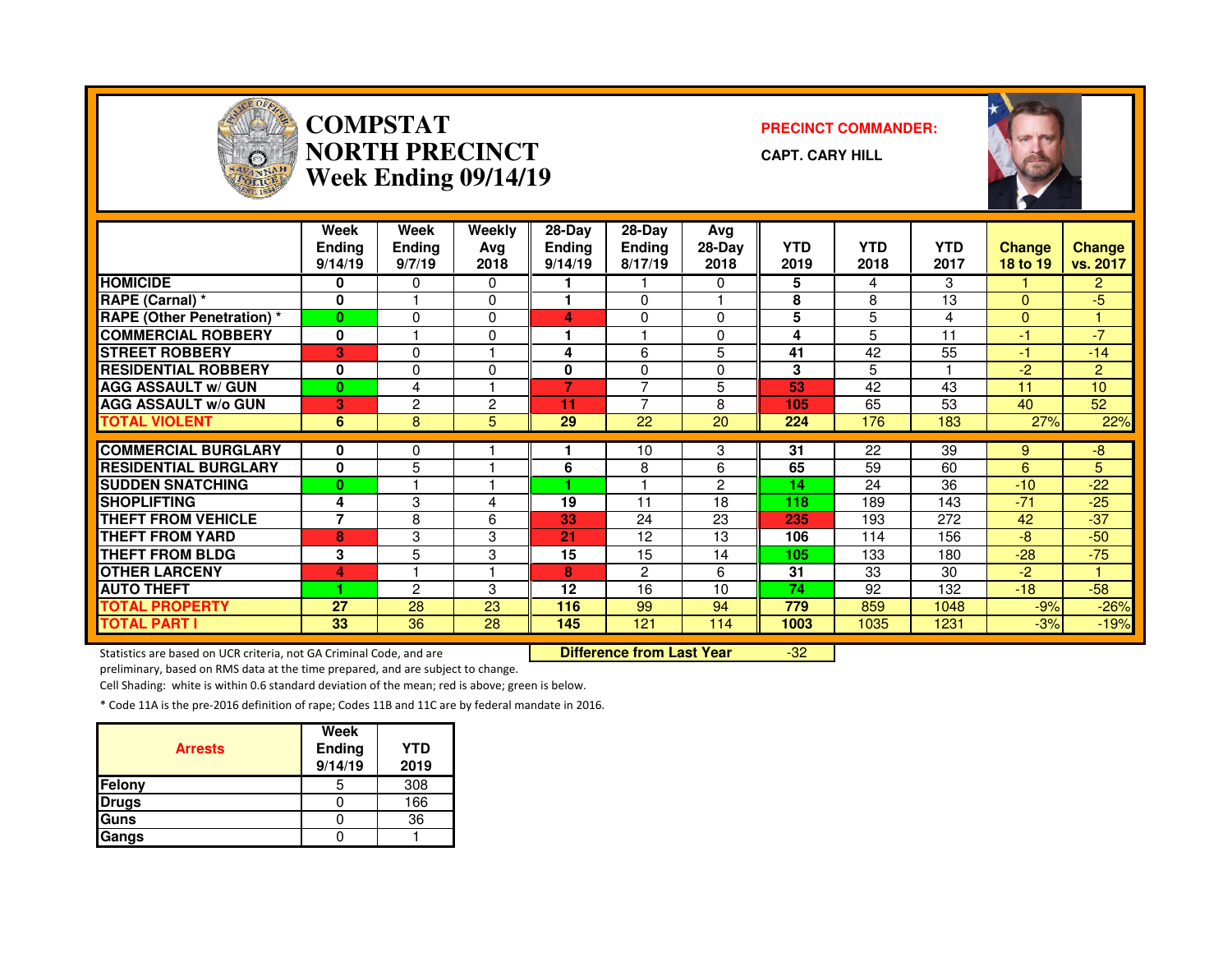

#### **COMPSTAT PRECINCT COMMANDER: CENTRAL PRECINCTWeek Ending 09/14/19**

**CAPT. TONYA REID**



|                                   | Week<br><b>Ending</b><br>9/14/19 | Week<br>Ending<br>9/7/19 | Weekly<br>Ava<br>2018 | $28-Dav$<br><b>Ending</b><br>9/14/19 | 28-Dav<br>Ending<br>8/17/19 | Avg<br>$28-Day$<br>2018 | <b>YTD</b><br>2019 | <b>YTD</b><br>2018 | <b>YTD</b><br>2017 | <b>Change</b><br>18 to 19 | <b>Change</b><br>vs. 2017 |
|-----------------------------------|----------------------------------|--------------------------|-----------------------|--------------------------------------|-----------------------------|-------------------------|--------------------|--------------------|--------------------|---------------------------|---------------------------|
| <b>HOMICIDE</b>                   | 0                                |                          | 0                     | 2.                                   | 0                           |                         | 5                  | $\overline{2}$     | 6                  | 3                         | -1.                       |
| RAPE (Carnal) *                   | $\bf{0}$                         | $\Omega$                 | 0                     | $\bf{0}$                             | $\Omega$                    |                         | 7                  | 11                 | 15                 | -4                        | -8                        |
| <b>RAPE (Other Penetration) *</b> | 1                                | $\Omega$                 | 0                     |                                      | $\Omega$                    |                         | $\mathbf{2}$       | 6                  | 7                  | -4                        | -5                        |
| <b>COMMERCIAL ROBBERY</b>         |                                  |                          | $\mathbf 0$           | 5                                    | $\overline{2}$              |                         | 13                 | $\overline{ }$     | 14                 | 6                         | -1                        |
| <b>STREET ROBBERY</b>             | $\bf{0}$                         | 3                        |                       | 5                                    | 6                           | 5                       | 44                 | 38                 | 43                 | 6                         |                           |
| <b>RESIDENTIAL ROBBERY</b>        | $\bf{0}$                         | 0                        | $\Omega$              | 0                                    | $\mathbf{0}$                |                         | 3                  | 6                  | 5                  | -3                        | $-2$                      |
| <b>AGG ASSAULT w/ GUN</b>         | 3                                |                          | $\overline{2}$        | 9                                    | $\overline{ }$              |                         | 74                 | 56                 | 74                 | 18                        | $\Omega$                  |
| <b>AGG ASSAULT w/o GUN</b>        | $\mathbf{2}$                     |                          | 2                     | 5                                    | 8                           | ⇁                       | 84                 | 57                 | 60                 | 27                        | 24                        |
| <b>TOTAL VIOLENT</b>              | $\overline{7}$                   | $\overline{7}$           | 5                     | 27                                   | 23                          | 22                      | 232                | 183                | 224                | 27%                       | 4%                        |
|                                   |                                  |                          |                       |                                      |                             |                         |                    |                    |                    |                           |                           |
| <b>COMMERCIAL BURGLARY</b>        | 4                                |                          |                       | 6                                    | 6                           | 3                       | 38                 | 30                 | 31                 | 8                         | $\overline{7}$            |
| <b>RESIDENTIAL BURGLARY</b>       | 4                                | 14                       | 4                     | 25                                   | 17                          | 15                      | 151                | 152                | 163                | -1                        | $-12$                     |
| <b>SUDDEN SNATCHING</b>           | 0                                |                          | 0                     | 2                                    | 3                           |                         | 9                  | 8                  | 19                 |                           | $-10$                     |
| <b>SHOPLIFTING</b>                | $\overline{2}$                   | 5                        | 4                     | 19                                   | 33                          | 17                      | 181                | 143                | 184                | 38                        | $-3$                      |
| <b>THEFT FROM VEHICLE</b>         | 13                               | 8                        | $\overline{7}$        | 38                                   | 37                          | 26                      | 243                | 225                | 296                | 18                        | $-53$                     |
| <b>THEFT FROM YARD</b>            | $\overline{7}$                   | 4                        | 4                     | 20                                   | 15                          | 16                      | 139                | 133                | 159                | 6                         | $-20$                     |
| <b>THEFT FROM BLDG</b>            | 7                                | 0                        | 3                     | 15                                   | 14                          | 13                      | 98                 | 127                | 145                | $-29$                     | $-47$                     |
| <b>OTHER LARCENY</b>              | 3                                | 0                        | ٠                     | 5                                    | 4                           | 5                       | 57                 | 32                 | 30                 | 25                        | 27                        |
| <b>AUTO THEFT</b>                 |                                  |                          | 4                     | 4                                    | 6                           | 14                      | 87                 | 137                | 152                | $-50$                     | $-65$                     |
| <b>TOTAL PROPERTY</b>             | 41                               | 34                       | 27                    | 134                                  | 135                         | 109                     | 1003               | 987                | 1179               | 2%                        | $-15%$                    |
| <b>TOTAL PART I</b>               | 48                               | 41                       | 33                    | 161                                  | 158                         | 131                     | 1235               | 1170               | 1403               | 6%                        | $-12%$                    |

Statistics are based on UCR criteria, not GA Criminal Code, and are **Difference from Last Year** 

<sup>65</sup>

preliminary, based on RMS data at the time prepared, and are subject to change.

Cell Shading: white is within 0.6 standard deviation of the mean; red is above; green is below.

| <b>Arrests</b> | Week<br>Ending<br>9/14/19 | <b>YTD</b><br>2019 |
|----------------|---------------------------|--------------------|
| Felony         |                           | 314                |
| <b>Drugs</b>   |                           | 157                |
| Guns           |                           |                    |
| Gangs          |                           |                    |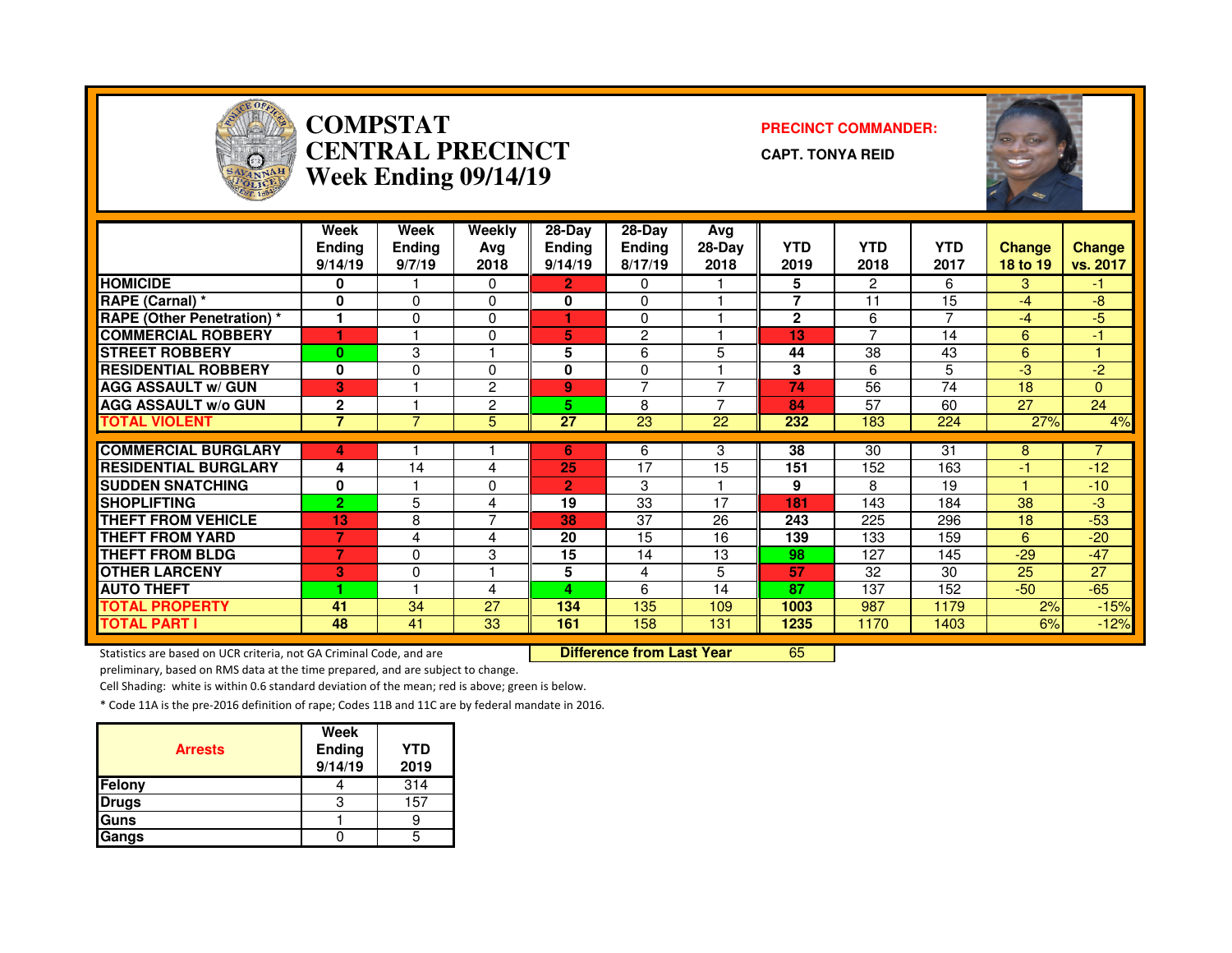

# **COMPSTAT PRECINCT COMMANDER: SOUTH PRECINCTWeek Ending 09/14/19**

**CAPT. MICHELLE HALFORD**



|                                   | Week<br><b>Ending</b><br>9/14/19 | Week<br><b>Ending</b><br>9/7/19 | Weekly<br>Avg<br>2018 | $28-Dav$<br><b>Ending</b><br>9/14/19 | 28-Dav<br><b>Ending</b><br>8/17/19 | Avg<br>$28-Day$<br>2018 | <b>YTD</b><br>2019 | <b>YTD</b><br>2018 | <b>YTD</b><br>2017 | <b>Change</b><br>18 to 19 | Change<br>vs. 2017 |
|-----------------------------------|----------------------------------|---------------------------------|-----------------------|--------------------------------------|------------------------------------|-------------------------|--------------------|--------------------|--------------------|---------------------------|--------------------|
| <b>HOMICIDE</b>                   | 0                                | 0                               | $\Omega$              | 0                                    | $\Omega$                           | 0                       | 5                  | 4                  |                    |                           | 4                  |
| RAPE (Carnal) *                   | $\bf{0}$                         | 0                               | $\Omega$              |                                      | $\Omega$                           |                         | 8                  | 9                  | 6                  | -1                        | $\overline{2}$     |
| <b>RAPE (Other Penetration) *</b> | $\bf{0}$                         | 0                               | $\Omega$              | 0                                    | 0                                  |                         |                    | 13                 | 3                  | $-12$                     | $-2$               |
| <b>COMMERCIAL ROBBERY</b>         | $\overline{2}$                   |                                 | $\Omega$              | 5                                    | $\overline{2}$                     |                         | 15                 | 9                  | 23                 | 6                         | -8                 |
| <b>ISTREET ROBBERY</b>            | $\bf{0}$                         | $\Omega$                        |                       | 0                                    | 5                                  | 3                       | 26                 | 28                 | 21                 | $-2$                      | 5                  |
| <b>RESIDENTIAL ROBBERY</b>        |                                  | $\Omega$                        | $\Omega$              |                                      | 0                                  |                         | 4                  | 8                  |                    | $-4$                      | 3                  |
| <b>AGG ASSAULT w/ GUN</b>         | $\overline{2}$                   | $\Omega$                        |                       | 5                                    | 3                                  | 2                       | 42                 | 17                 | 29                 | 25                        | 13                 |
| <b>AGG ASSAULT w/o GUN</b>        | $\bf{0}$                         | 0                               |                       | 7                                    | 6                                  | 4                       | 62                 | 34                 | 26                 | 28                        | 36                 |
| <b>TOTAL VIOLENT</b>              | 5                                |                                 | 3                     | 19                                   | 16                                 | 14                      | 163                | 122                | 110                | 34%                       | 48%                |
| <b>COMMERCIAL BURGLARY</b>        | 0                                |                                 |                       | 3                                    | 4                                  | 5                       | 47                 | 42                 | 49                 | 5.                        | $-2$               |
| <b>RESIDENTIAL BURGLARY</b>       |                                  | 9                               |                       | 18                                   | 10                                 | 15                      | 84                 | 140                | 152                | $-56$                     | $-68$              |
|                                   | 0                                |                                 | 4                     |                                      |                                    |                         | 10                 |                    |                    |                           | 7                  |
| <b>ISUDDEN SNATCHING</b>          |                                  | 0                               | $\Omega$              | $\bf{0}$                             | $\overline{2}$                     |                         |                    | 8                  | 3                  | $\mathbf{P}$              |                    |
| <b>ISHOPLIFTING</b>               | 15                               | 11                              | 13                    | 42                                   | 29                                 | 53                      | 475                | 466                | 502                | 9                         | $-27$              |
| <b>THEFT FROM VEHICLE</b>         | 5                                | $\overline{2}$                  | 7                     | 13                                   | 36                                 | 28                      | 260                | 263                | 304                | $-3$                      | $-44$              |
| <b>THEFT FROM YARD</b>            |                                  | $\overline{2}$                  | 2                     | 5                                    | $\overline{7}$                     | 8                       | 55                 | 78                 | 70                 | $-23$                     | $-15$              |
| <b>THEFT FROM BLDG</b>            | 3                                | $\overline{2}$                  | 3                     | 12                                   | 23                                 | 12                      | 130                | 107                | 167                | 23                        | $-37$              |
| <b>OTHER LARCENY</b>              |                                  | $\Omega$                        |                       | 2                                    | 8                                  | $\overline{2}$          | 39                 | 20                 | 29                 | 19                        | 10 <sup>°</sup>    |
| <b>AUTO THEFT</b>                 | $\bf{0}$                         | $\overline{c}$                  | 3                     | 8                                    | 13                                 | 11                      | 101                | 106                | 116                | $-5$                      | $-15$              |
| <b>TOTAL PROPERTY</b>             | 26                               | 29                              | 34                    | 103                                  | 132                                | 136                     | 1201               | 1230               | 1392               | $-2%$                     | $-14%$             |
| <b>TOTAL PART I</b>               | 31                               | 30                              | 37                    | 122                                  | 148                                | 150                     | 1364               | 1352               | 1502               | $1\%$                     | $-9%$              |

Statistics are based on UCR criteria, not GA Criminal Code, and are **Difference from Last Year** 

<sup>12</sup>

preliminary, based on RMS data at the time prepared, and are subject to change.

Cell Shading: white is within 0.6 standard deviation of the mean; red is above; green is below.

| <b>Arrests</b> | Week<br>Ending<br>9/14/19 | YTD<br>2019 |
|----------------|---------------------------|-------------|
| Felony         |                           | 253         |
| <b>Drugs</b>   |                           | 103         |
| Guns           |                           | 26          |
| Gangs          |                           |             |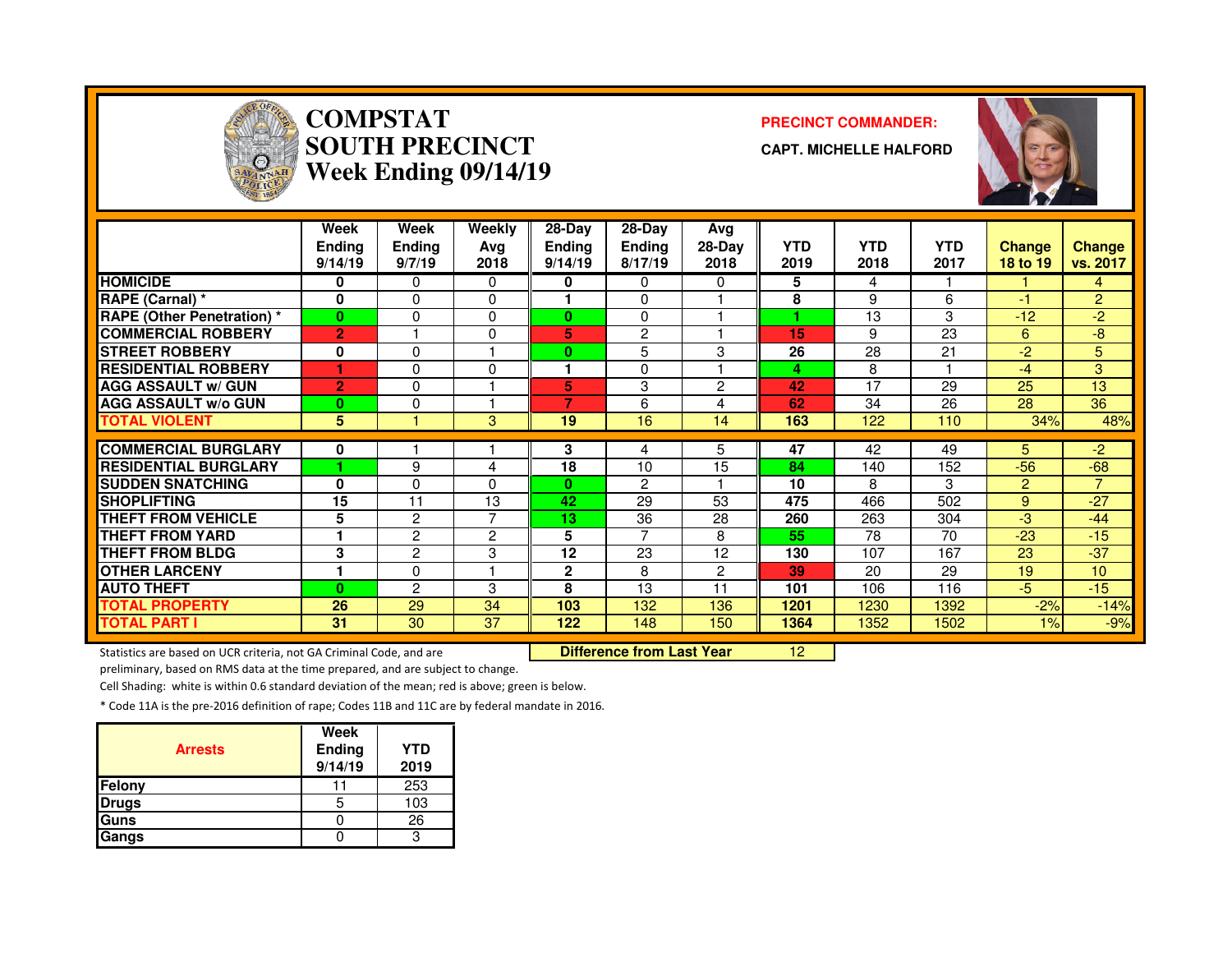

# **COMPSTAT PRECINCT COMMANDER: EAST PRECINCTWeek Ending 09/14/19**

**CAPT. GEORGE GUNDICH**



|                                   | Week<br><b>Ending</b><br>9/14/19 | <b>Week</b><br><b>Endina</b><br>9/7/19 | Weekly<br>Avg<br>2018   | 28-Day<br><b>Ending</b><br>9/14/19 | 28-Day<br><b>Ending</b><br>8/17/19 | Avg<br>28-Day<br>2018 | <b>YTD</b><br>2019 | <b>YTD</b><br>2018 | <b>YTD</b><br>2017 | <b>Change</b><br>18 to 19 | <b>Change</b><br>vs. 2017 |
|-----------------------------------|----------------------------------|----------------------------------------|-------------------------|------------------------------------|------------------------------------|-----------------------|--------------------|--------------------|--------------------|---------------------------|---------------------------|
| <b>HOMICIDE</b>                   | 0                                | 0                                      | 0                       |                                    | $\Omega$                           |                       | 4                  | 9                  | 10                 | $-5$                      | -6                        |
| <b>RAPE (Carnal)</b> *            | 0                                |                                        | 0                       | $\overline{2}$                     | 2                                  |                       | 13                 | 8                  | 5                  | 5.                        | 8                         |
| <b>RAPE (Other Penetration)</b> * | $\bf{0}$                         | $\Omega$                               | 0                       | 0                                  | $\Omega$                           | 0                     | 0                  | 5                  | 10                 | $-5$                      | $-10$                     |
| <b>COMMERCIAL ROBBERY</b>         | 0                                |                                        | 0                       |                                    | $\Omega$                           |                       | 3                  | 5                  | 22                 | $-2$                      | $-19$                     |
| <b>STREET ROBBERY</b>             |                                  | 0                                      |                         | 5                                  | 4                                  | 3                     | 34                 | 29                 | 34                 | 5                         | 0                         |
| <b>RESIDENTIAL ROBBERY</b>        | 0                                | 0                                      | 0                       |                                    |                                    | 0                     | 5                  | $\overline{2}$     |                    | 3                         | $-2$                      |
| <b>AGG ASSAULT w/ GUN</b>         |                                  | $\Omega$                               | 2                       | 3                                  | 13                                 | ⇁                     | 65                 | 51                 | 52                 | 14                        | 13                        |
| <b>AGG ASSAULT w/o GUN</b>        | 3                                |                                        | 2                       | 6                                  | 13                                 |                       | 102                | 61                 | 56                 | 41                        | 46                        |
| <b>TOTAL VIOLENT</b>              | 5                                | 3                                      | 5                       | 19                                 | 33                                 | 19                    | 226                | 170                | 196                | 33%                       | 15%                       |
|                                   |                                  |                                        |                         |                                    |                                    |                       |                    |                    |                    |                           |                           |
| <b>COMMERCIAL BURGLARY</b>        | 0                                | 0                                      | 0                       |                                    | 2                                  | 2                     | 15                 | 16                 | 16                 | -1                        | -1                        |
| <b>RESIDENTIAL BURGLARY</b>       | 6                                | 15                                     | 5                       | 25                                 | 14                                 | 20                    | 165                | 168                | 200                | -3                        | $-35$                     |
| <b>ISUDDEN SNATCHING</b>          | 0                                |                                        | 0                       |                                    | $\Omega$                           |                       | 9                  | 10                 | 11                 | -1                        | $-2$                      |
| <b>SHOPLIFTING</b>                | 3                                | 4                                      | 6                       | 28                                 | 17                                 | 23                    | 222                | 227                | 209                | $-5$                      | 13                        |
| <b>THEFT FROM VEHICLE</b>         | 8                                | $\overline{2}$                         | 7                       | 20                                 | 26                                 | 29                    | 225                | 245                | 277                | $-20$                     | $-52$                     |
| <b>THEFT FROM YARD</b>            | $\mathbf{2}$                     | 0                                      | 3                       | 8                                  | 16                                 | 11                    | 89                 | 108                | 111                | $-19$                     | $-22$                     |
| <b>THEFT FROM BLDG</b>            |                                  | $\mathbf{2}$                           | 3                       | 11                                 | 22                                 | 12                    | 110                | 117                | 135                | $-7$                      | $-25$                     |
| <b>OTHER LARCENY</b>              | $\bf{0}$                         |                                        | $\overline{\mathbf{A}}$ | 5                                  | 2                                  | 6                     | 42                 | 45                 | 27                 | -3                        | 15                        |
| <b>AUTO THEFT</b>                 | ٠                                |                                        | 3                       | 5.                                 | 9                                  | 12                    | 96                 | 115                | 117                | $-19$                     | $-21$                     |
| <b>TOTAL PROPERTY</b>             | 21                               | 26                                     | 29                      | 104                                | 108                                | 115                   | 973                | 1051               | 1103               | $-7%$                     | $-12%$                    |
| <b>TOTAL PART I</b>               | 26                               | 29                                     | 34                      | 123                                | 141                                | 134                   | 1199               | 1221               | 1299               | $-2%$                     | $-8%$                     |

Statistics are based on UCR criteria, not GA Criminal Code, and are **Difference from Last Year** 

-22

preliminary, based on RMS data at the time prepared, and are subject to change.

Cell Shading: white is within 0.6 standard deviation of the mean; red is above; green is below.

| <b>Arrests</b> | Week<br>Ending<br>9/14/19 | <b>YTD</b><br>2019 |
|----------------|---------------------------|--------------------|
| <b>Felony</b>  |                           | 321                |
| <b>Drugs</b>   |                           | 222                |
| <b>Guns</b>    |                           | 59                 |
| Gangs          |                           |                    |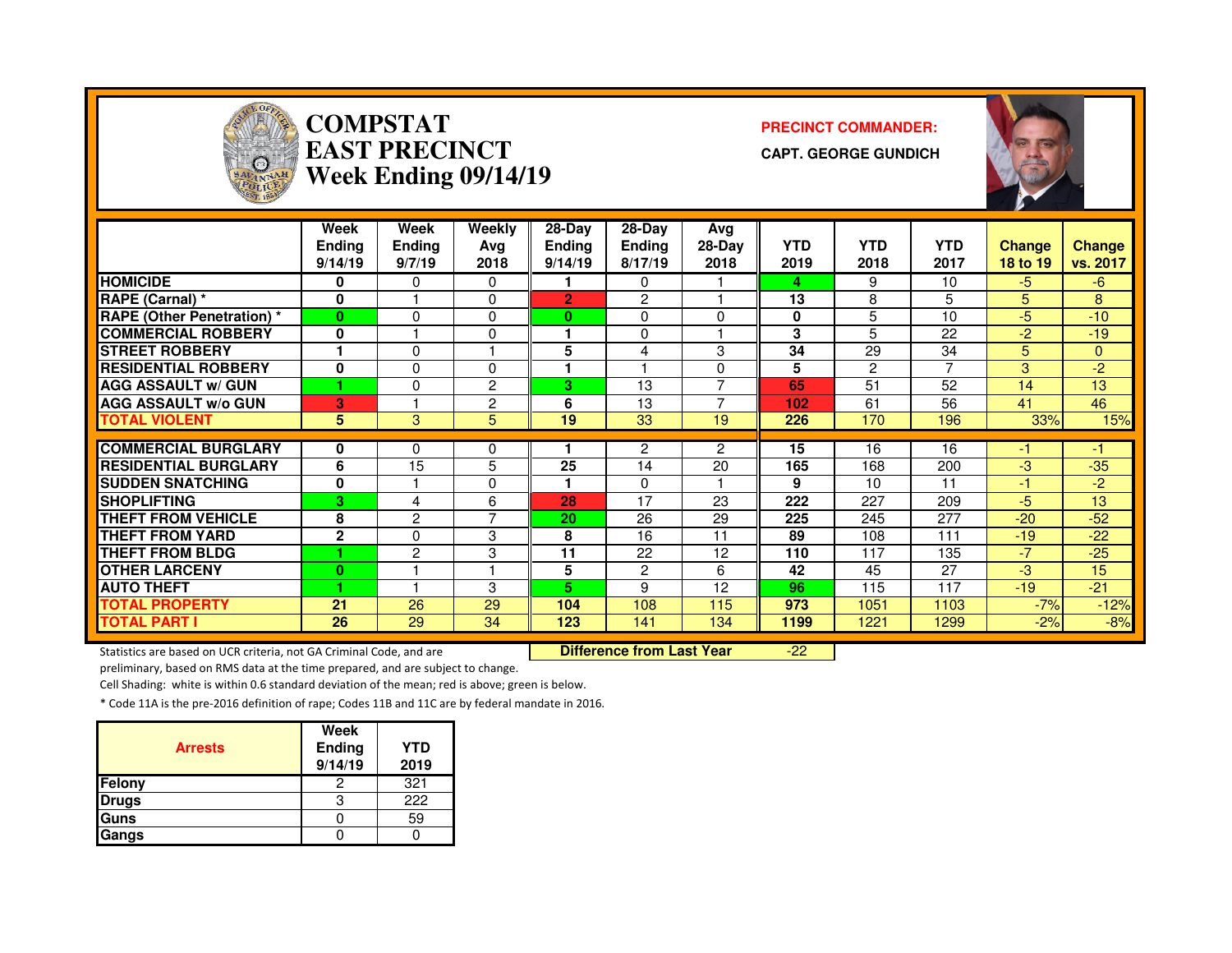#### **BEAT 21 North PrecinctWeek Ending 09/14/19**

|                                   |                |                | <b>Last 4 Weeks</b> |                | 28 Days        | 28 Day  |                |                |                |                         |                |
|-----------------------------------|----------------|----------------|---------------------|----------------|----------------|---------|----------------|----------------|----------------|-------------------------|----------------|
|                                   | Ending         | <b>Ending</b>  | <b>Endina</b>       | Ending         | <b>Endina</b>  | Average | <b>YTD</b>     | <b>YTD</b>     | <b>YTD</b>     | <b>Change</b>           | <b>Change</b>  |
|                                   | 08/31/19       | 09/07/19       | 09/07/19 09/14/19   |                | 09/14/19       | 2018    | 2019           | 2018           | 2017           | 18 to 19                | vs. 2017       |
| <b>HOMICIDE</b>                   | 0              | 0              | 0                   | 0              | $\Omega$       | 0.0     | 0              | $\Omega$       | 0              | $\mathbf{0}$            | $\mathbf{0}$   |
| RAPE (Carnal) *                   | 0              | $\Omega$       | 0                   | $\Omega$       | $\Omega$       | 0.0     | $\mathbf{1}$   | $\Omega$       | $\Omega$       | $\overline{1}$          | $\overline{1}$ |
| <b>RAPE (Other Penetration) *</b> | $\Omega$       | $\Omega$       | $\Omega$            | $\Omega$       | $\Omega$       | 0.1     | $\Omega$       | $\mathbf{1}$   | $\Omega$       | $-1$                    | $\Omega$       |
| <b>COMMERCIAL ROBBERY</b>         | 0              | $\Omega$       | 0                   | 0              | $\mathbf{0}$   | 0.0     | $\mathbf{0}$   | 0              | 1              | $\Omega$                | $-1$           |
| <b>STREET ROBBERY</b>             | $\Omega$       | $\Omega$       | $\Omega$            | $\Omega$       | $\Omega$       | 0.0     | $\Omega$       | 0              | $\overline{2}$ | $\Omega$                | $-2$           |
| <b>RESIDENTIAL ROBBERY</b>        | $\Omega$       | 0              | 0                   | 0              | $\Omega$       | 0.0     | 0              | 0              | 0              | $\Omega$                | $\Omega$       |
| <b>AGG ASSAULT w/ GUN</b>         | $\Omega$       | $\Omega$       | $\Omega$            | $\Omega$       | $\Omega$       | 0.2     | 3              | $\overline{2}$ | 1              | 1                       | $\overline{2}$ |
| <b>AGG ASSAULT w/o GUN</b>        | 1              | 0              | 0                   | 0              | 1              | 0.2     | 5              | 3              | 1              | $\overline{2}$          | 4              |
| <b>TOTAL VIOLENT</b>              | $\mathbf{1}$   | $\Omega$       | $\mathbf{0}$        | $\mathbf{0}$   | $\mathbf{1}$   | 0.5     | 9              | 6              | 5 <sup>1</sup> | 50%                     | 80%            |
| <b>COMMERCIAL BURGLARY</b>        |                |                |                     |                |                |         |                |                |                |                         |                |
|                                   | $\Omega$       | $\Omega$       | $\Omega$            | $\Omega$       | $\Omega$       | 0.5     | 1              | 3              | $\overline{2}$ | $-2$                    | -1             |
| <b>RESIDENTIAL BURGLARY</b>       | 0              | $\Omega$       | $\Omega$            | 0              | $\Omega$       | 0.9     | 13             | 11             | 9              | $\overline{2}$          | $\overline{4}$ |
| <b>SUDDEN SNATCHING</b>           | 0              | 0              | 0                   | 0              | $\mathbf{0}$   | 0.0     | $\mathbf{1}$   | $\Omega$       | 1              | $\overline{\mathbf{1}}$ | $\mathbf{0}$   |
| <b>SHOPLIFTING</b>                | 0              | $\Omega$       | $\Omega$            | $\Omega$       | $\Omega$       | 0.2     | $\overline{7}$ | $\overline{2}$ | $\overline{2}$ | 5                       | 5              |
| <b>THEFT FROM VEHICLE</b>         | $\mathbf{1}$   | $\mathbf{1}$   | 0                   | $\overline{2}$ | 4              | 3.5     | 48             | 26             | 19             | 22                      | 29             |
| <b>THEFT FROM YARD</b>            | $\Omega$       | $\mathbf{1}$   | $\Omega$            | $\Omega$       | $\mathbf{1}$   | 1.2     | 4              | 13             | 13             | $-9$                    | $-9$           |
| <b>THEFT FROM BLDG</b>            | 0              | 0              | 0                   | 0              | $\mathbf{0}$   | 1.5     | 10             | 12             | 34             | $-2$                    | $-24$          |
| <b>OTHER LARCENY</b>              | $\mathbf{1}$   | $\Omega$       | 0                   | $\Omega$       | $\mathbf{1}$   | 1.4     | 3              | 10             | 3              | $-7$                    | $\mathbf{0}$   |
| <b>AUTO THEFT</b>                 | 0              | 0              | 0                   | 0              | $\Omega$       | 1.6     | 18             | 12             | 10             | 6                       | 8              |
| <b>TOTAL PROPERTY</b>             | $\overline{2}$ | $\overline{2}$ | $\Omega$            | $\overline{2}$ | 6              | 10.6    | 105            | 89             | 93             | 18%                     | 13%            |
| <b>TOTAL PART I</b>               | 3              | $\overline{2}$ | $\mathbf{0}$        | $\overline{2}$ | $\overline{7}$ | 11.0    | 114            | 95             | 98             | 20%                     | 16%            |

 **Difference from Last Year**<sup>19</sup>

Statistics are based on UCR criteria, not GA Criminal Code.

\* Rape Code 11A is the historical definition of rape (aka Legacy Rape); Rape Codes 11B and 11C are those moved from Part II to Part I in 2017.

| 8 | 318 |
|---|-----|
| 1 | 57  |
| 6 | 217 |
|   | U   |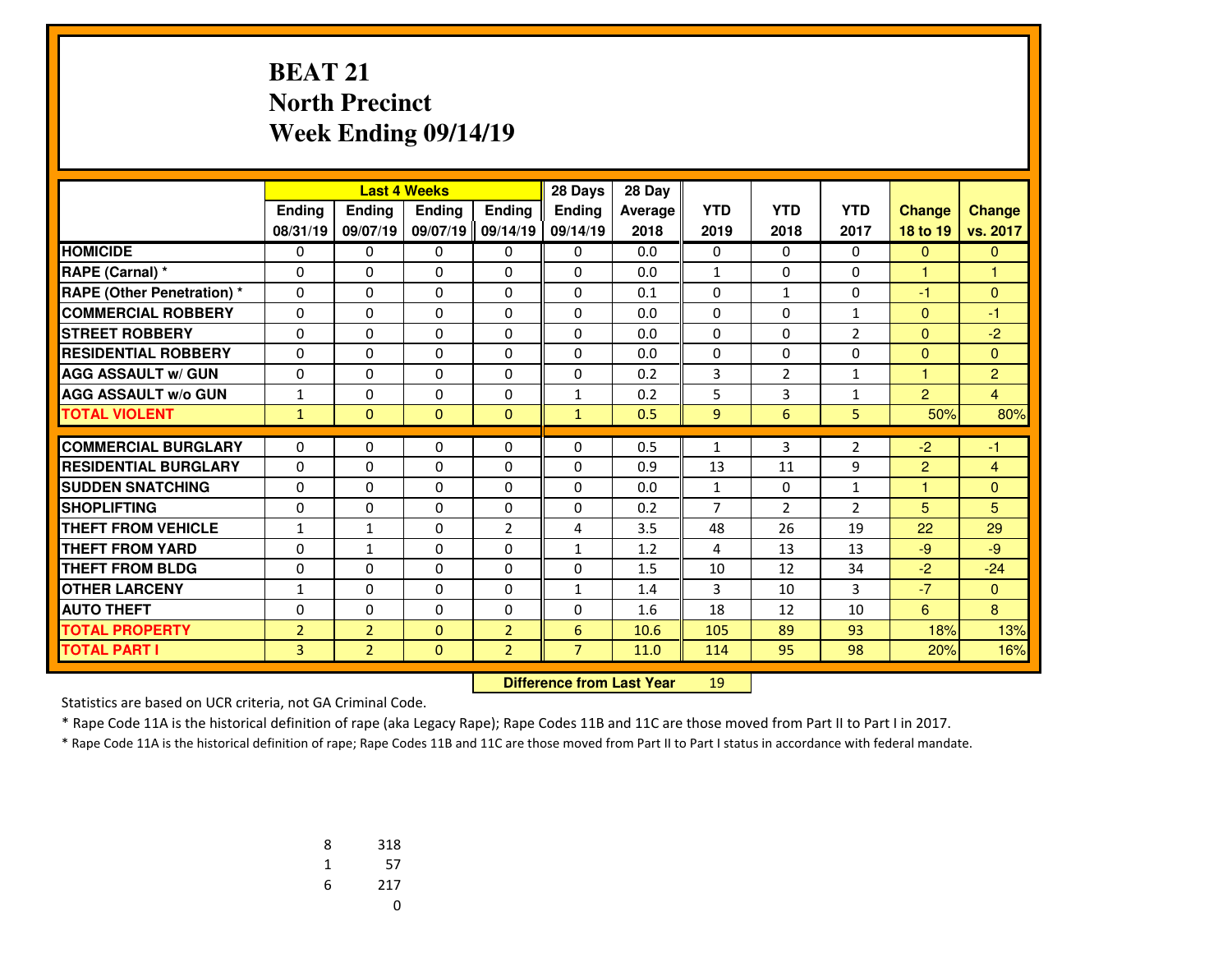#### **BEAT 22 North PrecinctWeek Ending 09/14/19**

|                                   |                |                | <b>Last 4 Weeks</b> |                | 28 Days        | 28 Day  |                |                |                |               |                |
|-----------------------------------|----------------|----------------|---------------------|----------------|----------------|---------|----------------|----------------|----------------|---------------|----------------|
|                                   | Ending         | <b>Ending</b>  | <b>Ending</b>       | <b>Endina</b>  | <b>Endina</b>  | Average | <b>YTD</b>     | <b>YTD</b>     | <b>YTD</b>     | <b>Change</b> | <b>Change</b>  |
|                                   | 08/31/19       | 09/07/19       | 09/07/19 09/14/19   |                | 09/14/19       | 2018    | 2019           | 2018           | 2017           | 18 to 19      | vs. 2017       |
| <b>HOMICIDE</b>                   | 0              | 0              | 0                   | 0              | $\Omega$       | 0.4     | $\mathbf{1}$   | 3              | 0              | $-2$          | 1              |
| RAPE (Carnal) *                   | 0              | 0              | $\Omega$            | 0              | $\Omega$       | 0.2     | $\overline{2}$ | 3              | 1              | $-1$          | 1              |
| <b>RAPE (Other Penetration)</b> * | 0              | $\Omega$       | 0                   | 0              | $\Omega$       | 0.1     | 0              | $\mathbf{1}$   | 1              | $-1$          | $-1$           |
| <b>COMMERCIAL ROBBERY</b>         | 0              | 0              | 0                   | 0              | $\mathbf{0}$   | 0.2     | $\mathbf{1}$   | $\overline{2}$ | $\overline{2}$ | $-1$          | -1             |
| <b>STREET ROBBERY</b>             | 0              | 0              | 0                   | 0              | 0              | 1.0     | 7              | 8              | $\overline{7}$ | -1            | 0              |
| <b>RESIDENTIAL ROBBERY</b>        | 0              | 0              | 0                   | 0              | $\Omega$       | 0.0     | $\mathbf{1}$   | 0              | 0              | 1             | 1              |
| <b>AGG ASSAULT w/ GUN</b>         | 0              | $\overline{2}$ | $\Omega$            | 0              | $\overline{2}$ | 1.4     | 17             | 8              | 20             | 9             | $-3$           |
| <b>AGG ASSAULT w/o GUN</b>        | 0              | $\mathbf{1}$   | $\overline{2}$      | $\overline{2}$ | 5              | 1.8     | 29             | 15             | 11             | 14            | 18             |
| <b>TOTAL VIOLENT</b>              | $\Omega$       | $\overline{3}$ | $\overline{2}$      | $\overline{2}$ | $\overline{7}$ | 5.1     | 58             | 40             | 42             | 45%           | 38%            |
| <b>COMMERCIAL BURGLARY</b>        | 0              | 0              | 0                   | 0              | $\Omega$       | 0.5     |                | 3              | 6              |               | $-2$           |
| <b>RESIDENTIAL BURGLARY</b>       |                |                |                     |                |                |         | 4              | 18             | 20             | $-7$          |                |
| <b>SUDDEN SNATCHING</b>           | $\mathbf{1}$   | 0              | 0                   | 0              | 1              | 1.8     | 11             | 3              |                | $-1$          | $-9$<br>2      |
|                                   | $\Omega$       | 0              | 0                   | 0              | $\Omega$       | 0.3     | $\overline{2}$ |                | 0              |               |                |
| <b>SHOPLIFTING</b>                | $\Omega$       | $\Omega$       | $\mathbf{1}$        | $\mathbf{1}$   | $\overline{2}$ | 3.1     | 8              | 30             | 27             | $-22$         | $-19$          |
| <b>THEFT FROM VEHICLE</b>         | $\overline{2}$ | $\overline{2}$ | $\mathbf{1}$        | $\overline{2}$ | 7              | 3.0     | 23             | 27             | 25             | $-4$          | $-2$           |
| <b>THEFT FROM YARD</b>            | 0              | 0              | 0                   | $\mathbf{1}$   | 1              | 1.6     | 13             | 16             | 11             | $-3$          | $\overline{2}$ |
| <b>THEFT FROM BLDG</b>            | $\mathbf{1}$   | $\Omega$       | $\Omega$            | $\Omega$       | $\mathbf{1}$   | 1.3     | 15             | 12             | 21             | 3             | $-6$           |
| <b>OTHER LARCENY</b>              | 0              | $\Omega$       | $\mathbf{1}$        | $\Omega$       | 1              | 0.5     | $\overline{2}$ | $\mathbf{1}$   | 3              | 4             | $-1$           |
| <b>AUTO THEFT</b>                 | $\overline{2}$ | $\mathbf{1}$   | $\mathbf{1}$        | $\Omega$       | 4              | 2.0     | 14             | 20             | 24             | $-6$          | $-10$          |
| <b>TOTAL PROPERTY</b>             | 6              | 3              | 4                   | 4              | 17             | 14.0    | 92             | 130            | 137            | $-29%$        | $-33%$         |
| <b>TOTAL PART I</b>               | 6              | 6              | 6                   | 6              | 24             | 19.1    | 150            | 170            | 179            | $-12%$        | $-16%$         |

 **Difference from Last Year**-20

Statistics are based on UCR criteria, not GA Criminal Code.

\* Rape Code 11A is the historical definition of rape (aka Legacy Rape); Rape Codes 11B and 11C are those moved from Part II to Part I in 2017.

| 8 | 318 |
|---|-----|
| 1 | 57  |
| 6 | 217 |
|   | U   |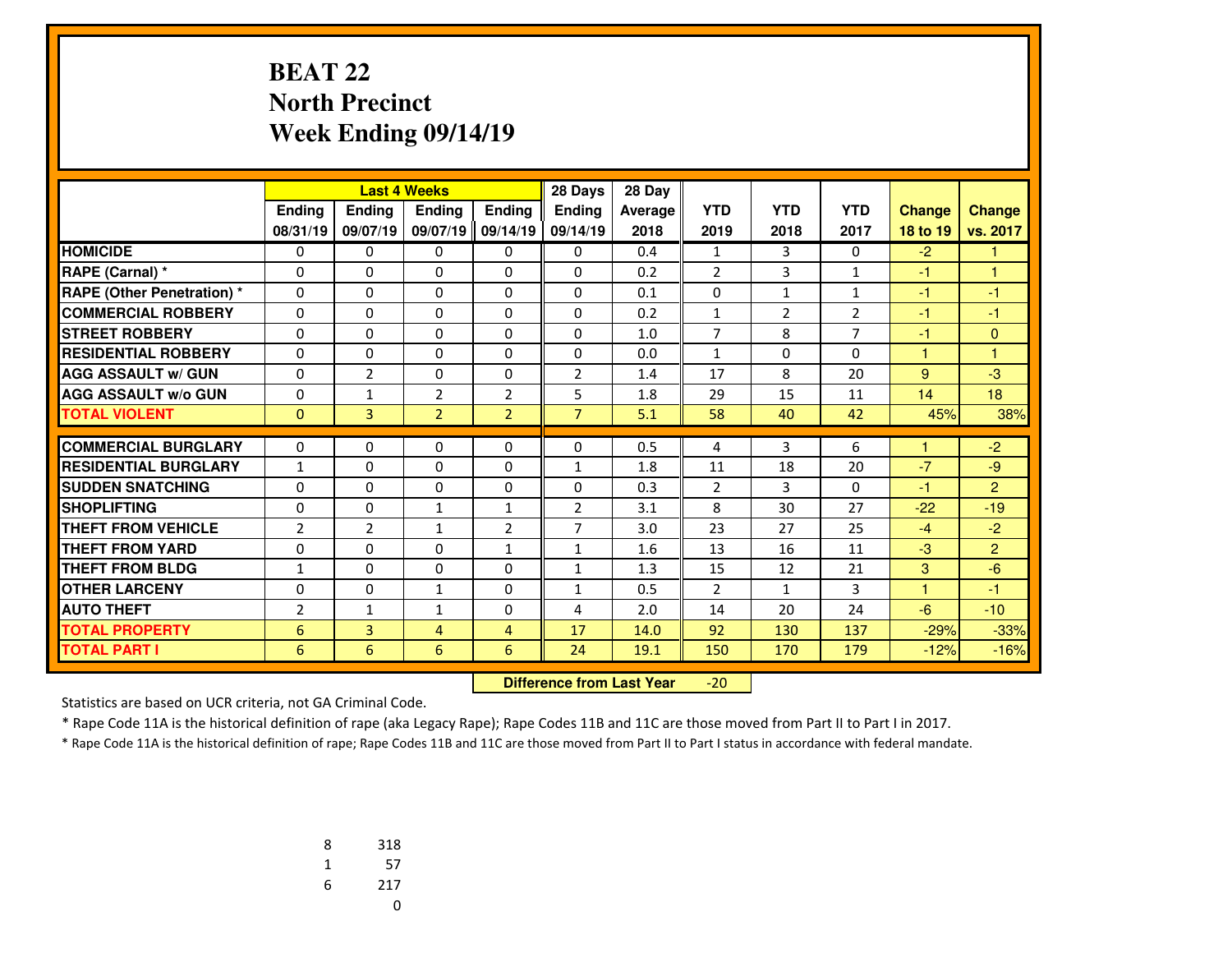#### **BEAT 23 North PrecinctWeek Ending 09/14/19**

|                             |                |                |               | <b>Last 4 Weeks</b><br>28 Days |                |         |                |                |                |                |               |
|-----------------------------|----------------|----------------|---------------|--------------------------------|----------------|---------|----------------|----------------|----------------|----------------|---------------|
|                             | Ending         | <b>Ending</b>  | <b>Endina</b> | <b>Endina</b>                  | <b>Endina</b>  | Average | <b>YTD</b>     | <b>YTD</b>     | <b>YTD</b>     | <b>Change</b>  | <b>Change</b> |
|                             | 08/24/19       | 08/31/19       | 09/07/19      | 09/14/19                       | 09/14/19       | 2018    | 2019           | 2018           | 2017           | 18 to 19       | vs. 2017      |
| <b>HOMICIDE</b>             | 0              | 0              | 0             | 0                              | 0              | 0.1     | $\overline{2}$ | 1              | 1              | 1.             | 1             |
| RAPE (Carnal) *             | 0              | 0              | $\Omega$      | 0                              | $\Omega$       | 0.2     | $\mathbf{1}$   | $\mathbf{1}$   | $\overline{2}$ | $\mathbf{0}$   | $-1$          |
| RAPE (Other Penetration) *  | $\Omega$       | 0              | $\Omega$      | $\Omega$                       | $\Omega$       | 0.0     | $\Omega$       | $\Omega$       | $\Omega$       | $\mathbf{0}$   | $\Omega$      |
| <b>COMMERCIAL ROBBERY</b>   | 0              | 0              | 0             | 0                              | 0              | 0.1     | 0              | $\mathbf{1}$   | $\overline{2}$ | -1             | $-2$          |
| <b>STREET ROBBERY</b>       | $\mathbf{1}$   | $\Omega$       | $\Omega$      | $\overline{2}$                 | 3              | 0.2     | 5              | 4              | 5              | $\mathbf{1}$   | $\Omega$      |
| <b>RESIDENTIAL ROBBERY</b>  | 0              | 0              | $\Omega$      | $\Omega$                       | 0              | 0.1     | 0              | 3              | $\mathbf{1}$   | $-3$           | $-1$          |
| <b>AGG ASSAULT w/ GUN</b>   | 1              | 0              | 1             | 0                              | $\overline{2}$ | 1.4     | 12             | 15             | 7              | $-3$           | 5             |
| <b>AGG ASSAULT w/o GUN</b>  | 0              | $\overline{2}$ | 0             | 0                              | $\overline{2}$ | 1.4     | 18             | 11             | 12             | $\overline{7}$ | 6             |
| <b>TOTAL VIOLENT</b>        | $\overline{2}$ | $\overline{2}$ | $\mathbf{1}$  | $\overline{2}$                 | $\overline{7}$ | 3.4     | 38             | 36             | 30             | 6%             | 27%           |
| <b>COMMERCIAL BURGLARY</b>  | $\Omega$       | 0              |               | 0                              | $\Omega$       | 1.0     | 6              | 8              | 14             | $-2$           | $-8$          |
| <b>RESIDENTIAL BURGLARY</b> |                |                | 0             |                                |                |         |                |                |                |                |               |
|                             | $\Omega$       | 0              | $\mathbf{1}$  | $\Omega$                       | $\mathbf{1}$   | 1.2     | 10             | 13             | 16             | $-3$           | $-6$          |
| <b>SUDDEN SNATCHING</b>     | $\Omega$       | 0              | $\mathbf{1}$  | $\Omega$                       | $\mathbf{1}$   | 0.2     | $\overline{2}$ | $\overline{2}$ | 4              | $\mathbf{0}$   | $-2$          |
| <b>SHOPLIFTING</b>          | $\overline{2}$ | $\mathbf{1}$   | $\mathbf{1}$  | 0                              | 4              | 2.8     | 15             | 29             | 10             | $-14$          | 5             |
| <b>THEFT FROM VEHICLE</b>   | $\overline{2}$ | $\mathbf{1}$   | 0             | 0                              | 3              | 2.8     | 20             | 26             | 30             | $-6$           | $-10$         |
| <b>THEFT FROM YARD</b>      | 0              | 0              | $\mathbf{1}$  | $\mathbf{1}$                   | $\overline{2}$ | 2.1     | 8              | 18             | 21             | $-10$          | $-13$         |
| <b>THEFT FROM BLDG</b>      | $\overline{2}$ | 0              | $\mathbf{1}$  | $\Omega$                       | 3              | 1.8     | 12             | 19             | 18             | $-7$           | $-6$          |
| <b>OTHER LARCENY</b>        | 0              | 0              | 0             | 0                              | $\Omega$       | 0.5     | $\overline{2}$ | 5              | 4              | $-3$           | $-2$          |
| <b>AUTO THEFT</b>           | 1              | $\mathbf{1}$   | 0             | 0                              | $\overline{2}$ | 1.5     | 10             | 12             | 27             | $-2$           | $-17$         |
| <b>TOTAL PROPERTY</b>       | $\overline{7}$ | $\overline{3}$ | 5             | $\mathbf{1}$                   | 16             | 13.9    | 85             | 132            | 144            | $-36%$         | $-41%$        |
| <b>TOTAL PART I</b>         | 9              | 5.             | 6             | 3                              | 23             | 17.3    | 123            | 168            | 174            | $-27%$         | $-29%$        |

 **Difference from Last Year**-45

Statistics are based on UCR criteria, not GA Criminal Code.

\* Rape Code 11A is the historical definition of rape (aka Legacy Rape); Rape Codes 11B and 11C are those moved from Part II to Part I in 2017.

| 8 | 318 |
|---|-----|
| 1 | 57  |
| 6 | 217 |
|   | U   |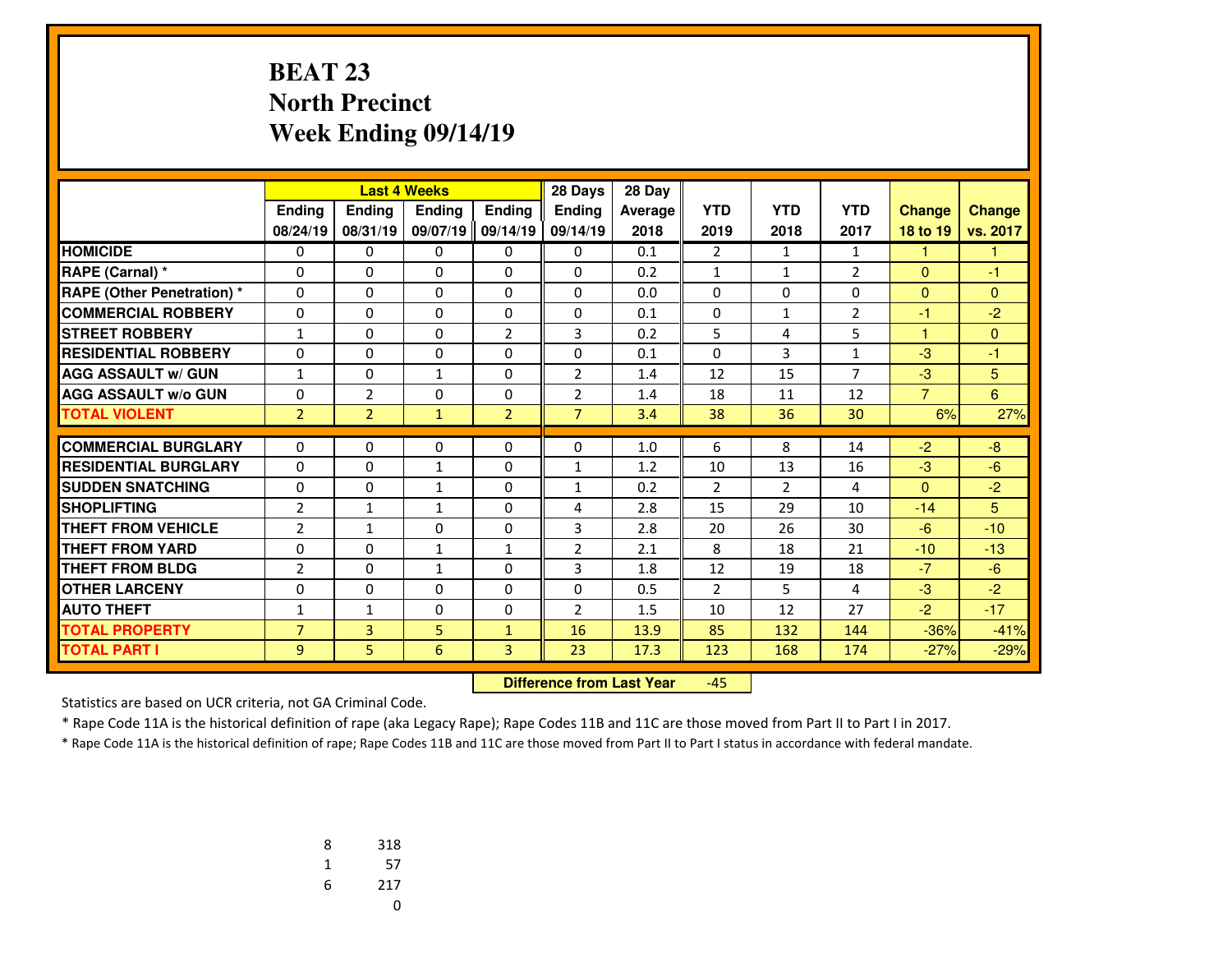#### **BEAT 24 North PrecinctWeek Ending 09/14/19**

|                                   |              |                | <b>Last 4 Weeks</b><br>28 Days |               |                | 28 Day  |                |              |                |                |                |
|-----------------------------------|--------------|----------------|--------------------------------|---------------|----------------|---------|----------------|--------------|----------------|----------------|----------------|
|                                   | Ending       | <b>Ending</b>  | <b>Endina</b>                  | <b>Endina</b> | <b>Endina</b>  | Average | <b>YTD</b>     | <b>YTD</b>   | <b>YTD</b>     | <b>Change</b>  | <b>Change</b>  |
|                                   | 08/24/19     | 08/31/19       | 09/07/19                       | 09/14/19      | 09/14/19       | 2018    | 2019           | 2018         | 2017           | 18 to 19       | vs. 2017       |
| <b>HOMICIDE</b>                   | 0            | 0              | 0                              | 0             | 0              | 0.0     | 0              | $\Omega$     | 0              | $\overline{0}$ | $\mathbf{0}$   |
| RAPE (Carnal) *                   | 0            | 0              | $\mathbf{1}$                   | 0             | $\mathbf{1}$   | 0.0     | $\overline{2}$ | $\Omega$     | 1              | $\overline{2}$ | 1              |
| <b>RAPE (Other Penetration) *</b> | $\Omega$     | $\mathbf{1}$   | $\Omega$                       | $\Omega$      | $\mathbf{1}$   | 0.0     | $\overline{2}$ | $\Omega$     | $\Omega$       | $\overline{2}$ | $\overline{2}$ |
| <b>COMMERCIAL ROBBERY</b>         | $\Omega$     | $\Omega$       | $\Omega$                       | $\Omega$      | $\Omega$       | 0.0     | $\Omega$       | $\Omega$     | 3              | $\mathbf{0}$   | $-3$           |
| <b>STREET ROBBERY</b>             | $\Omega$     | 0              | $\Omega$                       | $\Omega$      | $\Omega$       | 0.6     | 5              | 5            | 12             | $\mathbf{0}$   | $-7$           |
| <b>RESIDENTIAL ROBBERY</b>        | 0            | 0              | 0                              | 0             | $\Omega$       | 0.0     | $\mathbf{1}$   | $\Omega$     | $\Omega$       | $\mathbf{1}$   | 1              |
| <b>AGG ASSAULT w/ GUN</b>         | 0            | 0              | $\mathbf{1}$                   | $\Omega$      | $\mathbf{1}$   | 0.3     | 3              | $\mathbf{1}$ | 4              | $\overline{2}$ | $-1$           |
| <b>AGG ASSAULT w/o GUN</b>        | 0            | 0              | 0                              | 0             | $\Omega$       | 0.9     | $\overline{7}$ | 6            | $\Omega$       | 1              | $\overline{7}$ |
| <b>TOTAL VIOLENT</b>              | $\mathbf{0}$ | $\mathbf{1}$   | $\overline{2}$                 | $\mathbf{0}$  | 3              | 1.8     | 20             | 12           | 20             | 67%            | 0%             |
|                                   |              |                |                                |               |                |         |                |              |                |                |                |
| <b>COMMERCIAL BURGLARY</b>        | 0            | 0              | 0                              | 0             | 0              | 0.2     | 5              | $\mathbf{1}$ | $\overline{2}$ | $\overline{4}$ | 3              |
| <b>RESIDENTIAL BURGLARY</b>       | $\Omega$     | 0              | $\mathbf{1}$                   | 0             | $\mathbf{1}$   | 0.6     | 9              | 6            | 8              | 3              | 1              |
| <b>SUDDEN SNATCHING</b>           | $\Omega$     | 0              | $\Omega$                       | $\Omega$      | $\Omega$       | 0.5     | $\mathbf{1}$   | 3            | $\overline{2}$ | $-2$           | $-1$           |
| <b>SHOPLIFTING</b>                | 0            | 0              | 0                              | 0             | $\Omega$       | 4.7     | 24             | 58           | 41             | $-34$          | $-17$          |
| <b>THEFT FROM VEHICLE</b>         | $\mathbf{1}$ | $\overline{2}$ | $\overline{2}$                 | $\Omega$      | 5              | 3.9     | 39             | 32           | 75             | $\overline{7}$ | $-36$          |
| <b>THEFT FROM YARD</b>            | 4            | $\mathbf{1}$   | $\mathbf{1}$                   | 3             | 9              | 1.9     | 43             | 17           | 27             | 26             | 16             |
| <b>THEFT FROM BLDG</b>            | 0            | $\Omega$       | $\mathbf{1}$                   | $\mathbf{1}$  | $\overline{2}$ | 1.9     | 11             | 19           | 9              | $-8$           | 2              |
| <b>OTHER LARCENY</b>              | 0            | $\Omega$       | 0                              | 2             | $\overline{2}$ | 0.7     | 11             | 3            | $\overline{7}$ | 8              | $\overline{4}$ |
| <b>AUTO THEFT</b>                 | 1            | 0              | 0                              | 0             | 1              | 1.0     | $\overline{7}$ | 8            | 28             | $-1$           | $-21$          |
| <b>TOTAL PROPERTY</b>             | 6            | $\overline{3}$ | 5                              | 6             | 20             | 15.3    | 150            | 147          | 199            | 2%             | $-25%$         |
| <b>TOTAL PART I</b>               | 6            | $\overline{4}$ | $\overline{7}$                 | 6             | 23             | 17.2    | 170            | 159          | 219            | 7%             | $-22%$         |

 **Difference from Last Year**<sup>11</sup>

Statistics are based on UCR criteria, not GA Criminal Code.

\* Rape Code 11A is the historical definition of rape (aka Legacy Rape); Rape Codes 11B and 11C are those moved from Part II to Part I in 2017.

| 8 | 318 |
|---|-----|
| 1 | 57  |
| 6 | 217 |
|   | U   |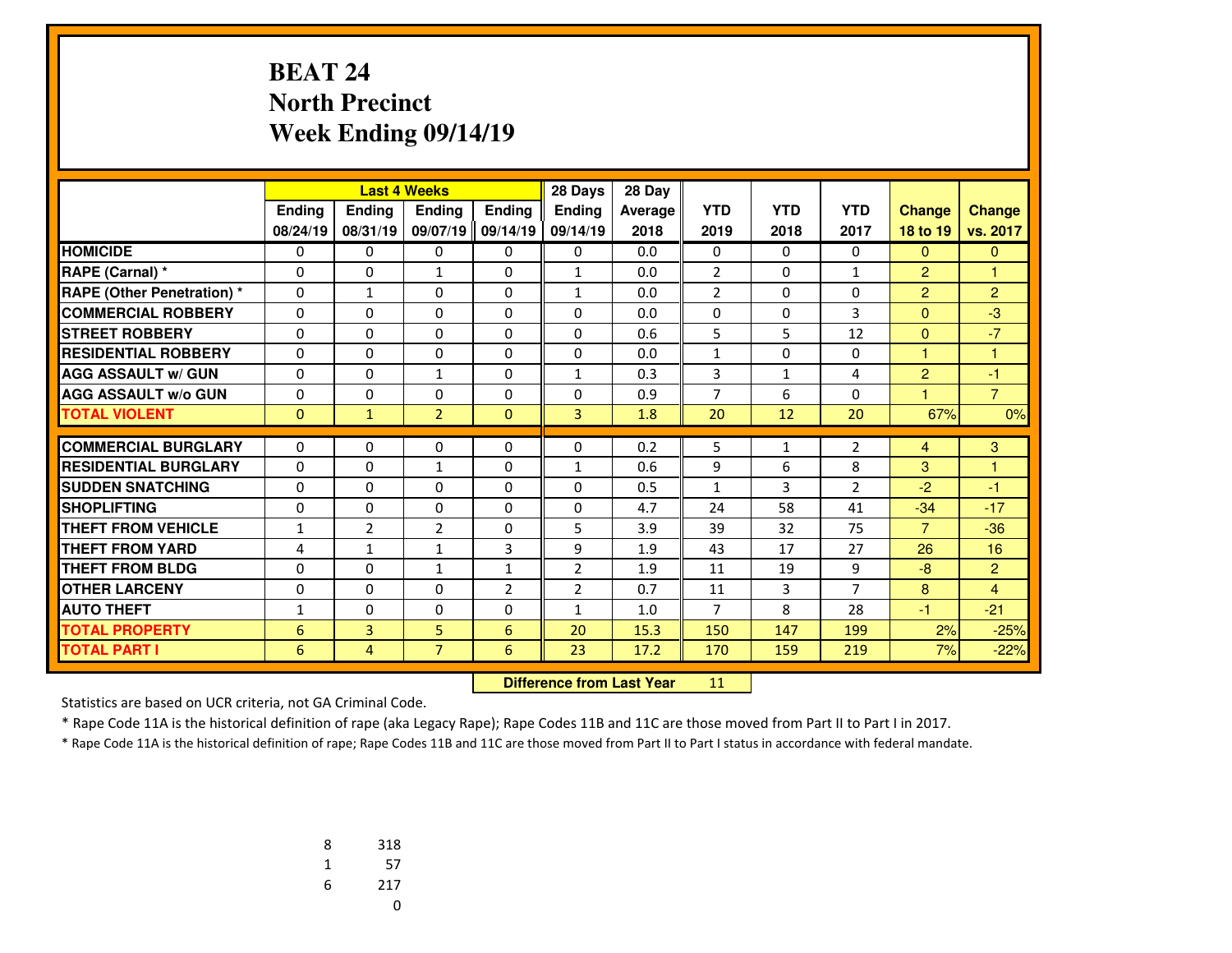## **BEAT 25 North PrecinctWeek Ending 09/14/19**

|                                   |                |                | <b>Last 4 Weeks</b> |                | 28 Days        | 28 Day  |                |                |                |               |                |
|-----------------------------------|----------------|----------------|---------------------|----------------|----------------|---------|----------------|----------------|----------------|---------------|----------------|
|                                   | Ending         | <b>Endina</b>  | <b>Endina</b>       | Ending         | <b>Endina</b>  | Average | <b>YTD</b>     | <b>YTD</b>     | <b>YTD</b>     | <b>Change</b> | <b>Change</b>  |
|                                   | 08/24/19       | 08/31/19       | 09/07/19            | 09/14/19       | 09/14/19       | 2018    | 2019           | 2018           | 2017           | 18 to 19      | vs. 2017       |
| <b>HOMICIDE</b>                   | 0              | 0              | 0                   | 0              | 0              | 0.0     | 0              | 0              | $\Omega$       | $\mathbf{0}$  | $\mathbf{0}$   |
| <b>RAPE (Carnal) *</b>            | 0              | 0              | 0                   | $\Omega$       | $\Omega$       | 0.2     | $\mathbf{1}$   | $\overline{2}$ | $\overline{2}$ | -1            | $-1$           |
| <b>RAPE (Other Penetration) *</b> | 0              | $\Omega$       | $\Omega$            | 0              | $\Omega$       | 0.0     | 0              | $\Omega$       | $\Omega$       | $\mathbf{0}$  | $\mathbf{0}$   |
| <b>COMMERCIAL ROBBERY</b>         | 0              | 0              | $\Omega$            | $\Omega$       | $\Omega$       | 0.0     | $\mathbf{1}$   | $\Omega$       | $\mathbf{1}$   | 1             | $\Omega$       |
| <b>STREET ROBBERY</b>             | 0              | $\Omega$       | $\Omega$            | 0              | $\Omega$       | 1.2     | 4              | 8              | 17             | $-4$          | $-13$          |
| <b>RESIDENTIAL ROBBERY</b>        | 0              | 0              | $\Omega$            | $\Omega$       | $\Omega$       | 0.0     | $\Omega$       | $\Omega$       | $\Omega$       | $\mathbf{0}$  | $\Omega$       |
| <b>AGG ASSAULT w/ GUN</b>         | 0              | 0              | 0                   | 0              | $\Omega$       | 0.2     | $\overline{2}$ | 3              | $\overline{2}$ | -1            | $\Omega$       |
| <b>AGG ASSAULT w/o GUN</b>        | 0              | 0              | $\Omega$            | $\mathbf{1}$   | $\mathbf{1}$   | 0.3     | 5              | 4              | 3              | 1             | 2              |
| <b>TOTAL VIOLENT</b>              | $\Omega$       | $\mathbf{0}$   | $\Omega$            | $\mathbf{1}$   | $\mathbf{1}$   | 1.9     | 13             | 17             | 25             | $-24%$        | $-48%$         |
|                                   |                |                |                     |                |                |         |                |                |                |               |                |
| <b>COMMERCIAL BURGLARY</b>        | $\mathbf{1}$   | 0              | 0                   | 0              | 1              | 0.1     | $\overline{7}$ | 1              | 3              | 6             | $\overline{4}$ |
| <b>RESIDENTIAL BURGLARY</b>       | 0              | 0              | $\overline{2}$      | 0              | 2              | 0.2     | 16             | 3              | 3              | 13            | 13             |
| <b>SUDDEN SNATCHING</b>           | $\Omega$       | 0              | $\Omega$            | $\Omega$       | $\Omega$       | 0.1     | $\mathbf{1}$   | $\Omega$       | $\mathbf{1}$   | $\mathbf{1}$  | $\Omega$       |
| <b>SHOPLIFTING</b>                | $\Omega$       | 0              | 0                   | $\Omega$       | $\Omega$       | 1.4     | 13             | 14             | 23             | $-1$          | $-10$          |
| <b>THEFT FROM VEHICLE</b>         | 1              | 3              | 4                   | $\overline{2}$ | 10             | 4.7     | 47             | 37             | 55             | 10            | $-8$           |
| <b>THEFT FROM YARD</b>            | $\Omega$       | 0              | $\mathbf{1}$        | $\Omega$       | $\mathbf{1}$   | 2.1     | 17             | 20             | 45             | $-3$          | $-28$          |
| <b>THEFT FROM BLDG</b>            | 0              | $\overline{2}$ | $\Omega$            | 0              | 2              | 1.5     | 13             | 17             | 29             | $-4$          | $-16$          |
| <b>OTHER LARCENY</b>              | $\Omega$       | 0              | $\Omega$            | $\overline{2}$ | $\overline{2}$ | 1.0     | 6              | $\overline{7}$ | 9              | $-1$          | $-3$           |
| <b>AUTO THEFT</b>                 | $\overline{2}$ | $\Omega$       | 0                   | $\mathbf{1}$   | 3              | 1.4     | 11             | 11             | 22             | $\mathbf{0}$  | $-11$          |
| <b>TOTAL PROPERTY</b>             | $\overline{4}$ | 5              | $\overline{7}$      | 5              | 21             | 12.4    | 131            | 110            | 190            | 19%           | $-31%$         |
| <b>TOTAL PART I</b>               | 4              | 5.             | $\overline{7}$      | 6              | 22             | 14.3    | 144            | 127            | 215            | 13%           | $-33%$         |

 **Difference from Last Year**<sup>17</sup>

Statistics are based on UCR criteria, not GA Criminal Code.

\* Rape Code 11A is the historical definition of rape (aka Legacy Rape); Rape Codes 11B and 11C are those moved from Part II to Part I in 2017.

| 8 | 318 |
|---|-----|
| 1 | 57  |
| 6 | 217 |
|   | U   |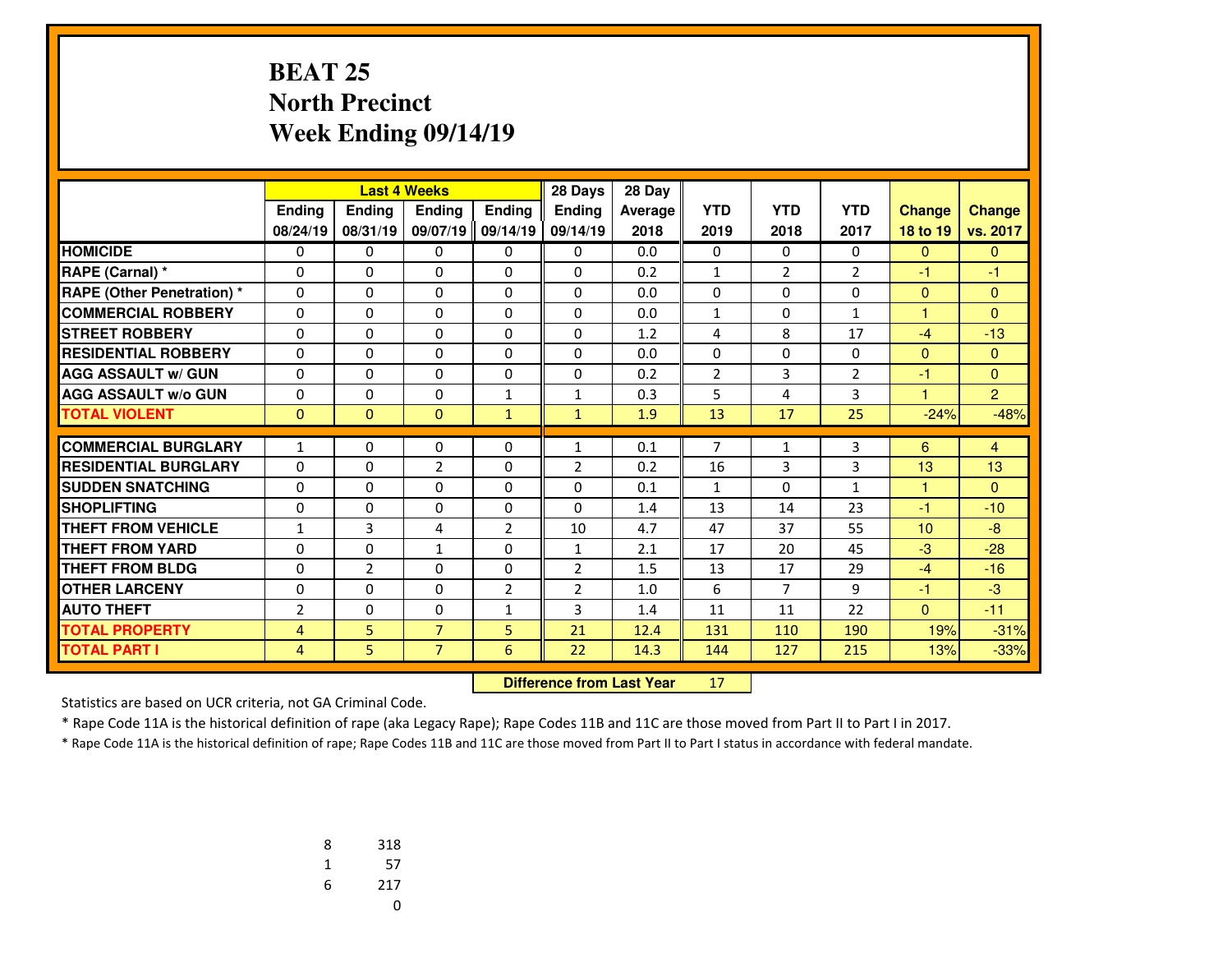### **BEAT 26 North PrecinctWeek Ending 09/14/19**

|                                   |              |                | <b>Last 4 Weeks</b> |                | 28 Days        | 28 Day  |              |                |                |                |                |
|-----------------------------------|--------------|----------------|---------------------|----------------|----------------|---------|--------------|----------------|----------------|----------------|----------------|
|                                   | Ending       | Ending         | <b>Endina</b>       | Ending         | <b>Endina</b>  | Average | <b>YTD</b>   | <b>YTD</b>     | <b>YTD</b>     | <b>Change</b>  | <b>Change</b>  |
|                                   | 08/24/19     | 08/31/19       | 09/07/19            | 09/14/19       | 09/14/19       | 2018    | 2019         | 2018           | 2017           | 18 to 19       | vs. 2017       |
| <b>HOMICIDE</b>                   | 0            | 0              | 0                   | 0              | 0              | 0.0     | $\mathbf{1}$ | 0              | 0              |                |                |
| RAPE (Carnal) *                   | 0            | 0              | 0                   | 0              | 0              | 0.2     | $\mathbf{1}$ | $\overline{2}$ | 1              | -1             | $\Omega$       |
| <b>RAPE (Other Penetration) *</b> | $\Omega$     | $\Omega$       | $\Omega$            | $\Omega$       | $\Omega$       | 0.1     | $\Omega$     | $\mathbf{1}$   | $\mathbf{1}$   | $-1$           | $-1$           |
| <b>COMMERCIAL ROBBERY</b>         | $\Omega$     | $\Omega$       | $\mathbf{1}$        | $\Omega$       | $\mathbf{1}$   | 0.0     | $\mathbf{1}$ | $\Omega$       | $\overline{2}$ | 1              | $-1$           |
| <b>STREET ROBBERY</b>             | $\Omega$     | $\Omega$       | $\Omega$            | $\Omega$       | $\Omega$       | 1.2     | 9            | 11             | 4              | $-2$           | 5              |
| <b>RESIDENTIAL ROBBERY</b>        | 0            | 0              | 0                   | 0              | $\Omega$       | 0.0     | 0            | $\Omega$       | 0              | $\mathbf{0}$   | $\Omega$       |
| <b>AGG ASSAULT w/ GUN</b>         | $\Omega$     | $\Omega$       | $\mathbf{1}$        | $\Omega$       | $\mathbf{1}$   | 0.2     | 4            | $\mathbf{1}$   | 3              | 3              | 1              |
| <b>AGG ASSAULT w/o GUN</b>        | 0            | $\mathbf{1}$   | 0                   | 0              | $\mathbf{1}$   | 1.8     | 14           | 19             | 13             | $-5$           | 1              |
| <b>TOTAL VIOLENT</b>              | $\mathbf{0}$ | $\mathbf{1}$   | $\overline{2}$      | $\mathbf{0}$   | 3              | 3.5     | 30           | 34             | 24             | $-12%$         | 25%            |
|                                   |              |                |                     |                |                |         |              |                |                |                |                |
| <b>COMMERCIAL BURGLARY</b>        | 0            | 0              | 0                   | 0              | $\mathbf{0}$   | 0.2     | 5            | 1              | 9              | $\overline{4}$ | $-4$           |
| <b>RESIDENTIAL BURGLARY</b>       | $\Omega$     | $\Omega$       | $\Omega$            | $\Omega$       | $\Omega$       | 0.2     | $\mathbf{1}$ | $\mathbf{1}$   | $\mathbf{1}$   | $\Omega$       | $\mathbf{0}$   |
| <b>SUDDEN SNATCHING</b>           | 0            | $\Omega$       | $\Omega$            | $\Omega$       | $\Omega$       | 0.8     | 5            | 10             | 15             | $-5$           | $-10$          |
| <b>SHOPLIFTING</b>                | 1            | $\Omega$       | 0                   | $\mathbf{1}$   | $\overline{2}$ | 2.5     | 23           | 22             | 26             | 1              | $-3$           |
| <b>THEFT FROM VEHICLE</b>         | $\mathbf{1}$ | $\Omega$       | $\mathbf{1}$        | $\mathbf{1}$   | 3              | 2.8     | 29           | 24             | 36             | 5              | $-7$           |
| <b>THEFT FROM YARD</b>            | $\mathbf{1}$ | $\overline{2}$ | $\Omega$            | $\mathbf{1}$   | 4              | 2.2     | 15           | 15             | 25             | $\Omega$       | $-10$          |
| <b>THEFT FROM BLDG</b>            | $\mathbf{1}$ | $\mathbf{1}$   | $\mathbf{1}$        | $\mathbf{1}$   | 4              | 2.8     | 19           | 25             | 39             | $-6$           | $-20$          |
| <b>OTHER LARCENY</b>              | $\mathbf{1}$ | $\mathbf{1}$   | 0                   | $\Omega$       | $\overline{2}$ | 1.0     | 4            | 5              | $\overline{2}$ | $-1$           | $\overline{2}$ |
| <b>AUTO THEFT</b>                 | 0            | 0              | $\mathbf{1}$        | 0              | $\mathbf{1}$   | 1.5     | 6            | 17             | 12             | $-11$          | $-6$           |
| <b>TOTAL PROPERTY</b>             | 5            | 4              | 3                   | $\overline{4}$ | 16             | 14.0    | 107          | 120            | 165            | $-11%$         | $-35%$         |
| <b>TOTAL PART I</b>               | 5            | 5.             | 5                   | 4              | 19             | 17.5    | 137          | 154            | 189            | $-11%$         | $-28%$         |

 **Difference from Last Year** $-17$ 

Statistics are based on UCR criteria, not GA Criminal Code.

\* Rape Code 11A is the historical definition of rape (aka Legacy Rape); Rape Codes 11B and 11C are those moved from Part II to Part I in 2017.

| 8 | 318 |
|---|-----|
| 1 | 57  |
| 6 | 217 |
|   | 0   |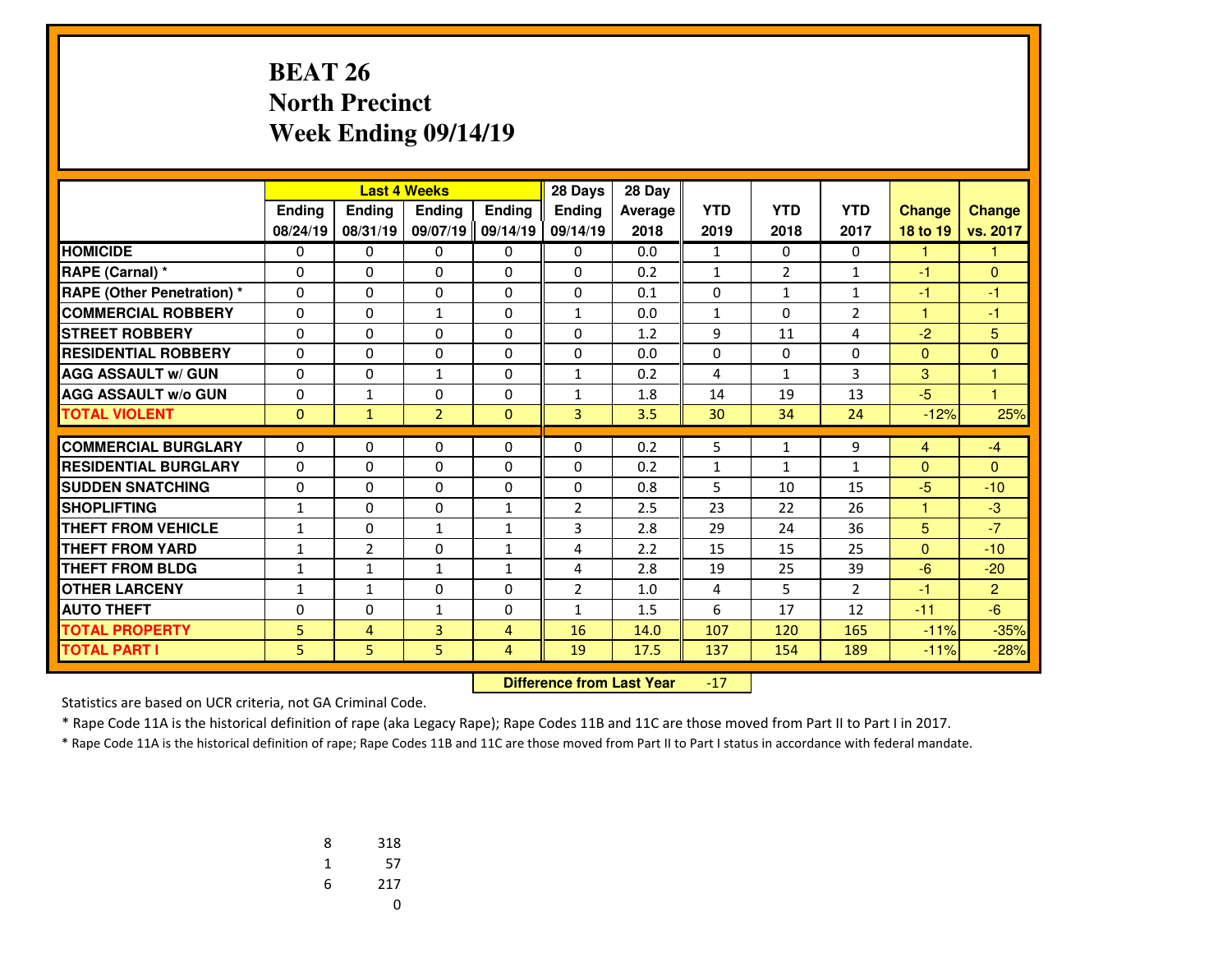#### **BEAT 27 North PrecinctWeek Ending 09/14/19**

|                                   |                |                | <b>Last 4 Weeks</b> |                | 28 Days                          | 28 Day  |                |                |                |               |                |
|-----------------------------------|----------------|----------------|---------------------|----------------|----------------------------------|---------|----------------|----------------|----------------|---------------|----------------|
|                                   | <b>Ending</b>  | <b>Ending</b>  | Ending              | <b>Ending</b>  | Ending                           | Average | <b>YTD</b>     | <b>YTD</b>     | <b>YTD</b>     | <b>Change</b> | <b>Change</b>  |
|                                   | 08/24/19       | 08/31/19       | 09/07/19            | 09/14/19       | 09/14/19                         | 2018    | 2019           | 2018           | 2017           | 18 to 19      | vs. 2017       |
| <b>HOMICIDE</b>                   | 0              | $\mathbf{1}$   | 0                   | 0              | $\mathbf{1}$                     | 0.0     | $\mathbf{1}$   | $\Omega$       | $\overline{2}$ | 1             | $-1$           |
| RAPE (Carnal) *                   | 0              | $\Omega$       | $\Omega$            | 0              | $\Omega$                         | 0.2     | 0              | 0              | 6              | $\mathbf{0}$  | $-6$           |
| <b>RAPE (Other Penetration) *</b> | 1              | $\overline{2}$ | $\Omega$            | 0              | 3                                | 0.2     | 3              | $\overline{2}$ | $\overline{2}$ | 1             | 1              |
| <b>COMMERCIAL ROBBERY</b>         | 0              | $\Omega$       | 0                   | 0              | 0                                | 0.2     | $\mathbf{1}$   | $\overline{2}$ | 0              | -1            | 1              |
| <b>STREET ROBBERY</b>             | 0              | 0              | $\Omega$            | $\mathbf{1}$   | $\mathbf{1}$                     | 0.8     | 11             | 6              | 8              | 5             | 3              |
| <b>RESIDENTIAL ROBBERY</b>        | $\Omega$       | $\Omega$       | 0                   | $\Omega$       | $\Omega$                         | 0.2     | $\mathbf{1}$   | $\overline{2}$ | 0              | -1            | 1              |
| <b>AGG ASSAULT w/ GUN</b>         | 0              | 0              | $\mathbf{1}$        | 0              | 1                                | 1.1     | 12             | 12             | 6              | $\mathbf{0}$  | 6              |
| <b>AGG ASSAULT w/o GUN</b>        | $\mathbf{1}$   | 0              | 0                   | 0              | $\mathbf{1}$                     | 1.1     | 27             | 7              | 13             | 20            | 14             |
| <b>TOTAL VIOLENT</b>              | $\overline{2}$ | 3              | $\mathbf{1}$        | $\mathbf{1}$   | $\overline{7}$                   | 3.5     | 56             | 31             | 37             | 81%           | 51%            |
| <b>COMMERCIAL BURGLARY</b>        | $\Omega$       | $\Omega$       | 0                   | 0              | $\Omega$                         | 0.4     | 3              | 5              | 3              | $-2$          | $\mathbf{0}$   |
| <b>RESIDENTIAL BURGLARY</b>       | $\Omega$       | $\Omega$       | $\mathbf{1}$        | $\Omega$       | $\mathbf{1}$                     | 0.8     | 5              | $\overline{7}$ | 3              | $-2$          | $\overline{2}$ |
| <b>SUDDEN SNATCHING</b>           | 0              | $\Omega$       | $\Omega$            | $\Omega$       | $\Omega$                         | 0.5     | $\overline{2}$ | 6              | 13             | $-4$          | $-11$          |
| <b>SHOPLIFTING</b>                | 4              | 4              | $\mathbf{1}$        | $\overline{2}$ | 11                               | 3.3     | 28             | 34             | 14             | $-6$          | 14             |
| <b>THEFT FROM VEHICLE</b>         | $\mathbf{1}$   | $\Omega$       | $\Omega$            | $\Omega$       | $\mathbf{1}$                     | 2.5     | 29             | 21             | 32             | 8             | $-3$           |
| <b>THEFT FROM YARD</b>            | 1              | $\Omega$       | $\Omega$            | 2              | 3                                | 1.5     | 6              | 15             | 14             | $-9$          | $-8$           |
| <b>THEFT FROM BLDG</b>            | 0              | 0              | $\overline{2}$      | $\mathbf{1}$   | 3                                | 2.9     | 25             | 29             | 30             | $-4$          | $-5$           |
| <b>OTHER LARCENY</b>              | 0              | 0              | $\Omega$            | 0              | $\Omega$                         | 0.5     | 3              | 2              | $\overline{2}$ | 1             | 1              |
| <b>AUTO THEFT</b>                 | 1              | $\Omega$       | $\Omega$            | 0              | $\mathbf{1}$                     | 1.2     | 8              | 12             | 9              | $-4$          | $-1$           |
| <b>TOTAL PROPERTY</b>             | $\overline{7}$ | 4              | $\overline{4}$      | 5              | 20                               | 13.6    | 109            | 131            | 120            | $-17%$        | $-9%$          |
| <b>TOTAL PART I</b>               | 9              | $\overline{7}$ | 5                   | 6              | 27                               | 17.1    | 165            | 162            | 157            | 2%            | 5%             |
|                                   |                |                |                     |                | <b>Difference from Last Year</b> |         | 3              |                |                |               |                |

 **Difference from Last Year**

Statistics are based on UCR criteria, not GA Criminal Code.

\* Rape Code 11A is the historical definition of rape (aka Legacy Rape); Rape Codes 11B and 11C are those moved from Part II to Part I in 2017.

| 8 | 318 |
|---|-----|
| 1 | 57  |
| 6 | 217 |
|   | U   |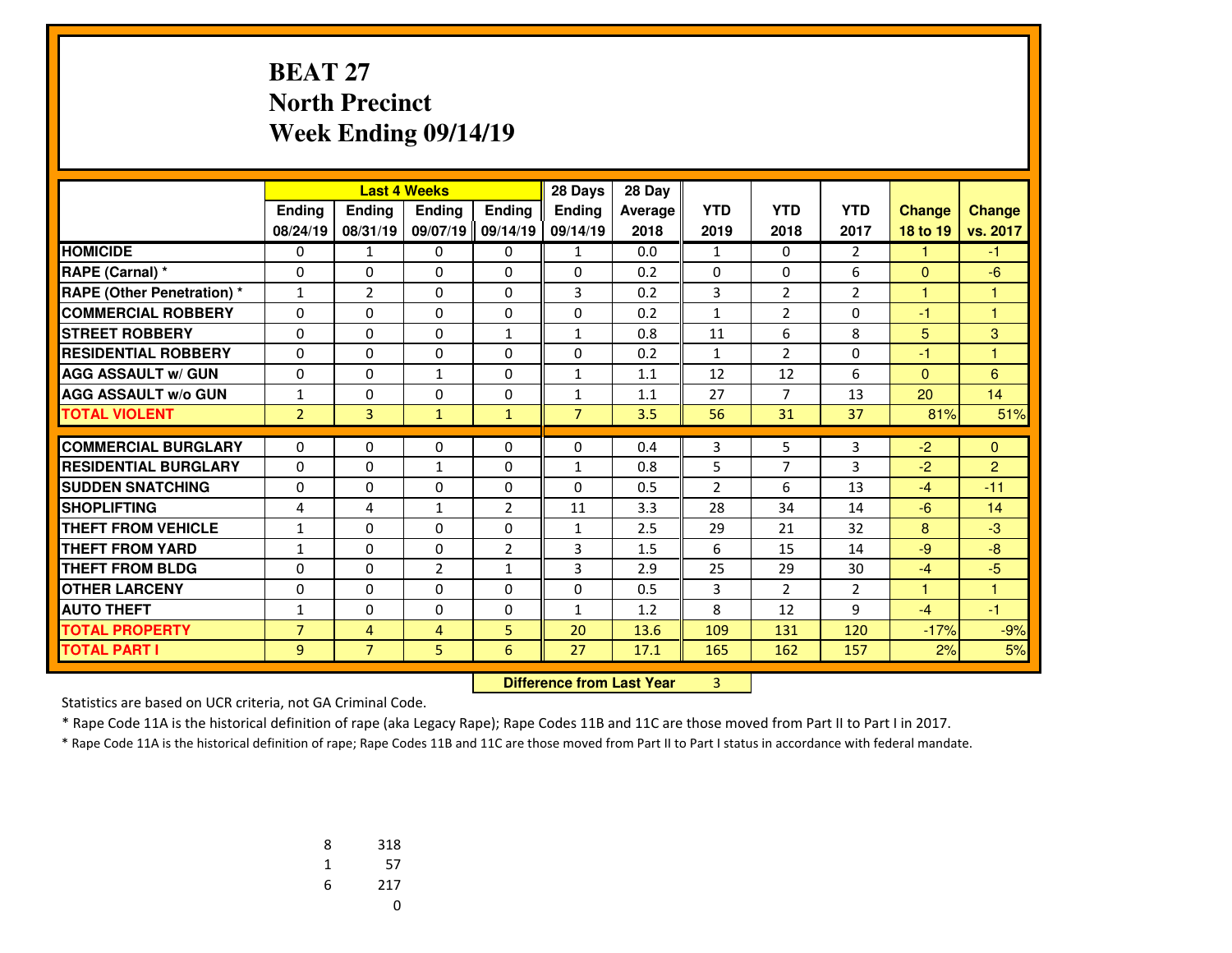#### **BEAT 31 Central PrecinctWeek Ending 09/14/19**

|                                   |                |                | <b>Last 4 Weeks</b> |                | 28 Days        | 28 Day  |            |                |                |                |                |
|-----------------------------------|----------------|----------------|---------------------|----------------|----------------|---------|------------|----------------|----------------|----------------|----------------|
|                                   | Ending         | <b>Ending</b>  | <b>Endina</b>       | Ending         | <b>Endina</b>  | Average | <b>YTD</b> | <b>YTD</b>     | <b>YTD</b>     | <b>Change</b>  | <b>Change</b>  |
|                                   | 08/24/19       | 08/31/19       | 09/07/19            | 09/14/19       | 09/14/19       | 2018    | 2019       | 2018           | 2017           | 18 to 19       | vs. 2017       |
| <b>HOMICIDE</b>                   | 0              | 0              | 0                   | 0              | 0              | 0.2     | 1          | 1              | $\Omega$       | $\mathbf{0}$   | 1              |
| <b>RAPE (Carnal) *</b>            | 0              | $\Omega$       | 0                   | $\Omega$       | $\Omega$       | 0.0     | 3          | $\Omega$       | $\mathbf{1}$   | 3              | $\overline{2}$ |
| <b>RAPE (Other Penetration) *</b> | 0              | $\Omega$       | $\Omega$            | 1              | 1              | 0.2     | 1          | $\mathbf{1}$   | 4              | $\mathbf{0}$   | $-3$           |
| <b>COMMERCIAL ROBBERY</b>         | $\Omega$       | $\Omega$       | $\Omega$            | $\Omega$       | $\Omega$       | 0.1     | $\Omega$   | $\mathbf{1}$   | $\Omega$       | $-1$           | $\Omega$       |
| <b>STREET ROBBERY</b>             | 0              | 0              | 0                   | $\mathbf{0}$   | $\Omega$       | 0.7     | 5          | 6              | 12             | $-1$           | $-7$           |
| <b>RESIDENTIAL ROBBERY</b>        | 0              | 0              | $\Omega$            | $\Omega$       | $\mathbf{0}$   | 0.0     | $\Omega$   | 0              | $\overline{2}$ | $\mathbf{0}$   | $-2$           |
| <b>AGG ASSAULT w/ GUN</b>         | 0              | $\mathbf{1}$   | $\mathbf{1}$        | $\mathbf{0}$   | $\overline{2}$ | 0.8     | 14         | $\overline{7}$ | 12             | $\overline{7}$ | $\overline{2}$ |
| <b>AGG ASSAULT w/o GUN</b>        | 0              | $\Omega$       | $\Omega$            | $\Omega$       | $\Omega$       | 0.7     | 16         | 6              | 10             | 10             | 6              |
| <b>TOTAL VIOLENT</b>              | $\Omega$       | $\mathbf{1}$   | $\mathbf{1}$        | $\mathbf{1}$   | $\overline{3}$ | 2.6     | 40         | 22             | 41             | 82%            | $-2%$          |
| <b>COMMERCIAL BURGLARY</b>        |                |                |                     |                |                |         |            |                |                |                |                |
|                                   | 0              | 0              | 0                   | 1              | 1              | 0.6     | 10         | 8              | $\overline{2}$ | $\overline{2}$ | 8              |
| <b>RESIDENTIAL BURGLARY</b>       | $\mathbf{1}$   | $\mathbf{1}$   | 3                   | $\mathbf{1}$   | 6              | 1.9     | 33         | 22             | 21             | 11             | 12             |
| <b>SUDDEN SNATCHING</b>           | $\Omega$       | $\Omega$       | $\Omega$            | $\Omega$       | $\mathbf{0}$   | 0.1     | 3          | $\mathbf{1}$   | 3              | $\overline{2}$ | $\Omega$       |
| <b>SHOPLIFTING</b>                | $\Omega$       | $\Omega$       | $\Omega$            | 0              | $\mathbf{0}$   | 0.2     | 3          | $\overline{2}$ | 13             | $\mathbf{1}$   | $-10$          |
| <b>THEFT FROM VEHICLE</b>         | $\mathbf{1}$   | $\mathbf{1}$   | $\mathbf{1}$        | 1              | 4              | 5.2     | 47         | 44             | 65             | 3              | $-18$          |
| <b>THEFT FROM YARD</b>            | $\Omega$       | $\overline{2}$ | $\overline{2}$      | $\overline{2}$ | 6              | 3.8     | 42         | 29             | 44             | 13             | $-2$           |
| <b>THEFT FROM BLDG</b>            | $\mathbf{1}$   | 0              | $\Omega$            | $\Omega$       | $\mathbf{1}$   | 2.0     | 14         | 21             | 25             | $-7$           | $-11$          |
| <b>OTHER LARCENY</b>              | $\mathbf{1}$   | $\Omega$       | $\Omega$            | $\mathbf{1}$   | $\overline{2}$ | 1.5     | 15         | 4              | 5              | 11             | 10             |
| <b>AUTO THEFT</b>                 | 0              | 0              | $\mathbf{1}$        | $\Omega$       | $\mathbf{1}$   | 1.8     | 12         | 19             | 32             | $-7$           | $-20$          |
| <b>TOTAL PROPERTY</b>             | $\overline{4}$ | 4              | $\overline{7}$      | 6              | 21             | 17.0    | 179        | 150            | 210            | 19%            | $-15%$         |
| <b>TOTAL PART I</b>               | 4              | 5              | 8                   | $\overline{7}$ | 24             | 19.6    | 219        | 172            | 251            | 27%            | $-13%$         |

 **Difference from Last Year**<sup>47</sup>

Statistics are based on UCR criteria, not GA Criminal Code.

\* Rape Code 11A is the historical definition of rape (aka Legacy Rape); Rape Codes 11B and 11C are those moved from Part II to Part I in 2017.

| 8 | 318 |
|---|-----|
| 1 | 57  |
| 6 | 217 |
|   | U   |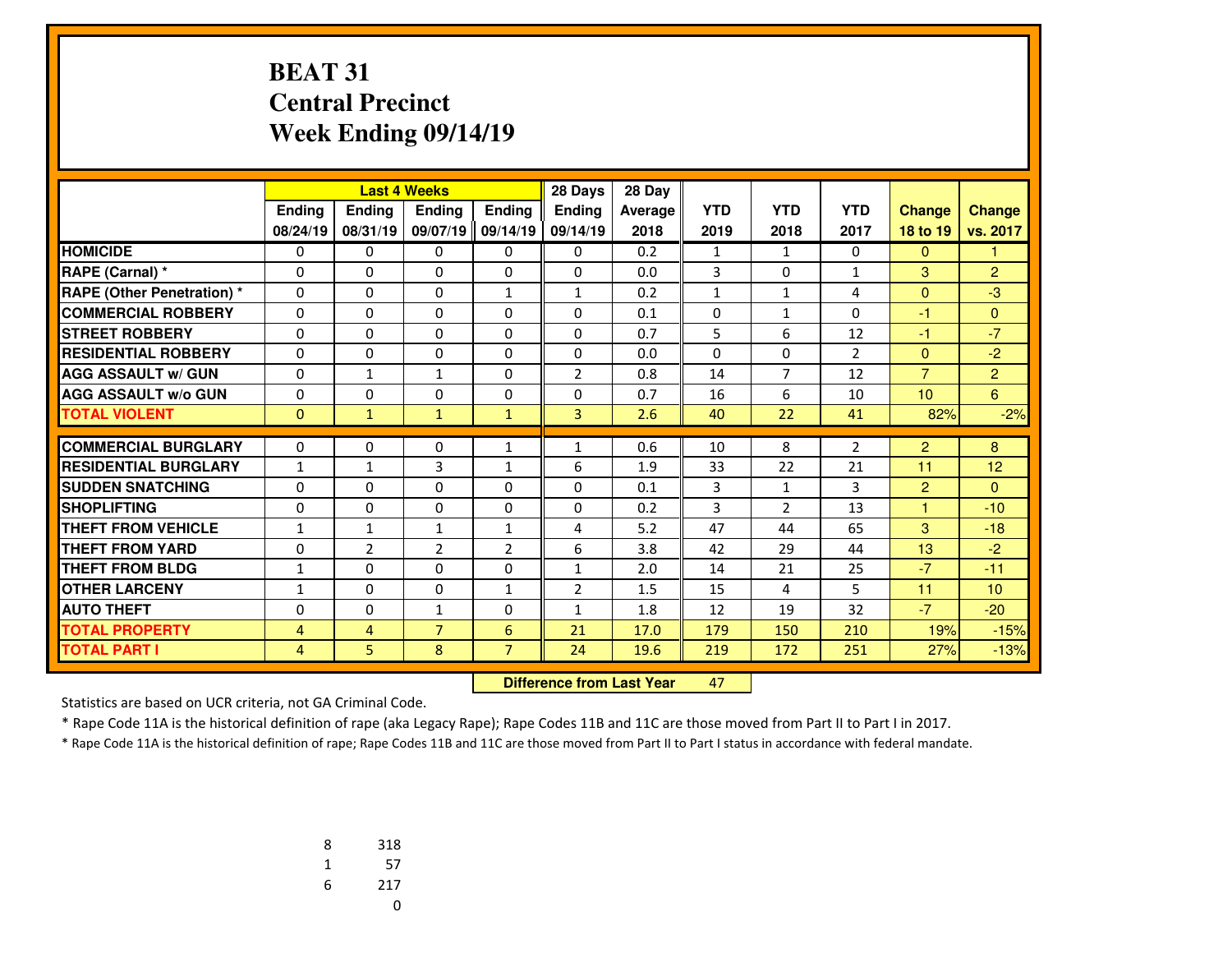#### **BEAT 32 Central PrecinctWeek Ending 09/14/19**

|                                   |                |                | <b>Last 4 Weeks</b> |               | 28 Days        | 28 Day  |                |              |                |                |                |
|-----------------------------------|----------------|----------------|---------------------|---------------|----------------|---------|----------------|--------------|----------------|----------------|----------------|
|                                   | Ending         | Ending         | <b>Endina</b>       | <b>Endina</b> | <b>Endina</b>  | Average | <b>YTD</b>     | <b>YTD</b>   | <b>YTD</b>     | <b>Change</b>  | <b>Change</b>  |
|                                   | 08/24/19       | 08/31/19       | 09/07/19            | 09/14/19      | 09/14/19       | 2018    | 2019           | 2018         | 2017           | 18 to 19       | vs. 2017       |
| <b>HOMICIDE</b>                   | 0              | 0              | 0                   | 0             | 0              | 0.0     | $\mathbf{1}$   | $\Omega$     | 0              | 1              | 1              |
| RAPE (Carnal) *                   | 0              | $\Omega$       | $\Omega$            | 0             | $\Omega$       | 0.1     | 1              | $\mathbf{1}$ | 4              | $\Omega$       | $-3$           |
| <b>RAPE (Other Penetration) *</b> | 0              | $\Omega$       | $\Omega$            | 0             | $\Omega$       | 0.1     | 0              | $\mathbf{1}$ | $\overline{2}$ | $-1$           | $-2$           |
| <b>COMMERCIAL ROBBERY</b>         | $\overline{2}$ | $\mathbf{1}$   | $\Omega$            | $\Omega$      | 3              | 0.3     | 8              | 4            | 4              | 4              | $\overline{4}$ |
| <b>STREET ROBBERY</b>             | 0              | $\Omega$       | $\Omega$            | 0             | $\Omega$       | 0.3     | 3              | 4            | $\overline{2}$ | $-1$           | 1              |
| <b>RESIDENTIAL ROBBERY</b>        | 0              | $\Omega$       | $\Omega$            | $\Omega$      | $\Omega$       | 0.1     | 0              | 0            | $\Omega$       | $\Omega$       | $\Omega$       |
| <b>AGG ASSAULT w/ GUN</b>         | 0              | $\Omega$       | 0                   | 0             | $\Omega$       | 0.5     | $\overline{2}$ | 4            | 5              | $-2$           | $-3$           |
| <b>AGG ASSAULT w/o GUN</b>        | 0              | $\Omega$       | 0                   | $\Omega$      | $\Omega$       | 0.8     | 8              | 5            | 3              | 3              | 5              |
| <b>TOTAL VIOLENT</b>              | $\overline{2}$ | $\mathbf{1}$   | $\Omega$            | $\Omega$      | 3              | 2.2     | 23             | 19           | 20             | 21%            | 15%            |
|                                   |                |                |                     |               |                |         |                |              |                |                |                |
| <b>COMMERCIAL BURGLARY</b>        | 0              | 0              | 0                   | 0             | $\mathbf{0}$   | 0.2     | 3              | 2            | 3              |                | $\mathbf{0}$   |
| <b>RESIDENTIAL BURGLARY</b>       | 0              | $\overline{2}$ | $\overline{2}$      | $\mathbf{1}$  | 5              | 2.1     | 21             | 20           | 17             | $\overline{1}$ | $\overline{4}$ |
| <b>SUDDEN SNATCHING</b>           | 0              | $\Omega$       | $\mathbf{1}$        | 0             | $\mathbf{1}$   | 0.0     | $\overline{2}$ | $\Omega$     | $\overline{2}$ | $\overline{2}$ | $\Omega$       |
| <b>SHOPLIFTING</b>                | $\Omega$       | $\overline{2}$ | $\Omega$            | $\Omega$      | $\overline{2}$ | 5.2     | 32             | 55           | 37             | $-23$          | $-5$           |
| <b>THEFT FROM VEHICLE</b>         | $\overline{2}$ | $\mathbf{1}$   | $\overline{2}$      | 4             | 9              | 6.4     | 45             | 52           | 85             | $-7$           | $-40$          |
| <b>THEFT FROM YARD</b>            | 1              | $\Omega$       | $\Omega$            | $\mathbf{1}$  | $\overline{2}$ | 3.6     | 22             | 37           | 30             | $-15$          | $-8$           |
| <b>THEFT FROM BLDG</b>            | $\overline{2}$ | $\Omega$       | $\Omega$            | 3             | 5              | 2.4     | 25             | 27           | 34             | $-2$           | $-9$           |
| <b>OTHER LARCENY</b>              | $\Omega$       | $\Omega$       | $\Omega$            | $\mathbf{1}$  | $\mathbf{1}$   | 1.7     | 3              | 15           | $\overline{7}$ | $-12$          | $-4$           |
| <b>AUTO THEFT</b>                 | 0              | 0              | 0                   | 0             | $\Omega$       | 1.7     | 12             | 17           | 26             | $-5$           | $-14$          |
| <b>TOTAL PROPERTY</b>             | 5              | 5.             | 5                   | 10            | 25             | 23.2    | 165            | 225          | 241            | $-27%$         | $-32%$         |
| <b>TOTAL PART I</b>               | $\overline{7}$ | 6              | 5                   | 10            | 28             | 25.5    | 188            | 244          | 261            | $-23%$         | $-28%$         |

 **Difference from Last Year**-56

Statistics are based on UCR criteria, not GA Criminal Code.

\* Rape Code 11A is the historical definition of rape (aka Legacy Rape); Rape Codes 11B and 11C are those moved from Part II to Part I in 2017.

| 8 | 318 |
|---|-----|
| 1 | 57  |
| 6 | 217 |
|   | U   |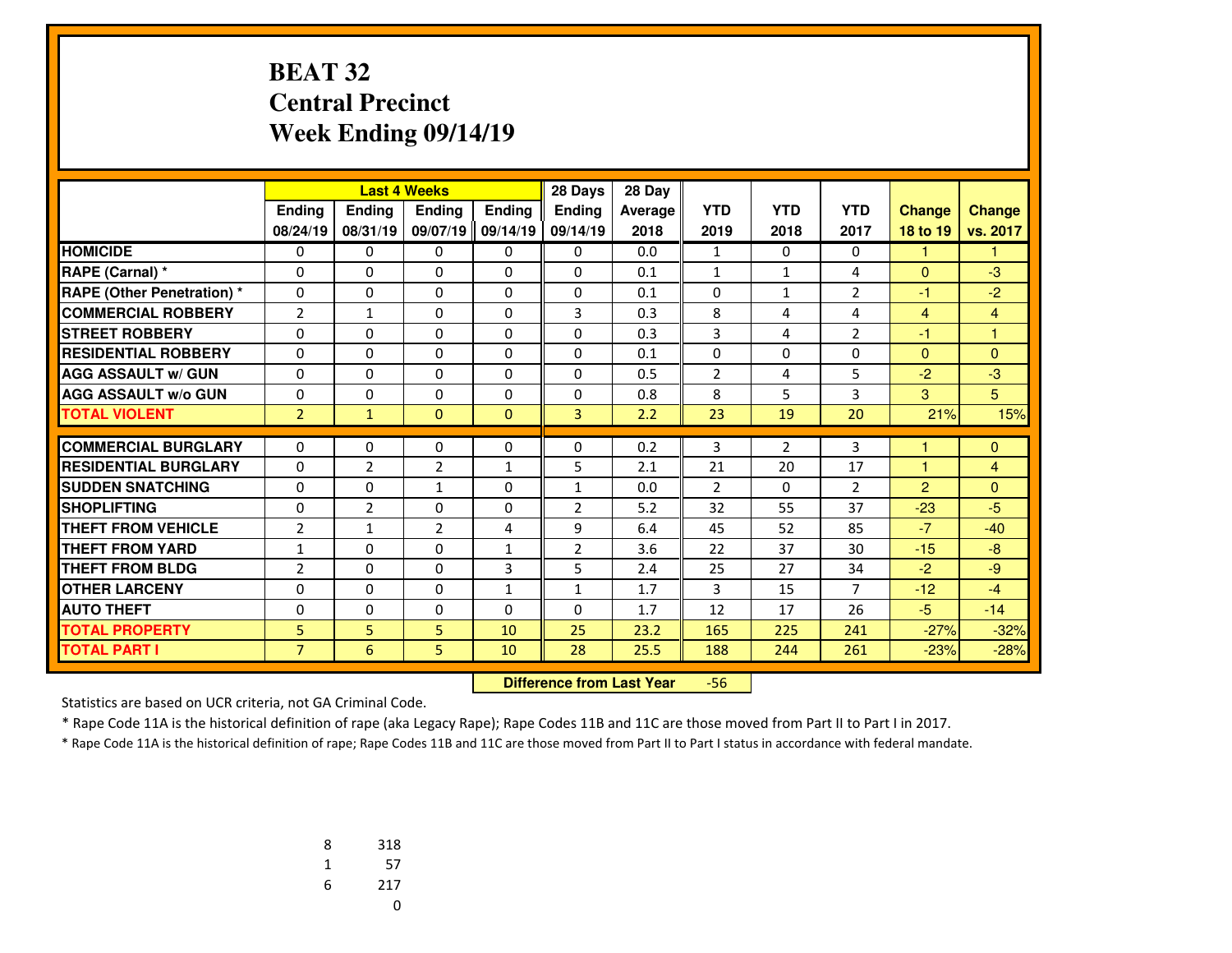#### **BEAT 33 Central PrecinctWeek Ending 09/14/19**

|                                   |                |                | <b>Last 4 Weeks</b> |                | 28 Days        | 28 Day  |                |              |                |                |                |
|-----------------------------------|----------------|----------------|---------------------|----------------|----------------|---------|----------------|--------------|----------------|----------------|----------------|
|                                   | Ending         | Ending         | <b>Endina</b>       | Ending         | <b>Endina</b>  | Average | <b>YTD</b>     | <b>YTD</b>   | <b>YTD</b>     | <b>Change</b>  | <b>Change</b>  |
|                                   | 08/24/19       | 08/31/19       | 09/07/19            | 09/14/19       | 09/14/19       | 2018    | 2019           | 2018         | 2017           | 18 to 19       | vs. 2017       |
| <b>HOMICIDE</b>                   | 0              | 1              | 0                   | 0              | $\mathbf{1}$   | 0.0     | $\overline{2}$ | 0            | 1              | $\overline{2}$ |                |
| RAPE (Carnal) *                   | 0              | 0              | 0                   | 0              | 0              | 0.2     | 0              | 3            | $\overline{2}$ | $-3$           | $-2$           |
| <b>RAPE (Other Penetration) *</b> | $\Omega$       | $\Omega$       | $\Omega$            | $\Omega$       | $\Omega$       | 0.2     | $\Omega$       | $\mathbf{1}$ | $\mathbf{1}$   | $-1$           | $-1$           |
| <b>COMMERCIAL ROBBERY</b>         | $\Omega$       | $\Omega$       | $\Omega$            | $\mathbf{1}$   | 1              | 0.2     | 3              | $\mathbf{1}$ | 6              | $\overline{2}$ | $-3$           |
| <b>STREET ROBBERY</b>             | $\Omega$       | $\Omega$       | 2                   | $\Omega$       | $\overline{2}$ | 1.7     | 12             | 17           | 14             | $-5$           | $-2$           |
| <b>RESIDENTIAL ROBBERY</b>        | 0              | 0              | 0                   | 0              | $\Omega$       | 0.0     | 0              | 0            | 0              | $\mathbf{0}$   | $\Omega$       |
| <b>AGG ASSAULT w/ GUN</b>         | $\Omega$       | $\Omega$       | 0                   | $\Omega$       | $\Omega$       | 0.8     | 10             | 8            | 17             | 2              | $-7$           |
| <b>AGG ASSAULT w/o GUN</b>        | 0              | 0              | 0                   | 0              | 0              | 1.0     | 18             | 5            | 12             | 13             | 6              |
| <b>TOTAL VIOLENT</b>              | $\mathbf{0}$   | $\mathbf{1}$   | $\overline{2}$      | $\mathbf{1}$   | $\overline{4}$ | 4.1     | 45             | 35           | 53             | 29%            | $-15%$         |
|                                   |                |                |                     |                |                |         |                |              |                |                |                |
| <b>COMMERCIAL BURGLARY</b>        | 0              | 0              | 0                   | $\overline{2}$ | $\overline{2}$ | 0.8     | 7              | 9            | 5              | $-2$           | $\overline{2}$ |
| <b>RESIDENTIAL BURGLARY</b>       | $\mathbf{1}$   | $\Omega$       | $\Omega$            | $\mathbf{1}$   | $\overline{2}$ | 1.8     | 20             | 16           | 12             | 4              | 8              |
| <b>SUDDEN SNATCHING</b>           | $\Omega$       | $\Omega$       | $\Omega$            | $\Omega$       | $\Omega$       | 0.4     | $\mathbf{1}$   | 3            | 3              | $-2$           | $-2$           |
| <b>SHOPLIFTING</b>                | $\overline{2}$ | 5              | 3                   | $\mathbf{1}$   | 11             | 4.8     | 80             | 36           | 65             | 44             | 15             |
| <b>THEFT FROM VEHICLE</b>         | $\overline{2}$ | $\overline{2}$ | 3                   | $\overline{2}$ | 9              | 4.5     | 39             | 34           | 60             | 5              | $-21$          |
| <b>THEFT FROM YARD</b>            | $\mathbf{1}$   | $\overline{2}$ | $\mathbf{1}$        | $\overline{2}$ | 6              | 3.6     | 40             | 32           | 30             | 8              | 10             |
| <b>THEFT FROM BLDG</b>            | $\overline{2}$ | 0              | 0                   | $\mathbf{1}$   | 3              | 2.7     | 15             | 23           | 23             | $-8$           | $-8$           |
| <b>OTHER LARCENY</b>              | $\Omega$       | $\Omega$       | 0                   | $\Omega$       | $\Omega$       | 1.0     | 23             | 6            | 8              | 17             | 15             |
| <b>AUTO THEFT</b>                 | 0              | 0              | 0                   | 0              | $\Omega$       | 3.1     | 11             | 30           | 29             | $-19$          | $-18$          |
| <b>TOTAL PROPERTY</b>             | 8              | 9              | $\overline{7}$      | $\overline{9}$ | 33             | 22.7    | 236            | 189          | 235            | 25%            | 0%             |
| <b>TOTAL PART I</b>               | 8              | 10             | 9                   | 10             | 37             | 26.8    | 281            | 224          | 288            | 25%            | $-2%$          |

 **Difference from Last Year**<sup>57</sup>

Statistics are based on UCR criteria, not GA Criminal Code.

\* Rape Code 11A is the historical definition of rape (aka Legacy Rape); Rape Codes 11B and 11C are those moved from Part II to Part I in 2017.

| 8 | 318 |
|---|-----|
| 1 | 57  |
| 6 | 217 |
|   | U   |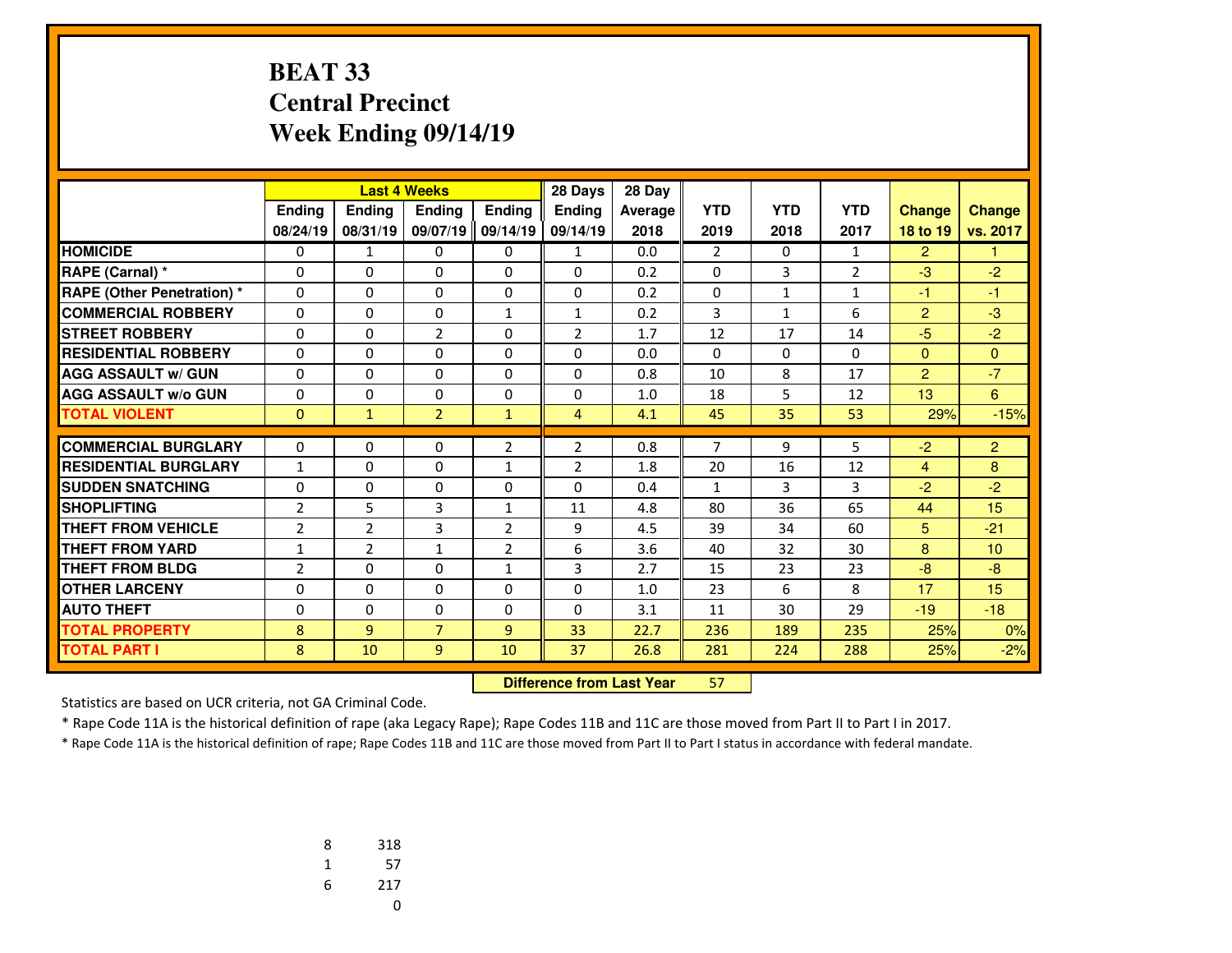## **BEAT 34 Central PrecinctWeek Ending 09/14/19**

|                                   |              |                | <b>Last 4 Weeks</b> |                | 28 Days        | 28 Day         |                |                |                |                |                |
|-----------------------------------|--------------|----------------|---------------------|----------------|----------------|----------------|----------------|----------------|----------------|----------------|----------------|
|                                   | Ending       | <b>Endina</b>  | <b>Endina</b>       | Ending         | <b>Endina</b>  | <b>Average</b> | <b>YTD</b>     | <b>YTD</b>     | <b>YTD</b>     | <b>Change</b>  | <b>Change</b>  |
|                                   | 08/24/19     | 08/31/19       | 09/07/19            | 09/14/19       | 09/14/19       | 2018           | 2019           | 2018           | 2017           | 18 to 19       | vs. 2017       |
| <b>HOMICIDE</b>                   | 0            | 0              | 1                   | 0              | 1              | 0.2            | $\mathbf{1}$   | $\mathbf{1}$   | 4              | $\overline{0}$ | $-3$           |
| RAPE (Carnal) *                   | $\Omega$     | 0              | $\Omega$            | $\Omega$       | $\Omega$       | 0.1            | $\overline{2}$ | $\mathbf{1}$   | 6              | 1              | $-4$           |
| <b>RAPE (Other Penetration) *</b> | $\Omega$     | 0              | $\Omega$            | $\Omega$       | $\Omega$       | 0.0            | $\mathbf{1}$   | $\Omega$       | $\Omega$       | 1              | 1              |
| <b>COMMERCIAL ROBBERY</b>         | 0            | 0              | $\Omega$            | 0              | 0              | 0.0            | 0              | $\Omega$       | 0              | $\Omega$       | $\Omega$       |
| <b>STREET ROBBERY</b>             | $\mathbf{1}$ | $\Omega$       | $\Omega$            | $\Omega$       | $\mathbf{1}$   | 0.8            | 9              | 5              | $\overline{7}$ | $\overline{4}$ | $\overline{2}$ |
| <b>RESIDENTIAL ROBBERY</b>        | 0            | 0              | $\Omega$            | $\Omega$       | 0              | 0.2            | $\overline{2}$ | $\mathbf{1}$   | $\overline{2}$ | $\mathbf{1}$   | $\Omega$       |
| <b>AGG ASSAULT w/ GUN</b>         | $\mathbf{1}$ | $\overline{2}$ | 0                   | $\overline{2}$ | 5              | 1.8            | 17             | 15             | 25             | $\overline{2}$ | $-8$           |
| <b>AGG ASSAULT w/o GUN</b>        | 1            | 0              | 1                   | 0              | $\overline{2}$ | 2.3            | 23             | 23             | 18             | $\mathbf{0}$   | 5              |
| <b>TOTAL VIOLENT</b>              | 3            | $\overline{2}$ | $\overline{2}$      | $\overline{2}$ | 9              | 5.4            | 55             | 46             | 62             | 20%            | $-11%$         |
|                                   |              |                |                     |                |                |                |                |                |                |                |                |
| <b>COMMERCIAL BURGLARY</b>        | 0            | 0              | $\mathbf{1}$        | 0              | $\mathbf{1}$   | 0.1            | 3              | $\mathbf{1}$   | 5              | $\overline{2}$ | $-2$           |
| <b>RESIDENTIAL BURGLARY</b>       | $\Omega$     | $\mathbf{1}$   | $\overline{7}$      | $\Omega$       | 8              | 4.4            | 32             | 44             | 57             | $-12$          | $-25$          |
| <b>SUDDEN SNATCHING</b>           | 0            | 0              | $\Omega$            | 0              | 0              | 0.3            | $\mathbf{1}$   | $\overline{2}$ | 6              | $-1$           | $-5$           |
| <b>SHOPLIFTING</b>                | $\mathbf{1}$ | $\Omega$       | $\Omega$            | $\mathbf{1}$   | $\overline{2}$ | 0.5            | 9              | 6              | 25             | 3              | $-16$          |
| <b>THEFT FROM VEHICLE</b>         | $\mathbf{1}$ | 0              | $\Omega$            | $\Omega$       | $\mathbf{1}$   | 2.8            | 21             | 29             | 30             | $-8$           | $-9$           |
| <b>THEFT FROM YARD</b>            | 1            | $\mathbf{1}$   | 1                   | $\mathbf{1}$   | 4              | 1.5            | 22             | 12             | 19             | 10             | 3              |
| <b>THEFT FROM BLDG</b>            | 0            | 0              | 0                   | $\Omega$       | $\Omega$       | 2.1            | 10             | 21             | 21             | $-11$          | $-11$          |
| <b>OTHER LARCENY</b>              | $\mathbf{1}$ | 0              | 0                   | $\Omega$       | $\mathbf{1}$   | 0.2            | 4              | $\mathbf{1}$   | $\overline{2}$ | 3              | 2              |
| <b>AUTO THEFT</b>                 | 1            | $\mathbf{1}$   | 0                   | 0              | $\overline{2}$ | 2.3            | 19             | 24             | 28             | $-5$           | $-9$           |
| <b>TOTAL PROPERTY</b>             | 5            | $\overline{3}$ | $\overline{9}$      | $\overline{2}$ | 19             | 14.0           | 121            | 140            | 193            | $-14%$         | $-37%$         |
| <b>TOTAL PART I</b>               | 8            | 5.             | 11                  | 4              | 28             | 19.4           | 176            | 186            | 255            | $-5%$          | $-31%$         |

 **Difference from Last Year**-10

Statistics are based on UCR criteria, not GA Criminal Code.

\* Rape Code 11A is the historical definition of rape (aka Legacy Rape); Rape Codes 11B and 11C are those moved from Part II to Part I in 2017.

| 8 | 318 |
|---|-----|
| 1 | 57  |
| 6 | 217 |
|   | U   |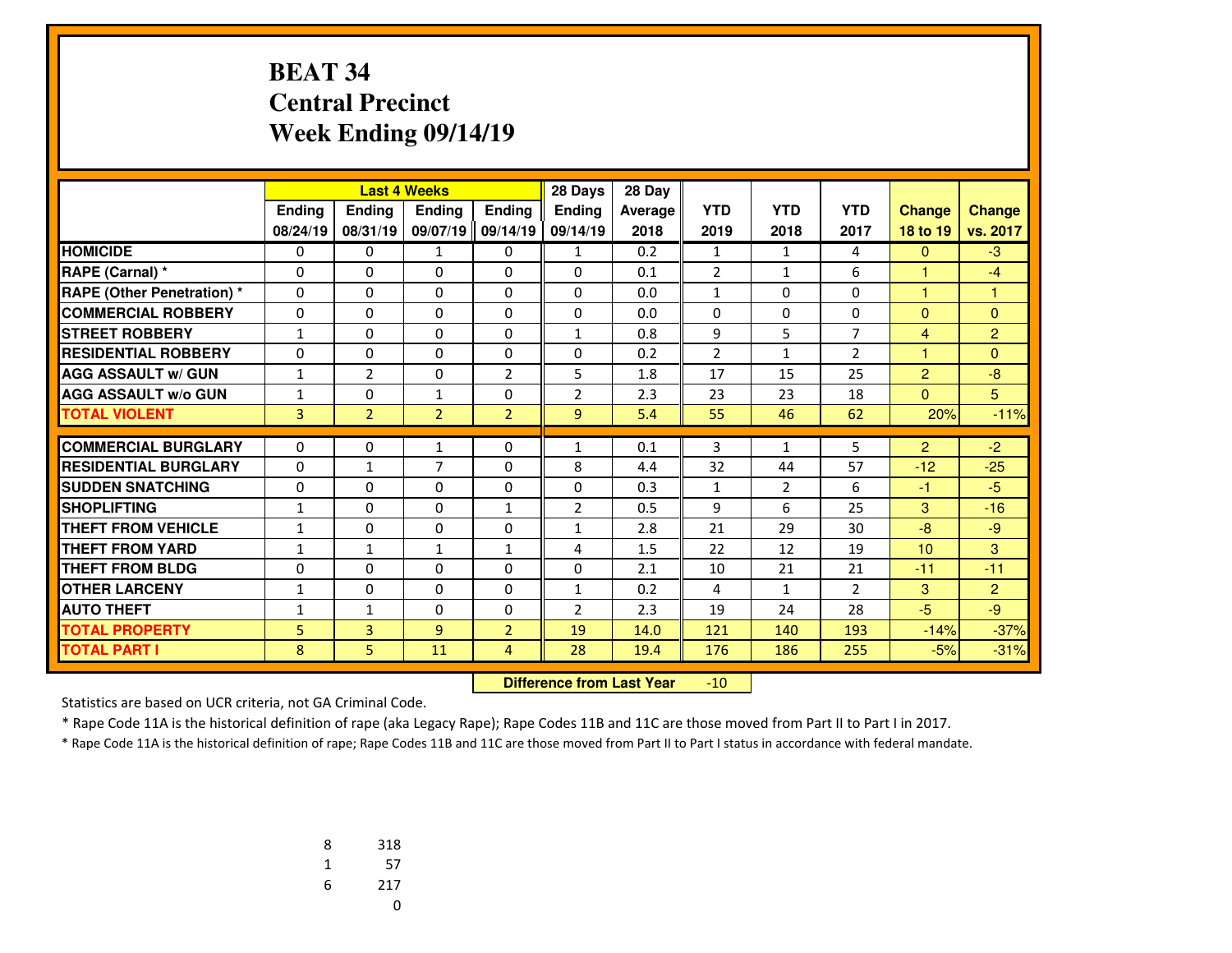#### **BEAT 35 Central PrecinctWeek Ending 09/14/19**

|                                   |                |                | <b>Last 4 Weeks</b> |                | 28 Days                          | 28 Day  |              |              |                |                |          |
|-----------------------------------|----------------|----------------|---------------------|----------------|----------------------------------|---------|--------------|--------------|----------------|----------------|----------|
|                                   | <b>Ending</b>  | Ending         | Ending              | <b>Endina</b>  | Ending                           | Average | <b>YTD</b>   | <b>YTD</b>   | <b>YTD</b>     | <b>Change</b>  | Change   |
|                                   | 08/24/19       | 08/31/19       | 09/07/19            | 09/14/19       | 09/14/19                         | 2018    | 2019         | 2018         | 2017           | 18 to 19       | vs. 2017 |
| <b>HOMICIDE</b>                   | 0              | 0              | 0                   | 0              | $\Omega$                         | 0.1     | 0            | $\mathbf{0}$ | $\mathbf{1}$   | $\mathbf{0}$   | $-1$     |
| RAPE (Carnal) *                   | 0              | $\Omega$       | $\Omega$            | $\Omega$       | $\Omega$                         | 0.3     | $\Omega$     | 3            | $\Omega$       | $-3$           | $\Omega$ |
| <b>RAPE (Other Penetration)</b> * | 0              | 0              | $\Omega$            | $\Omega$       | $\Omega$                         | 0.3     | $\Omega$     | 3            | $\Omega$       | $-3$           | $\Omega$ |
| <b>COMMERCIAL ROBBERY</b>         | 0              | 0              | 0                   | 0              | 0                                | 0.2     | 0            | 1            | 3              | -1             | $-3$     |
| <b>STREET ROBBERY</b>             | 0              | $\mathbf{1}$   | 0                   | 0              | $\mathbf{1}$                     | 0.6     | 9            | 3            | 5              | 6              | 4        |
| <b>RESIDENTIAL ROBBERY</b>        | $\Omega$       | 0              | 0                   | $\Omega$       | $\Omega$                         | 0.0     | $\Omega$     | $\Omega$     | $\mathbf{1}$   | $\mathbf{0}$   | $-1$     |
| <b>AGG ASSAULT w/ GUN</b>         | 0              | 0              | 0                   | $\mathbf{1}$   | 1                                | 1.9     | 22           | 18           | 11             | $\overline{4}$ | 11       |
| <b>AGG ASSAULT W/o GUN</b>        | $\mathbf{1}$   | 0              | 0                   | $\overline{2}$ | 3                                | 1.6     | 14           | 12           | 11             | $\overline{2}$ | 3        |
| <b>TOTAL VIOLENT</b>              | $\mathbf{1}$   | $\mathbf{1}$   | $\mathbf{0}$        | $\overline{3}$ | 5.                               | 5.0     | 45           | 40           | 32             | 13%            | 41%      |
| <b>COMMERCIAL BURGLARY</b>        | $\mathbf{1}$   | 0              | 0                   | $\mathbf{1}$   | $\overline{2}$                   | 0.4     | 6            | 5            | $\overline{7}$ | H              | $-1$     |
| <b>RESIDENTIAL BURGLARY</b>       | $\Omega$       | $\mathbf{1}$   | $\overline{2}$      | $\Omega$       | 3                                | 3.6     | 26           | 35           | 39             | $-9$           | $-13$    |
| <b>SUDDEN SNATCHING</b>           | $\mathbf{1}$   | $\Omega$       | $\Omega$            | $\Omega$       | $\mathbf{1}$                     | 0.2     | $\mathbf{1}$ | $\mathbf{1}$ | 3              | $\mathbf{0}$   | $-2$     |
| <b>SHOPLIFTING</b>                | 0              | $\Omega$       | $\mathbf{1}$        | $\Omega$       | $\mathbf{1}$                     | 2.5     | 23           | 20           | 20             | 3              | 3        |
| <b>THEFT FROM VEHICLE</b>         | $\overline{2}$ | 3              | $\mathbf{1}$        | 4              | 10                               | 3.9     | 59           | 35           | 30             | 24             | 29       |
| <b>THEFT FROM YARD</b>            | 0              | $\mathbf{1}$   | $\Omega$            | $\mathbf{1}$   | $\overline{2}$                   | 2.1     | 8            | 16           | 22             | $-8$           | $-14$    |
| <b>THEFT FROM BLDG</b>            | 1              | $\mathbf{1}$   | $\Omega$            | $\mathbf{1}$   | 3                                | 1.3     | 16           | 16           | 28             | $\mathbf{0}$   | $-12$    |
| <b>OTHER LARCENY</b>              | 0              | 0              | 0                   | $\mathbf{1}$   | $\mathbf{1}$                     | 0.8     | 11           | 5            | 6              | 6              | 5        |
| <b>AUTO THEFT</b>                 | 0              | 0              | $\Omega$            | $\mathbf{1}$   | $\mathbf{1}$                     | 3.5     | 16           | 37           | 23             | $-21$          | $-7$     |
| <b>TOTAL PROPERTY</b>             | 5              | 6              | $\overline{4}$      | 9              | 24                               | 18.3    | 166          | 170          | 178            | $-2%$          | $-7%$    |
| <b>TOTAL PART I</b>               | 6              | 7 <sup>1</sup> | $\overline{4}$      | 12             | 29                               | 23.2    | 211          | 210          | 210            | 0%             | 0%       |
|                                   |                |                |                     |                | <b>Difference from Last Year</b> |         | $\mathbf{1}$ |              |                |                |          |

 **Difference from Last Year**

Statistics are based on UCR criteria, not GA Criminal Code.

\* Rape Code 11A is the historical definition of rape (aka Legacy Rape); Rape Codes 11B and 11C are those moved from Part II to Part I in 2017.

| 8 | 318 |
|---|-----|
| 1 | 57  |
| 6 | 217 |
|   | U   |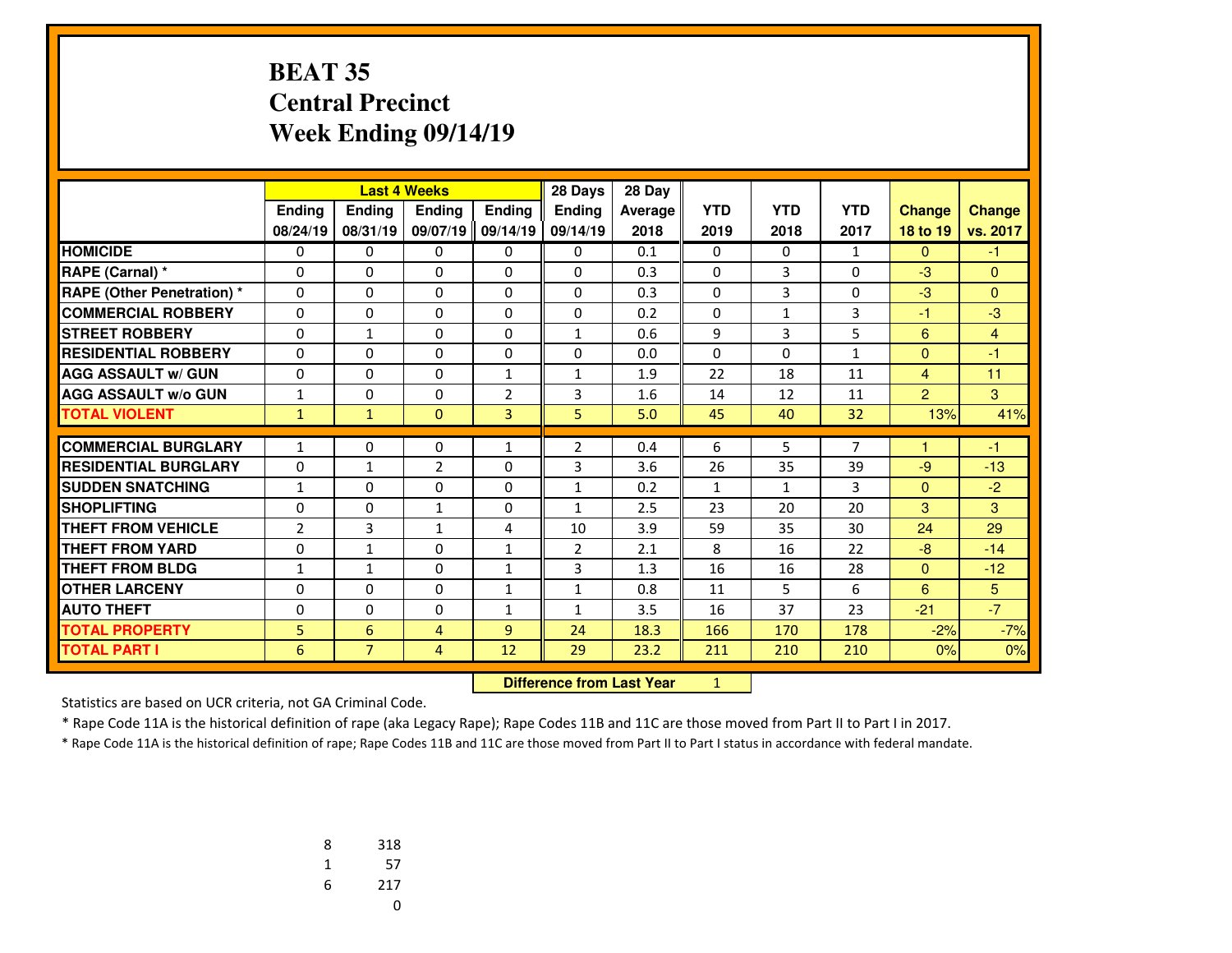### **BEAT 36 Central PrecinctWeek Ending 09/14/19**

|                                   |                |                | <b>Last 4 Weeks</b> |                | 28 Days       | 28 Day  |                |                |                |                |                |
|-----------------------------------|----------------|----------------|---------------------|----------------|---------------|---------|----------------|----------------|----------------|----------------|----------------|
|                                   | Ending         | Ending         | <b>Endina</b>       | <b>Ending</b>  | <b>Endina</b> | Average | <b>YTD</b>     | <b>YTD</b>     | <b>YTD</b>     | <b>Change</b>  | <b>Change</b>  |
|                                   | 08/24/19       | 08/31/19       | 09/07/19            | 09/14/19       | 09/14/19      | 2018    | 2019           | 2018           | 2017           | 18 to 19       | vs. 2017       |
| <b>HOMICIDE</b>                   | 0              | 0              | 0                   | 0              | 0             | 0.1     | 0              | $\Omega$       | 0              | $\mathbf{0}$   | $\mathbf{0}$   |
| RAPE (Carnal) *                   | 0              | $\Omega$       | $\Omega$            | 0              | $\Omega$      | 0.2     | $\mathbf{1}$   | 3              | $\overline{2}$ | $-2$           | $-1$           |
| <b>RAPE (Other Penetration)</b> * | 0              | $\Omega$       | 0                   | 0              | $\Omega$      | 0.1     | 0              | 0              | $\Omega$       | $\Omega$       | $\mathbf{0}$   |
| <b>COMMERCIAL ROBBERY</b>         | $\Omega$       | $\Omega$       | $\mathbf{1}$        | $\Omega$       | $\mathbf{1}$  | 0.0     | $\overline{2}$ | $\Omega$       | $\mathbf{1}$   | 2              | $\overline{1}$ |
| <b>STREET ROBBERY</b>             | $\Omega$       | $\Omega$       | $\mathbf{1}$        | 0              | $\mathbf{1}$  | 0.4     | 6              | 3              | 3              | 3              | 3              |
| <b>RESIDENTIAL ROBBERY</b>        | 0              | $\Omega$       | $\Omega$            | $\Omega$       | $\Omega$      | 0.4     | $\mathbf{1}$   | 5              | $\Omega$       | $-4$           | $\overline{1}$ |
| <b>AGG ASSAULT w/ GUN</b>         | 0              | $\mathbf{1}$   | 0                   | 0              | $\mathbf{1}$  | 0.7     | 9              | 4              | 4              | 5 <sup>5</sup> | 5              |
| <b>AGG ASSAULT w/o GUN</b>        | 0              | $\Omega$       | 0                   | $\Omega$       | $\Omega$      | 0.7     | 5              | 6              | 6              | $-1$           | $-1$           |
| <b>TOTAL VIOLENT</b>              | $\mathbf{0}$   | $\mathbf{1}$   | $\overline{2}$      | $\Omega$       | 3             | 2.5     | 24             | 21             | 16             | 14%            | 50%            |
| <b>COMMERCIAL BURGLARY</b>        |                | 0              |                     |                |               |         |                | 5              |                |                |                |
| <b>RESIDENTIAL BURGLARY</b>       | 0              |                | 0                   | 0              | $\mathbf{0}$  | 0.5     | 9              |                | 9              | $\overline{4}$ | $\mathbf{0}$   |
|                                   | 0              | $\Omega$       | 0                   | $\mathbf{1}$   | $\mathbf{1}$  | 1.6     | 19             | 15             | 17             | 4              | $\overline{2}$ |
| <b>SUDDEN SNATCHING</b>           | 0              | $\Omega$       | 0                   | 0              | $\Omega$      | 0.2     | $\mathbf{1}$   | $\mathbf{1}$   | $\overline{2}$ | $\Omega$       | $-1$           |
| <b>SHOPLIFTING</b>                | $\Omega$       | $\overline{2}$ | $\mathbf{1}$        | $\Omega$       | 3             | 3.5     | 34             | 24             | 24             | 10             | 10             |
| <b>THEFT FROM VEHICLE</b>         | 1              | $\mathbf{1}$   | $\mathbf{1}$        | $\overline{2}$ | 5             | 3.2     | 32             | 31             | 26             | $\blacksquare$ | 6              |
| <b>THEFT FROM YARD</b>            | $\Omega$       | $\Omega$       | $\Omega$            | $\Omega$       | $\Omega$      | 1.1     | 5              | $\overline{7}$ | 14             | $-2$           | $-9$           |
| <b>THEFT FROM BLDG</b>            | 1              | $\Omega$       | $\Omega$            | $\overline{2}$ | 3             | 2.1     | 18             | 19             | 14             | $-1$           | $\overline{4}$ |
| <b>OTHER LARCENY</b>              | $\Omega$       | $\Omega$       | $\Omega$            | $\Omega$       | $\Omega$      | 0.2     | $\mathbf{1}$   | $\mathbf{1}$   | $\overline{2}$ | $\mathbf{0}$   | $-1$           |
| <b>AUTO THEFT</b>                 | 0              | 0              | 0                   | 0              | $\Omega$      | 1.8     | 17             | 10             | 14             | $\overline{7}$ | 3              |
| <b>TOTAL PROPERTY</b>             | $\overline{2}$ | 3              | $\overline{2}$      | 5              | 12            | 14.2    | 136            | 113            | 122            | 20%            | 11%            |
| <b>TOTAL PART I</b>               | $\overline{2}$ | $\overline{4}$ | $\overline{4}$      | 5              | 15            | 16.7    | 160            | 134            | 138            | 19%            | 16%            |

 **Difference from Last Year**<sup>26</sup>

Statistics are based on UCR criteria, not GA Criminal Code.

\* Rape Code 11A is the historical definition of rape (aka Legacy Rape); Rape Codes 11B and 11C are those moved from Part II to Part I in 2017.

| 8 | 318 |
|---|-----|
| 1 | 57  |
| 6 | 217 |
|   | U   |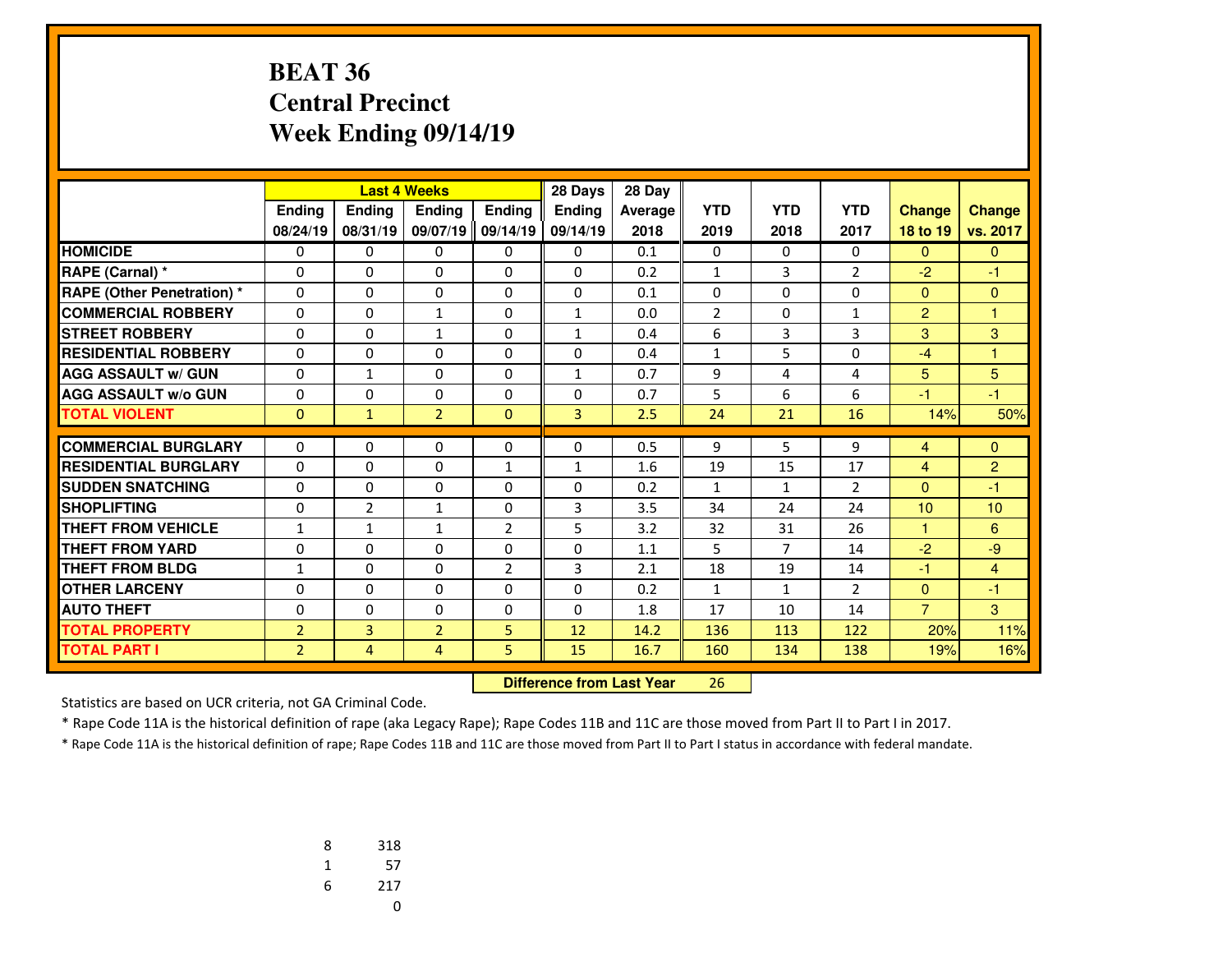#### **BEAT 41 South PrecinctWeek Ending 09/14/19**

|                                   |              |                | <b>Last 4 Weeks</b> |                | 28 Days        | 28 Day  |                |                |                |                |                         |
|-----------------------------------|--------------|----------------|---------------------|----------------|----------------|---------|----------------|----------------|----------------|----------------|-------------------------|
|                                   | Ending       | <b>Endina</b>  | <b>Endina</b>       | Ending         | <b>Endina</b>  | Average | <b>YTD</b>     | <b>YTD</b>     | <b>YTD</b>     | <b>Change</b>  | Change                  |
|                                   | 08/24/19     | 08/31/19       | 09/07/19 09/14/19   |                | 09/14/19       | 2018    | 2019           | 2018           | 2017           | 18 to 19       | vs. 2017                |
| <b>HOMICIDE</b>                   | 0            | 0              | 0                   | 0              | $\Omega$       | 0.0     | $\mathbf{1}$   | $\Omega$       | 0              | 1              | 1.                      |
| RAPE (Carnal) *                   | 0            | $\Omega$       | 0                   | $\Omega$       | $\Omega$       | 0.2     | $\overline{2}$ | 0              | $\Omega$       | 2              | $\overline{2}$          |
| <b>RAPE (Other Penetration) *</b> | $\Omega$     | $\Omega$       | $\Omega$            | $\Omega$       | $\Omega$       | 0.1     | $\Omega$       | $\mathbf{1}$   | $\Omega$       | $-1$           | $\Omega$                |
| <b>COMMERCIAL ROBBERY</b>         | 0            | 0              | $\mathbf{1}$        | $\mathbf{1}$   | 2              | 0.2     | 5              | $\mathbf{1}$   | 9              | $\overline{4}$ | $-4$                    |
| <b>STREET ROBBERY</b>             | $\Omega$     | $\Omega$       | $\Omega$            | $\Omega$       | $\Omega$       | 0.3     | 8              | 4              | $\overline{2}$ | $\overline{4}$ | 6                       |
| <b>RESIDENTIAL ROBBERY</b>        | 0            | 0              | 0                   | 0              | $\Omega$       | 0.1     | 1              | $\mathbf{1}$   | 0              | $\Omega$       | 1                       |
| <b>AGG ASSAULT w/ GUN</b>         | $\Omega$     | $\mathbf{1}$   | $\Omega$            | $\Omega$       | $\mathbf{1}$   | 0.1     | 3              | 0              | $\overline{2}$ | 3              | $\overline{\mathbf{1}}$ |
| <b>AGG ASSAULT w/o GUN</b>        | 0            | $\mathbf{1}$   | 0                   | 0              | 1              | 0.2     | 7              | $\overline{2}$ | 3              | 5              | 4                       |
| <b>TOTAL VIOLENT</b>              | $\mathbf{0}$ | $\overline{2}$ | $\mathbf{1}$        | $\mathbf{1}$   | $\overline{4}$ | 1.1     | 27             | 9              | 16             | 200%           | 69%                     |
|                                   |              |                |                     |                |                |         |                |                |                |                |                         |
| <b>COMMERCIAL BURGLARY</b>        | $\Omega$     | 1              | $\Omega$            | $\Omega$       | 1              | 0.8     | 11             | $\overline{7}$ | 14             | $\overline{4}$ | $-3$                    |
| <b>RESIDENTIAL BURGLARY</b>       | 0            | 1              | $\Omega$            | 0              | $\mathbf{1}$   | 1.2     | 6              | 11             | 22             | $-5$           | $-16$                   |
| <b>SUDDEN SNATCHING</b>           | 0            | 0              | 0                   | 0              | 0              | 0.4     | $\overline{2}$ | 3              | $\mathbf{1}$   | -1             | 1                       |
| <b>SHOPLIFTING</b>                | $\Omega$     | $\Omega$       | $\mathbf{1}$        | 0              | $\mathbf{1}$   | 1.7     | 20             | 17             | 44             | 3              | $-24$                   |
| <b>THEFT FROM VEHICLE</b>         | 0            | 0              | $\mathbf{1}$        | $\mathbf{1}$   | $\overline{2}$ | 3.5     | 56             | 28             | 33             | 28             | 23                      |
| <b>THEFT FROM YARD</b>            | $\Omega$     | $\Omega$       | $\Omega$            | $\Omega$       | $\Omega$       | 1.2     | 6              | 11             | 15             | $-5$           | $-9$                    |
| <b>THEFT FROM BLDG</b>            | $\mathbf{1}$ | 0              | 0                   | 0              | $\mathbf{1}$   | 2.0     | 31             | 17             | 31             | 14             | $\mathbf{0}$            |
| <b>OTHER LARCENY</b>              | 0            | $\Omega$       | 0                   | $\Omega$       | $\Omega$       | 0.4     | 3              | $\overline{2}$ | 3              | 1              | $\Omega$                |
| <b>AUTO THEFT</b>                 | 0            | 0              | 0                   | 0              | 0              | 0.8     | 15             | 9              | 16             | 6              | -1                      |
| <b>TOTAL PROPERTY</b>             | $\mathbf{1}$ | $\overline{2}$ | $\overline{2}$      | $\mathbf{1}$   | 6              | 11.9    | 150            | 105            | 179            | 43%            | $-16%$                  |
| <b>TOTAL PART I</b>               | $\mathbf{1}$ | $\overline{4}$ | 3                   | $\overline{2}$ | 10             | 13.0    | 177            | 114            | 195            | 55%            | $-9%$                   |

 **Difference from Last Year**<sup>63</sup>

Statistics are based on UCR criteria, not GA Criminal Code.

\* Rape Code 11A is the historical definition of rape (aka Legacy Rape); Rape Codes 11B and 11C are those moved from Part II to Part I in 2017.

| 8 | 318 |
|---|-----|
| 1 | 57  |
| 6 | 217 |
|   | U   |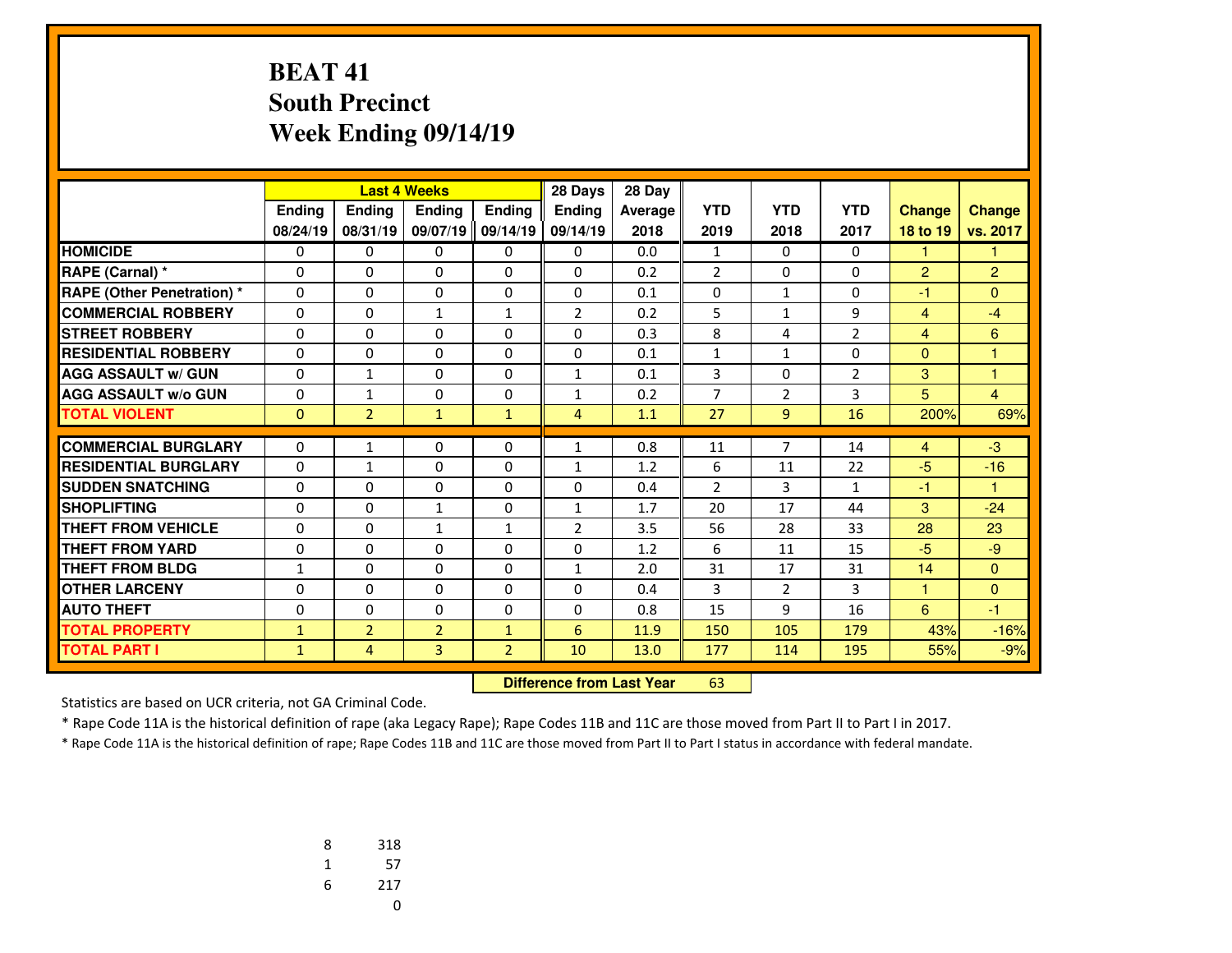#### **BEAT 42 South PrecinctWeek Ending 09/14/19**

|                                   |                |                |                   | <b>Last 4 Weeks</b><br>28 Days |                |         |                |                |              |                |                |
|-----------------------------------|----------------|----------------|-------------------|--------------------------------|----------------|---------|----------------|----------------|--------------|----------------|----------------|
|                                   | Ending         | Ending         | <b>Endina</b>     | Ending                         | <b>Endina</b>  | Average | <b>YTD</b>     | <b>YTD</b>     | <b>YTD</b>   | <b>Change</b>  | Change         |
|                                   | 08/24/19       | 08/31/19       | 09/07/19 09/14/19 |                                | 09/14/19       | 2018    | 2019           | 2018           | 2017         | 18 to 19       | vs. 2017       |
| <b>HOMICIDE</b>                   | 0              | 0              | 0                 | 0                              | $\Omega$       | 0.0     | 0              | $\Omega$       | 0            | $\mathbf{0}$   | $\mathbf{0}$   |
| RAPE (Carnal) *                   | 0              | 0              | 0                 | 0                              | $\mathbf{0}$   | 0.2     | 0              | $\mathbf{1}$   | 1            | $-1$           | -1             |
| <b>RAPE (Other Penetration) *</b> | 0              | $\Omega$       | $\Omega$          | 0                              | $\Omega$       | 0.2     | $\mathbf{1}$   | 3              | $\Omega$     | $-2$           | 1              |
| <b>COMMERCIAL ROBBERY</b>         | 0              | $\Omega$       | $\Omega$          | 0                              | $\Omega$       | 0.3     | 3              | $\mathbf{1}$   | 4            | 2              | $-1$           |
| <b>STREET ROBBERY</b>             | 0              | 0              | 0                 | 0                              | $\Omega$       | 0.4     | 4              | 4              | 3            | $\mathbf{0}$   | 1              |
| <b>RESIDENTIAL ROBBERY</b>        | 0              | $\Omega$       | 0                 | $\Omega$                       | $\Omega$       | 0.0     | $\mathbf{1}$   | 0              | $\Omega$     | 1              | $\overline{1}$ |
| <b>AGG ASSAULT w/ GUN</b>         | 0              | 0              | 0                 | $\overline{2}$                 | $\overline{2}$ | 0.3     | 6              | $\overline{2}$ | 3            | 4              | 3              |
| <b>AGG ASSAULT w/o GUN</b>        | $\mathbf{1}$   | $\Omega$       | $\Omega$          | $\Omega$                       | $\mathbf{1}$   | 0.7     | 5              | 5              | $\mathbf{1}$ | $\mathbf{0}$   | $\overline{4}$ |
| <b>TOTAL VIOLENT</b>              | $\mathbf{1}$   | $\Omega$       | $\Omega$          | $\overline{2}$                 | $\overline{3}$ | 2.1     | 20             | 16             | 12           | 25%            | 67%            |
|                                   |                |                |                   |                                |                |         |                |                |              |                |                |
| <b>COMMERCIAL BURGLARY</b>        | 0              | 0              | 0                 | 0                              | $\mathbf{0}$   | 1.0     | 7              | 10             | 9            | $-3$           | $-2$           |
| <b>RESIDENTIAL BURGLARY</b>       | 0              | 0              | $\mathbf{1}$      | 0                              | $\mathbf{1}$   | 0.6     | 9              | 4              | 6            | 5              | 3              |
| <b>SUDDEN SNATCHING</b>           | $\Omega$       | 0              | 0                 | 0                              | $\Omega$       | 0.2     | $\overline{2}$ | 1              | 0            | H              | $\overline{2}$ |
| <b>SHOPLIFTING</b>                | 2              | 4              | 3                 | 6                              | 15             | 27.6    | 185            | 233            | 237          | $-48$          | $-52$          |
| <b>THEFT FROM VEHICLE</b>         | 0              | 0              | 0                 | $\overline{2}$                 | $\overline{2}$ | 3.9     | 34             | 35             | 39           | $-1$           | $-5$           |
| <b>THEFT FROM YARD</b>            | $\mathbf{1}$   | 0              | 0                 | 0                              | $\mathbf{1}$   | 1.0     | 6              | 10             | 10           | $-4$           | $-4$           |
| <b>THEFT FROM BLDG</b>            | 0              | $\overline{2}$ | $\Omega$          | $\mathbf{1}$                   | 3              | 1.8     | 22             | 13             | 34           | 9              | $-12$          |
| <b>OTHER LARCENY</b>              | 0              | 0              | 0                 | 0                              | $\Omega$       | 0.1     | 8              | 1              | 4            | $\overline{7}$ | $\overline{4}$ |
| <b>AUTO THEFT</b>                 | 3              | $\overline{2}$ | $\Omega$          | $\Omega$                       | 5              | 1.8     | 16             | 15             | 13           | $\overline{1}$ | 3              |
| <b>TOTAL PROPERTY</b>             | 6              | 8              | 4                 | 9                              | 27             | 37.9    | 289            | 322            | 352          | $-10%$         | $-18%$         |
| <b>TOTAL PART I</b>               | $\overline{7}$ | 8              | $\overline{4}$    | 11                             | 30             | 40.0    | 309            | 338            | 364          | $-9%$          | $-15%$         |

 **Difference from Last Year**-29

Statistics are based on UCR criteria, not GA Criminal Code.

\* Rape Code 11A is the historical definition of rape (aka Legacy Rape); Rape Codes 11B and 11C are those moved from Part II to Part I in 2017.

| 8 | 318 |
|---|-----|
| 1 | 57  |
| 6 | 217 |
|   | U   |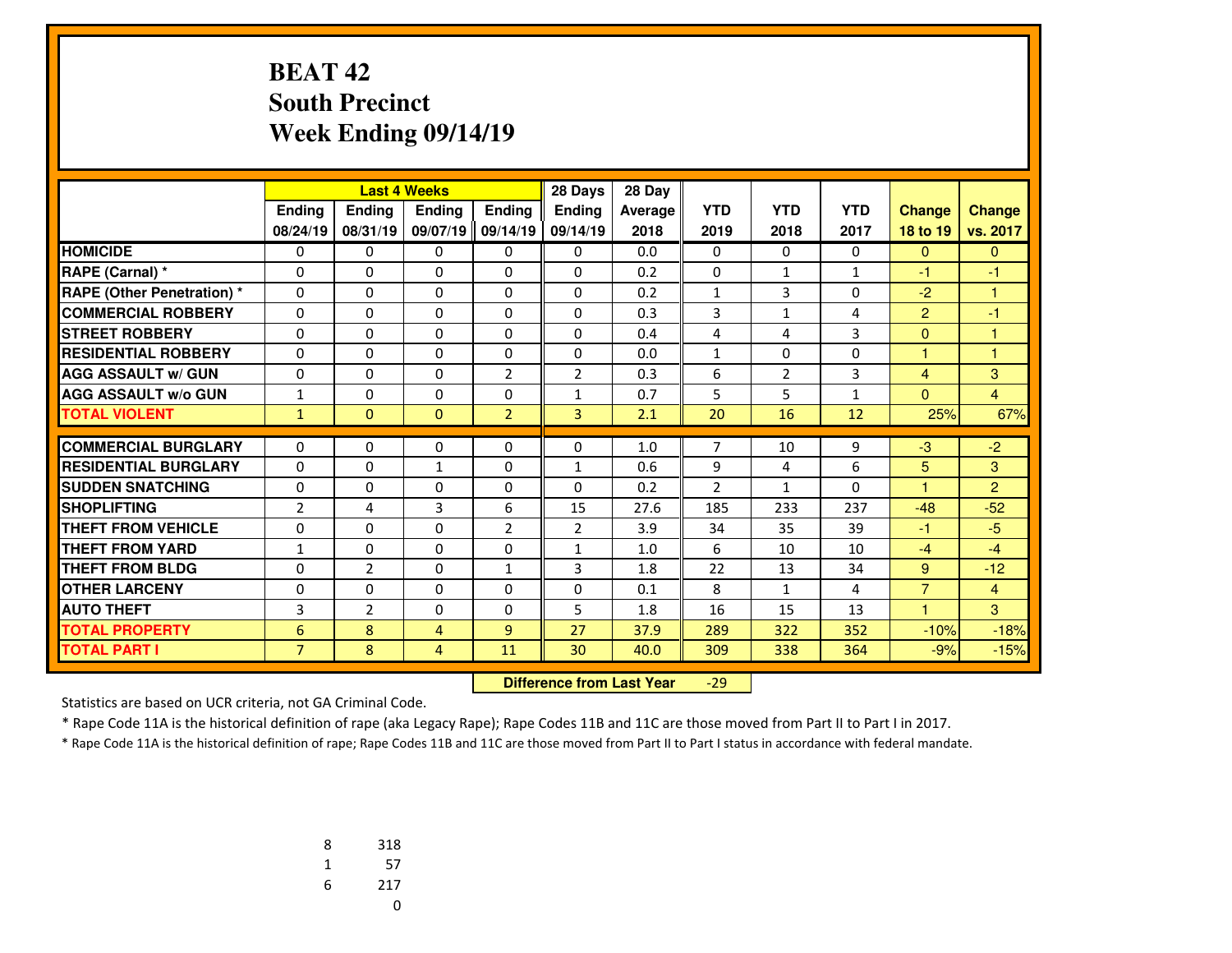### **BEAT 43 South PrecinctWeek Ending 09/14/19**

|                                   |                |                |                   | <b>Last 4 Weeks</b><br>28 Days |                |         |                |                |                |                |                |
|-----------------------------------|----------------|----------------|-------------------|--------------------------------|----------------|---------|----------------|----------------|----------------|----------------|----------------|
|                                   | Ending         | Ending         | <b>Endina</b>     | Ending                         | <b>Endina</b>  | Average | <b>YTD</b>     | <b>YTD</b>     | <b>YTD</b>     | <b>Change</b>  | <b>Change</b>  |
|                                   | 08/24/19       | 08/31/19       | 09/07/19 09/14/19 |                                | 09/14/19       | 2018    | 2019           | 2018           | 2017           | 18 to 19       | vs. 2017       |
| <b>HOMICIDE</b>                   | 0              | 0              | 0                 | 0                              | $\mathbf{0}$   | 0.1     | $\mathbf{1}$   | $\mathbf{1}$   | 0              | $\mathbf{0}$   | 1              |
| <b>RAPE (Carnal) *</b>            | 0              | 0              | 0                 | 0                              | $\Omega$       | 0.2     | $\overline{2}$ | $\mathbf{1}$   | 0              | 1              | $\overline{2}$ |
| <b>RAPE (Other Penetration) *</b> | 0              | $\Omega$       | $\Omega$          | 0                              | $\Omega$       | 0.0     | 0              | 0              | 1              | $\mathbf{0}$   | $-1$           |
| <b>COMMERCIAL ROBBERY</b>         | $\Omega$       | $\mathbf{1}$   | $\Omega$          | $\Omega$                       | $\mathbf{1}$   | 0.3     | 3              | $\mathbf{1}$   | $\overline{2}$ | 2              | $\overline{1}$ |
| <b>STREET ROBBERY</b>             | 0              | $\Omega$       | 0                 | 0                              | $\Omega$       | 0.5     | 4              | $\overline{7}$ | 3              | $-3$           | 1              |
| <b>RESIDENTIAL ROBBERY</b>        | $\Omega$       | $\Omega$       | 0                 | $\mathbf{1}$                   | $\mathbf{1}$   | 0.3     | $\mathbf{1}$   | 3              | $\Omega$       | $-2$           | 1              |
| <b>AGG ASSAULT w/ GUN</b>         | $\Omega$       | 0              | 0                 | 0                              | $\Omega$       | 0.5     | 10             | $\overline{2}$ | 3              | 8              | $\overline{7}$ |
| <b>AGG ASSAULT w/o GUN</b>        | 1              | $\Omega$       | $\Omega$          | 0                              | 1              | 0.9     | 11             | $\overline{7}$ | 5              | $\overline{4}$ | 6              |
| <b>TOTAL VIOLENT</b>              | $\mathbf{1}$   | $\mathbf{1}$   | $\Omega$          | $\mathbf{1}$                   | $\overline{3}$ | 2.8     | 32             | 22             | 14             | 45%            | 129%           |
|                                   |                |                |                   |                                |                |         |                |                |                |                |                |
| <b>COMMERCIAL BURGLARY</b>        | 0              | 0              | 0                 | 0                              | $\mathbf{0}$   | 1.2     | 8              | 13             | 10             | $-5$           | $-2$           |
| <b>RESIDENTIAL BURGLARY</b>       | $\overline{2}$ | $\Omega$       | 4                 | 0                              | 6              | 2.5     | 21             | 28             | 29             | $-7$           | $-8$           |
| <b>SUDDEN SNATCHING</b>           | $\Omega$       | $\Omega$       | $\Omega$          | $\Omega$                       | $\Omega$       | 0.3     | $\mathbf{1}$   | 3              | $\mathbf{1}$   | $-2$           | $\Omega$       |
| <b>SHOPLIFTING</b>                | 4              | $\overline{2}$ | $\mathbf{1}$      | 3                              | 10             | 4.7     | 62             | 37             | 44             | 25             | 18             |
| <b>THEFT FROM VEHICLE</b>         | 0              | $\Omega$       | 0                 | 0                              | $\Omega$       | 3.8     | 26             | 32             | 55             | $-6$           | $-29$          |
| <b>THEFT FROM YARD</b>            | 0              | $\Omega$       | $\Omega$          | $\mathbf{1}$                   | $\mathbf{1}$   | 1.7     | 11             | 16             | 10             | $-5$           | 1              |
| <b>THEFT FROM BLDG</b>            | 1              | 0              | $\Omega$          | $\mathbf{1}$                   | $\overline{2}$ | 2.3     | 25             | 24             | 29             | 1              | $-4$           |
| <b>OTHER LARCENY</b>              | $\Omega$       | $\Omega$       | $\Omega$          | $\mathbf{1}$                   | $\mathbf{1}$   | 0.2     | 4              | $\overline{2}$ | 3              | $\overline{2}$ | 1              |
| <b>AUTO THEFT</b>                 | 0              | 0              | 0                 | 0                              | $\Omega$       | 2.0     | 15             | 17             | 18             | $-2$           | $-3$           |
| <b>TOTAL PROPERTY</b>             | $\overline{7}$ | $\overline{2}$ | 5                 | 6                              | 20             | 18.6    | 173            | 172            | 199            | 1%             | $-13%$         |
| <b>TOTAL PART I</b>               | 8              | 3              | 5                 | $\overline{7}$                 | 23             | 21.4    | 205            | 194            | 213            | 6%             | $-4%$          |

 **Difference from Last Year**<sup>11</sup>

Statistics are based on UCR criteria, not GA Criminal Code.

\* Rape Code 11A is the historical definition of rape (aka Legacy Rape); Rape Codes 11B and 11C are those moved from Part II to Part I in 2017.

| 8 | 318 |
|---|-----|
| 1 | 57  |
| 6 | 217 |
|   | U   |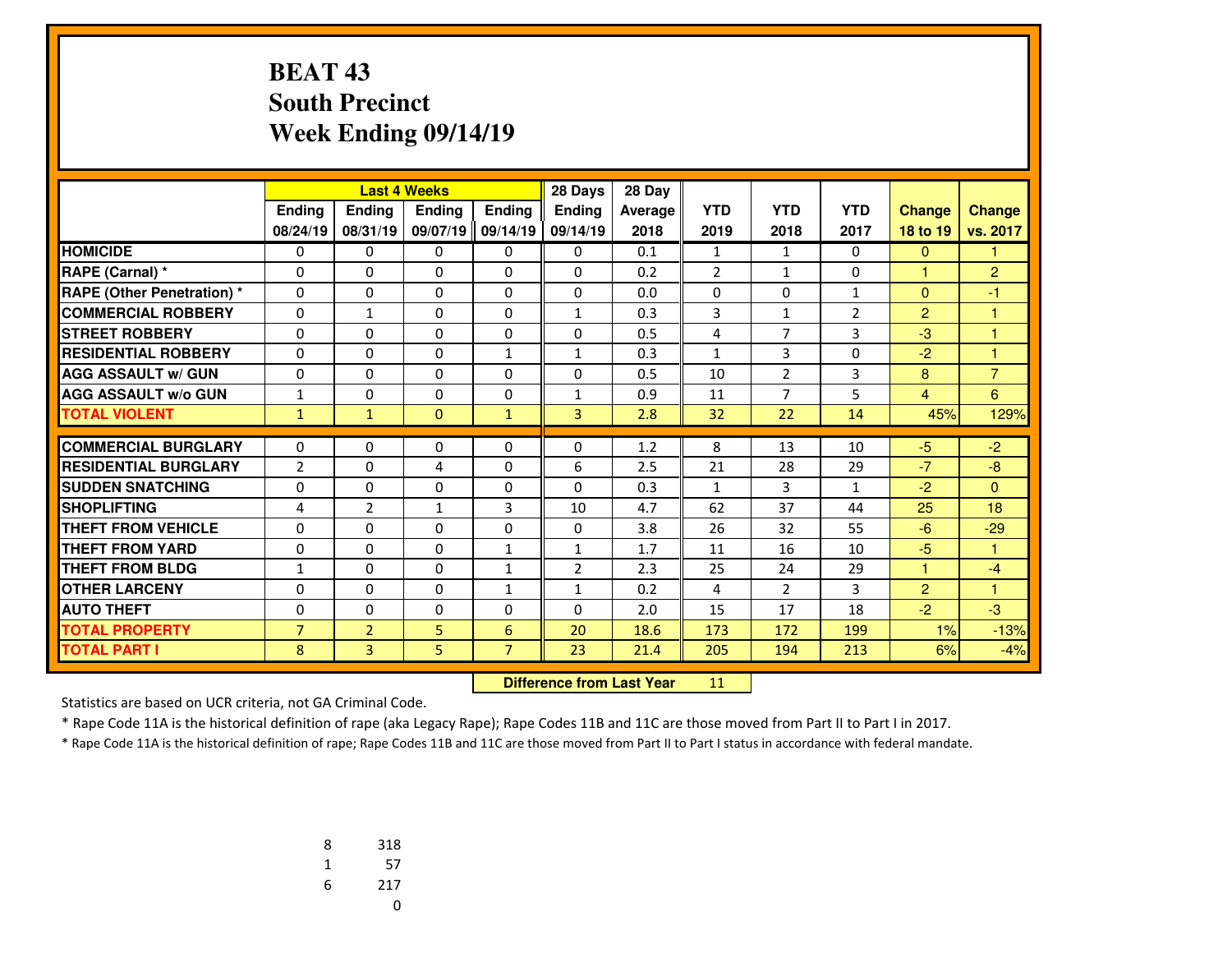### **BEAT 44 South PrecinctWeek Ending 09/14/19**

|                                   | <b>Last 4 Weeks</b> |                |               | 28 Days        | 28 Day                           |         |                |                |                |                |                  |
|-----------------------------------|---------------------|----------------|---------------|----------------|----------------------------------|---------|----------------|----------------|----------------|----------------|------------------|
|                                   | <b>Endina</b>       | <b>Endina</b>  | <b>Endina</b> | <b>Ending</b>  | <b>Ending</b>                    | Average | <b>YTD</b>     | <b>YTD</b>     | <b>YTD</b>     | <b>Change</b>  | <b>Change</b>    |
|                                   | 08/24/19            | 08/31/19       | 09/07/19      | 09/14/19       | 09/14/19                         | 2018    | 2019           | 2018           | 2017           | 18 to 19       | vs. 2017         |
| <b>HOMICIDE</b>                   | 0                   | 0              | 0             | 0              | $\Omega$                         | 0.1     | $\mathbf{1}$   | $\mathbf{1}$   | 0              | $\mathbf{0}$   | 1                |
| RAPE (Carnal) *                   | 0                   | $\Omega$       | $\Omega$      | 0              | $\Omega$                         | 0.2     | $\overline{2}$ | $\overline{2}$ | 1              | $\mathbf{0}$   | 1                |
| <b>RAPE (Other Penetration) *</b> | $\Omega$            | 0              | 0             | $\Omega$       | $\Omega$                         | 0.2     | 0              | $\overline{2}$ | $\Omega$       | $-2$           | $\mathbf{0}$     |
| <b>COMMERCIAL ROBBERY</b>         | 0                   | $\Omega$       | 0             | 0              | $\Omega$                         | 0.1     | 0              | 1              | $\overline{2}$ | $-1$           | $-2$             |
| <b>STREET ROBBERY</b>             | 0                   | 0              | 0             | 0              | $\Omega$                         | 0.4     | 4              | 4              | 4              | $\mathbf{0}$   | $\Omega$         |
| <b>RESIDENTIAL ROBBERY</b>        | $\Omega$            | $\Omega$       | 0             | $\Omega$       | $\Omega$                         | 0.4     | 0              | 4              | 0              | $-4$           | $\mathbf{0}$     |
| <b>AGG ASSAULT w/ GUN</b>         | 0                   | $\Omega$       | $\Omega$      | $\Omega$       | $\Omega$                         | 0.7     | 10             | $\overline{7}$ | 8              | 3              | $\overline{2}$   |
| <b>AGG ASSAULT W/o GUN</b>        | 1                   | $\Omega$       | 0             | 0              | $\mathbf{1}$                     | 1.0     | 18             | 5              | 3              | 13             | 15 <sub>15</sub> |
| <b>TOTAL VIOLENT</b>              | $\mathbf{1}$        | $\overline{0}$ | 0             | $\mathbf{0}$   | $\mathbf{1}$                     | 3.0     | 35             | 26             | 18             | 35%            | 94%              |
| <b>COMMERCIAL BURGLARY</b>        | $\Omega$            | $\Omega$       | 0             | 0              | $\Omega$                         | 0.2     | 10             | $\mathbf{1}$   | 1              | 9              | 9                |
| <b>RESIDENTIAL BURGLARY</b>       | $\overline{2}$      | $\overline{2}$ | 0             | $\Omega$       | 4                                | 2.8     | 16             | 23             | 30             | $-7$           | $-14$            |
| <b>SUDDEN SNATCHING</b>           | 0                   | $\Omega$       | $\Omega$      | $\Omega$       | $\Omega$                         | 0.0     | $\overline{2}$ | $\Omega$       | $\Omega$       | $\overline{2}$ | $\overline{2}$   |
| <b>SHOPLIFTING</b>                | 0                   | $\Omega$       | $\Omega$      | 2              | $\overline{2}$                   | 4.2     | 24             | 48             | 14             | $-24$          | 10 <sup>10</sup> |
| <b>THEFT FROM VEHICLE</b>         | 1                   | $\overline{2}$ | $\mathbf{1}$  | 2              | 6                                | 5.5     | 64             | 58             | 51             | 6              | 13               |
| <b>THEFT FROM YARD</b>            | 0                   | 0              | $\mathbf{1}$  | 0              | $\mathbf{1}$                     | 1.0     | $\overline{7}$ | 11             | 10             | $-4$           | $-3$             |
| <b>THEFT FROM BLDG</b>            | 1                   | $\Omega$       | $\mathbf{1}$  | $\Omega$       | $\overline{2}$                   | 0.9     | 16             | 10             | 21             | 6              | $-5$             |
| <b>OTHER LARCENY</b>              | 0                   | $\Omega$       | $\Omega$      | 0              | $\Omega$                         | 0.5     | 8              | 6              | 4              | $\overline{2}$ | $\overline{4}$   |
| <b>AUTO THEFT</b>                 | 0                   | $\mathbf{1}$   | 0             | 0              | $\mathbf{1}$                     | 1.6     | 21             | 16             | 17             | 5              | $\overline{4}$   |
| <b>TOTAL PROPERTY</b>             | 4                   | 5              | 3             | $\overline{4}$ | 16                               | 16.8    | 168            | 173            | 148            | $-3%$          | 14%              |
| <b>TOTAL PART I</b>               | 5.                  | 5.             | 3             | $\overline{4}$ | 17                               | 19.8    | 203            | 199            | 166            | 2%             | 22%              |
|                                   |                     |                |               |                | <b>Difference from Last Year</b> |         | $\overline{4}$ |                |                |                |                  |

 **Difference from Last Year**

Statistics are based on UCR criteria, not GA Criminal Code.

\* Rape Code 11A is the historical definition of rape (aka Legacy Rape); Rape Codes 11B and 11C are those moved from Part II to Part I in 2017.

| 08/31/19 |     |
|----------|-----|
| 8        | 318 |
| 1        | 57  |
| 6        | 217 |
|          |     |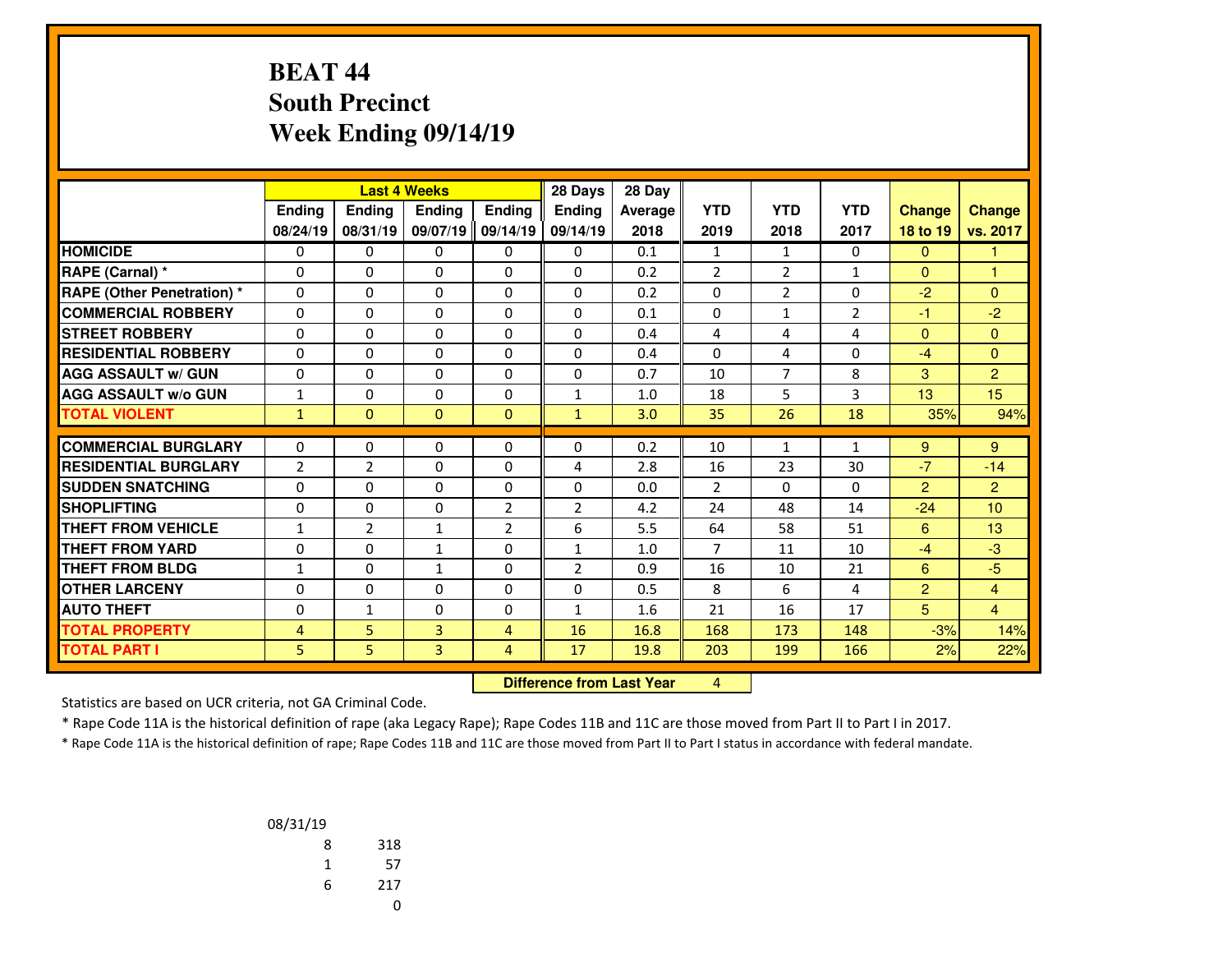#### **BEAT 45 South PrecinctWeek Ending 09/14/19**

|                                   |                |                                  | <b>Last 4 Weeks</b> |               | 28 Days        | 28 Day  |                |                |                |               |                |
|-----------------------------------|----------------|----------------------------------|---------------------|---------------|----------------|---------|----------------|----------------|----------------|---------------|----------------|
|                                   | <b>Ending</b>  | <b>Ending</b>                    | <b>Endina</b>       | <b>Endina</b> | Ending         | Average | <b>YTD</b>     | <b>YTD</b>     | <b>YTD</b>     | <b>Change</b> | <b>Change</b>  |
|                                   | 08/24/19       | 08/31/19                         | 09/07/19            | 09/14/19      | 09/14/19       | 2018    | 2019           | 2018           | 2017           | 18 to 19      | vs. 2017       |
| <b>HOMICIDE</b>                   | 0              | 0                                | 0                   | 0             | $\Omega$       | 0.1     | 0              | $\mathbf{1}$   | $\mathbf{1}$   | $-1$          | $-1$           |
| RAPE (Carnal) *                   | 0              | 0                                | 0                   | 0             | 0              | 0.2     | 0              | 3              | 0              | $-3$          | $\mathbf{0}$   |
| <b>RAPE (Other Penetration) *</b> | 0              | 0                                | 0                   | 0             | $\Omega$       | 0.2     | 0              | 3              | $\mathbf{1}$   | $-3$          | -1             |
| <b>COMMERCIAL ROBBERY</b>         | $\mathbf{1}$   | $\Omega$                         | 0                   | $\mathbf{1}$  | $\overline{2}$ | 0.2     | 2              | $\overline{2}$ | $\overline{2}$ | $\mathbf{0}$  | $\mathbf{0}$   |
| <b>STREET ROBBERY</b>             | 0              | 0                                | 0                   | $\Omega$      | $\Omega$       | 0.3     | $\overline{2}$ | 3              | 4              | $-1$          | $-2$           |
| <b>RESIDENTIAL ROBBERY</b>        | 0              | $\Omega$                         | 0                   | $\Omega$      | $\Omega$       | 0.1     | 1              | 0              | $\Omega$       | 1             | 1              |
| <b>AGG ASSAULT w/ GUN</b>         | 0              | 0                                | 0                   | 0             | $\Omega$       | 0.2     | 4              | 3              | 8              | 1             | $-4$           |
| <b>AGG ASSAULT W/o GUN</b>        | 0              | $\Omega$                         | 0                   | 0             | $\Omega$       | 0.6     | 5              | $\overline{7}$ | $\overline{2}$ | $-2$          | 3              |
| <b>TOTAL VIOLENT</b>              | $\mathbf{1}$   | $\Omega$                         | $\mathbf{0}$        | $\mathbf{1}$  | $\overline{2}$ | 2.0     | 14             | 22             | 18             | $-36%$        | $-22%$         |
| <b>COMMERCIAL BURGLARY</b>        | $\Omega$       | $\Omega$                         | $\mathbf{1}$        | 0             | $\mathbf{1}$   | 0.5     | $\overline{2}$ | 3              | 5              | $-1$          | $-3$           |
| <b>RESIDENTIAL BURGLARY</b>       | 0              | $\Omega$                         | 3                   | 0             | 3              | 2.7     | 11             | 24             | 35             | $-13$         | $-24$          |
| <b>SUDDEN SNATCHING</b>           | $\Omega$       | $\Omega$                         | $\Omega$            | $\Omega$      | $\Omega$       | 0.2     | $\mathbf{1}$   | $\Omega$       | $\Omega$       | 1             | 1              |
| <b>SHOPLIFTING</b>                | 0              | $\overline{2}$                   | 4                   | 0             | 6              | 5.4     | 87             | 37             | 57             | 50            | 30             |
| <b>THEFT FROM VEHICLE</b>         | 0              | $\overline{2}$                   | 0                   | 0             | $\overline{2}$ | 3.6     | 26             | 37             | 63             | $-11$         | $-37$          |
| <b>THEFT FROM YARD</b>            | $\mathbf{1}$   | $\Omega$                         | $\Omega$            | 0             | $\mathbf{1}$   | 1.8     | 12             | 18             | 10             | $-6$          | $\overline{2}$ |
| <b>THEFT FROM BLDG</b>            | 0              | $\mathbf{1}$                     | 0                   | 0             | $\mathbf{1}$   | 1.6     | 12             | 12             | 18             | $\mathbf{0}$  | $-6$           |
| <b>OTHER LARCENY</b>              | 0              | $\Omega$                         | 0                   | 0             | $\Omega$       | 0.4     | 2              | 4              | 6              | $-2$          | $-4$           |
| <b>AUTO THEFT</b>                 | 0              | 0                                | 0                   | 0             | 0              | 1.6     | 9              | 13             | 20             | $-4$          | $-11$          |
| <b>TOTAL PROPERTY</b>             | $\mathbf{1}$   | 5.                               | 8                   | $\Omega$      | 14             | 17.7    | 162            | 148            | 214            | 9%            | $-24%$         |
| <b>TOTAL PART I</b>               | $\overline{2}$ | 5.                               | 8                   | $\mathbf{1}$  | 16             | 19.7    | 176            | 170            | 232            | 4%            | $-24%$         |
|                                   |                | <b>Difference from Last Year</b> |                     | 6             |                |         |                |                |                |               |                |

Statistics are based on UCR criteria, not GA Criminal Code.

\* Rape Code 11A is the historical definition of rape (aka Legacy Rape); Rape Codes 11B and 11C are those moved from Part II to Part I in 2017.

| 8 | 318 |
|---|-----|
| 1 | 57  |
| 6 | 217 |
|   | U   |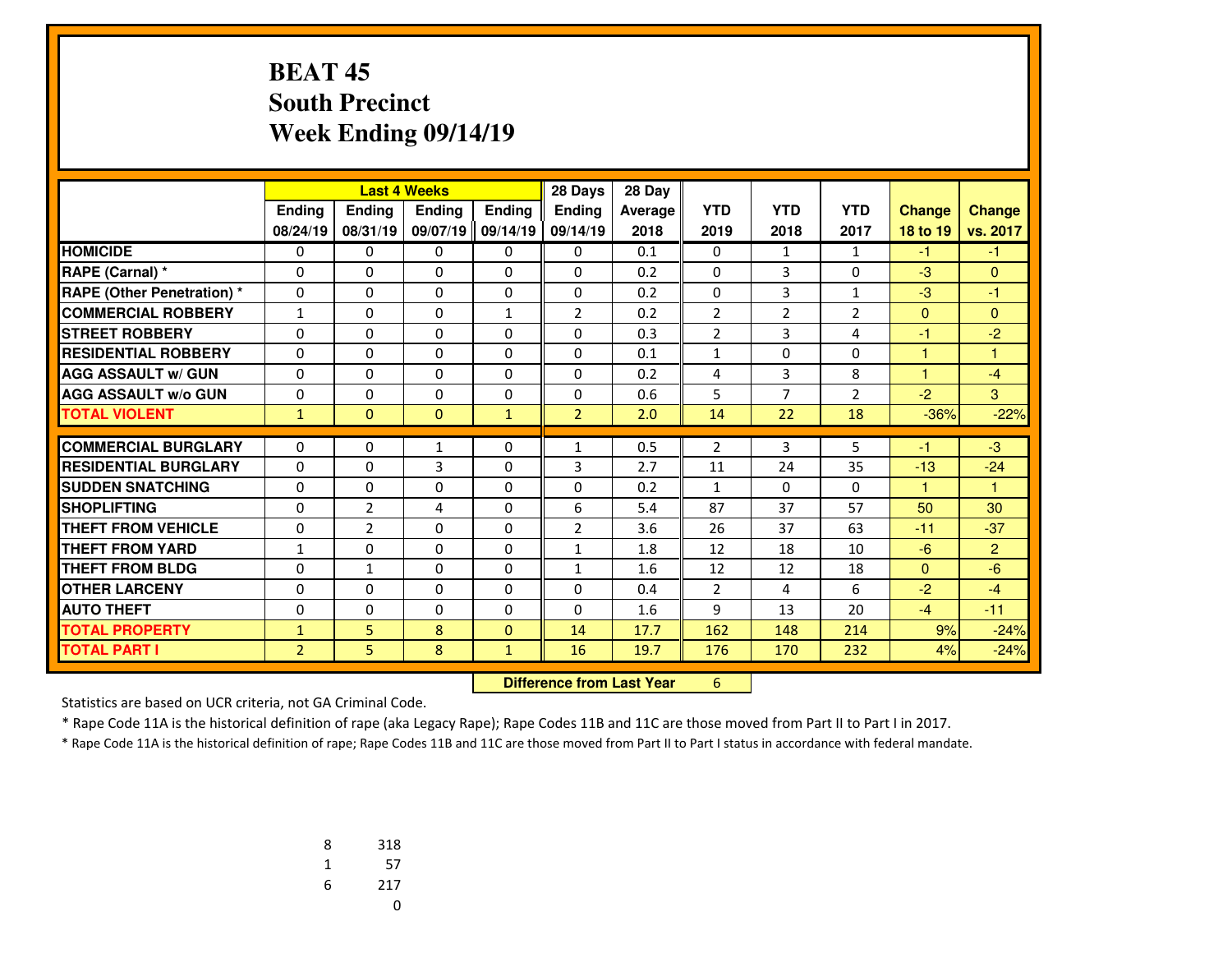## **BEAT 46 South PrecinctWeek Ending 09/14/19**

|                                   |                |                | <b>Last 4 Weeks</b> |              | 28 Days        | 28 Day         |                |                |              |                |                |
|-----------------------------------|----------------|----------------|---------------------|--------------|----------------|----------------|----------------|----------------|--------------|----------------|----------------|
|                                   | Ending         | <b>Endina</b>  | <b>Endina</b>       | Ending       | <b>Endina</b>  | <b>Average</b> | <b>YTD</b>     | <b>YTD</b>     | <b>YTD</b>   | <b>Change</b>  | <b>Change</b>  |
|                                   | 08/24/19       | 08/31/19       | 09/07/19            | 09/14/19     | 09/14/19       | 2018           | 2019           | 2018           | 2017         | 18 to 19       | vs. 2017       |
| <b>HOMICIDE</b>                   | 0              | 0              | 0                   | 0            | 0              | 0.1            | $\overline{2}$ | $\mathbf{1}$   | $\Omega$     | 1.             | $\overline{2}$ |
| RAPE (Carnal) *                   | $\Omega$       | 0              | $\Omega$            | $\Omega$     | $\Omega$       | 0.1            | $\overline{2}$ | $\mathbf{1}$   | 3            | $\mathbf{1}$   | $-1$           |
| <b>RAPE (Other Penetration) *</b> | $\Omega$       | 0              | $\Omega$            | $\Omega$     | $\Omega$       | 0.2            | 0              | 3              | $\mathbf{1}$ | $-3$           | $-1$           |
| <b>COMMERCIAL ROBBERY</b>         | 0              | 0              | $\Omega$            | 0            | 0              | 0.2            | $\overline{2}$ | 3              | 4            | $-1$           | $-2$           |
| <b>STREET ROBBERY</b>             | $\Omega$       | $\Omega$       | $\Omega$            | $\Omega$     | $\Omega$       | 0.5            | $\overline{2}$ | 6              | 5            | $-4$           | $-3$           |
| <b>RESIDENTIAL ROBBERY</b>        | 0              | 0              | $\Omega$            | $\Omega$     | $\Omega$       | 0.0            | $\Omega$       | $\Omega$       | 1            | $\mathbf{0}$   | $-1$           |
| <b>AGG ASSAULT w/ GUN</b>         | $\mathbf{1}$   | 0              | 0                   | 0            | $\mathbf{1}$   | 0.5            | $\overline{7}$ | $\overline{3}$ | 3            | $\overline{4}$ | 4              |
| <b>AGG ASSAULT w/o GUN</b>        | $\overline{2}$ | $\mathbf{1}$   | 0                   | 0            | 3              | 0.7            | 11             | 8              | 10           | 3              | 1              |
| <b>TOTAL VIOLENT</b>              | 3              | $\mathbf{1}$   | $\mathbf{0}$        | $\mathbf{0}$ | $\overline{4}$ | 2.4            | 26             | 25             | 27           | 4%             | $-4%$          |
|                                   |                |                |                     |              |                |                |                |                |              |                |                |
| <b>COMMERCIAL BURGLARY</b>        | $\mathbf{1}$   | 0              | 0                   | 0            | $\mathbf{1}$   | 1.3            | 8              | 8              | 7            | $\Omega$       | 1              |
| <b>RESIDENTIAL BURGLARY</b>       | $\Omega$       | $\mathbf{1}$   | $\mathbf{1}$        | $\mathbf{1}$ | 3              | 3.9            | 20             | 39             | 22           | $-19$          | $-2$           |
| <b>SUDDEN SNATCHING</b>           | 0              | 0              | 0                   | 0            | $\Omega$       | 0.1            | $\overline{2}$ | $\mathbf{1}$   | $\mathbf{1}$ | $\mathbf{1}$   | 1              |
| <b>SHOPLIFTING</b>                | $\mathbf{1}$   | $\mathbf{1}$   | $\overline{2}$      | 4            | 8              | 9.7            | 97             | 93             | 101          | $\overline{4}$ | $-4$           |
| <b>THEFT FROM VEHICLE</b>         | $\Omega$       | 0              | $\Omega$            | $\Omega$     | $\Omega$       | 5.8            | 41             | 56             | 54           | $-15$          | $-13$          |
| <b>THEFT FROM YARD</b>            | 0              | $\Omega$       | $\Omega$            | $\Omega$     | $\Omega$       | 0.9            | 5              | 8              | 9            | $-3$           | $-4$           |
| <b>THEFT FROM BLDG</b>            | 1              | 0              | $\Omega$            | $\mathbf{1}$ | $\overline{2}$ | 3.0            | 18             | 25             | 26           | $-7$           | $-8$           |
| <b>OTHER LARCENY</b>              | 0              | 0              | $\Omega$            | $\Omega$     | $\Omega$       | 0.3            | 6              | 4              | 6            | $\overline{2}$ | $\Omega$       |
| <b>AUTO THEFT</b>                 | 0              | 0              | $\overline{2}$      | 0            | $\overline{2}$ | 2.7            | 20             | 31             | 30           | $-11$          | $-10$          |
| <b>TOTAL PROPERTY</b>             | 3              | $\overline{2}$ | 5                   | 6            | 16             | 27.6           | 217            | 265            | 256          | $-18%$         | $-15%$         |
| <b>TOTAL PART I</b>               | 6              | 3              | 5                   | 6            | 20             | 30.0           | 243            | 290            | 283          | $-16%$         | $-14%$         |

 **Difference from Last Year**-47

Statistics are based on UCR criteria, not GA Criminal Code.

\* Rape Code 11A is the historical definition of rape (aka Legacy Rape); Rape Codes 11B and 11C are those moved from Part II to Part I in 2017.

| 8 | 318 |
|---|-----|
| 1 | 57  |
| 6 | 217 |
|   | U   |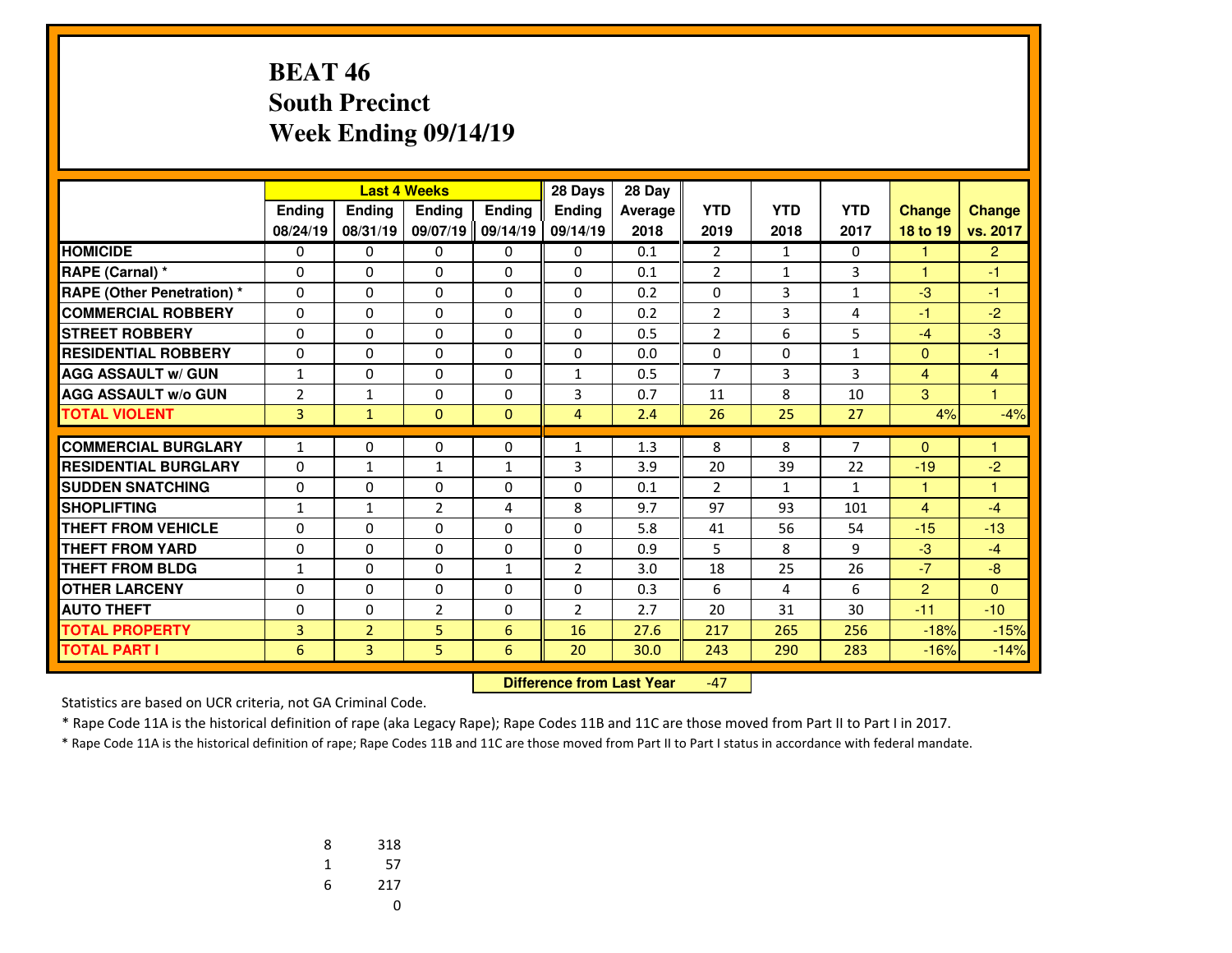## **BEAT 47 South PrecinctWeek Ending 09/14/19**

|                                   | <b>Last 4 Weeks</b> |                |                | 28 Days      | 28 Day                           |         |                |                |                |                |                |
|-----------------------------------|---------------------|----------------|----------------|--------------|----------------------------------|---------|----------------|----------------|----------------|----------------|----------------|
|                                   | Ending              | Ending         | Ending         | Ending       | <b>Ending</b>                    | Average | <b>YTD</b>     | <b>YTD</b>     | <b>YTD</b>     | <b>Change</b>  | <b>Change</b>  |
|                                   | 08/24/19            | 08/31/19       | 09/07/19       | 09/14/19     | 09/14/19                         | 2018    | 2019           | 2018           | 2017           | 18 to 19       | vs. 2017       |
| <b>HOMICIDE</b>                   | $\Omega$            | 0              | 0              | 0            | $\Omega$                         | 0.0     | $\mathbf{0}$   | $\Omega$       | $\Omega$       | $\mathbf{0}$   | $\mathbf{0}$   |
| RAPE (Carnal) *                   | 0                   | $\mathbf{1}$   | $\Omega$       | $\Omega$     | $\mathbf{1}$                     | 0.1     | $\mathbf{0}$   | $\mathbf{1}$   | $\mathbf{1}$   | $-1$           | $-1$           |
| <b>RAPE (Other Penetration) *</b> | 0                   | $\Omega$       | $\Omega$       | $\Omega$     | $\Omega$                         | 0.1     | 0              | $\mathbf{1}$   | $\Omega$       | $-1$           | $\mathbf{0}$   |
| <b>COMMERCIAL ROBBERY</b>         | $\mathbf{0}$        | 0              | $\Omega$       | 0            | $\Omega$                         | 0.0     | 0              | 0              | $\Omega$       | $\mathbf{0}$   | $\mathbf{0}$   |
| <b>STREET ROBBERY</b>             | 0                   | 0              | $\Omega$       | 0            | 0                                | 0.1     | $\overline{2}$ | 0              | $\Omega$       | 2              | $\overline{2}$ |
| <b>RESIDENTIAL ROBBERY</b>        | $\Omega$            | $\Omega$       | 0              | $\Omega$     | $\Omega$                         | 0.0     | 0              | 0              | 0              | $\mathbf{0}$   | $\mathbf{0}$   |
| <b>AGG ASSAULT w/ GUN</b>         | $\Omega$            | $\mathbf{1}$   | 0              | $\Omega$     | $\mathbf{1}$                     | 0.1     | $\overline{2}$ | 0              | $\overline{2}$ | $\overline{2}$ | $\mathbf{0}$   |
| <b>AGG ASSAULT w/o GUN</b>        | $\Omega$            | $\Omega$       | 0              | $\Omega$     | $\Omega$                         | 0.1     | 5              | 0              | $\overline{2}$ | 5              | 3              |
| <b>TOTAL VIOLENT</b>              | $\mathbf{0}$        | $\overline{2}$ | $\mathbf{0}$   | $\Omega$     | $\overline{2}$                   | 0.4     | 9              | $\overline{2}$ | 5              | 350%           | 80%            |
| <b>COMMERCIAL BURGLARY</b>        | 0                   | 0              | 0              | 0            | $\Omega$                         | 0.0     | $\mathbf{1}$   | $\Omega$       | 3              | н              | $-2$           |
| <b>RESIDENTIAL BURGLARY</b>       | $\Omega$            | $\Omega$       | 0              | $\Omega$     | $\mathbf{0}$                     | 1.7     | $\mathbf{1}$   | 11             | 8              | $-10$          | $-7$           |
| <b>SUDDEN SNATCHING</b>           | 0                   | $\Omega$       | $\Omega$       | $\Omega$     | $\Omega$                         | 0.0     | $\Omega$       | $\Omega$       | $\Omega$       | $\overline{0}$ | $\mathbf{0}$   |
| <b>SHOPLIFTING</b>                | 0                   | $\Omega$       | $\Omega$       | $\Omega$     | $\Omega$                         | 0.1     | $\mathbf{0}$   | $\mathbf{1}$   | 5              | $-1$           | $-5$           |
| <b>THEFT FROM VEHICLE</b>         | $\Omega$            | $\mathbf{1}$   | $\Omega$       | $\Omega$     | $\mathbf{1}$                     | 1.8     | 13             | 17             | 9              | $-4$           | $\overline{4}$ |
| <b>THEFT FROM YARD</b>            | 0                   | $\Omega$       | $\mathbf{1}$   | $\Omega$     | $\mathbf{1}$                     | 0.4     | 8              | 4              | 6              | $\overline{4}$ | $\overline{2}$ |
| <b>THEFT FROM BLDG</b>            | 0                   | 0              | $\mathbf{1}$   | 0            | $\mathbf{1}$                     | 0.6     | 6              | 6              | 8              | $\Omega$       | $-2$           |
| <b>OTHER LARCENY</b>              | 0                   | $\mathbf{1}$   | $\Omega$       | $\Omega$     | $\mathbf{1}$                     | 0.4     | 8              | $\mathbf{1}$   | 3              | $\overline{7}$ | 5              |
| <b>AUTO THEFT</b>                 | 0                   | $\Omega$       | $\Omega$       | $\Omega$     | $\Omega$                         | 0.4     | 5              | 5              | $\overline{2}$ | $\mathbf{0}$   | 3              |
| <b>TOTAL PROPERTY</b>             | $\Omega$            | $\overline{2}$ | $\overline{2}$ | $\Omega$     | 4                                | 5.3     | 42             | 45             | 44             | $-7%$          | $-5%$          |
| <b>TOTAL PART I</b>               | $\mathbf{0}$        | $\overline{4}$ | $\overline{2}$ | $\mathbf{0}$ | 6                                | 5.7     | 51             | 47             | 49             | 9%             | 4%             |
|                                   |                     |                |                |              | <b>Difference from Last Year</b> |         | $\overline{4}$ |                |                |                |                |

 **Difference from Last Year**

Statistics are based on UCR criteria, not GA Criminal Code.

\* Rape Code 11A is the historical definition of rape (aka Legacy Rape); Rape Codes 11B and 11C are those moved from Part II to Part I in 2017.

| 8 | 318 |
|---|-----|
| 1 | 57  |
| 6 | 217 |
|   | U   |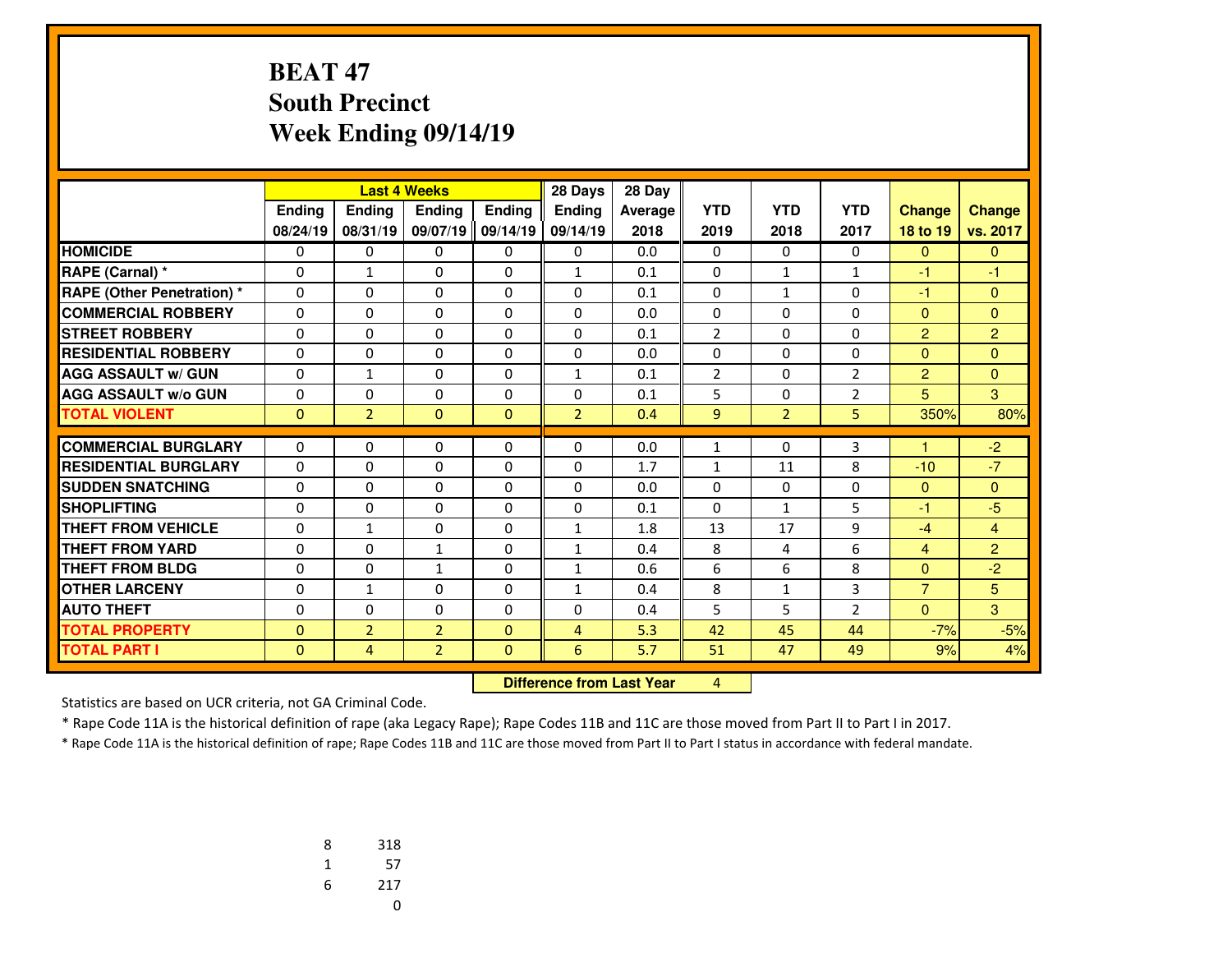#### **BEAT 51 East PrecinctWeek Ending 09/14/19**

|                                   |                |                | 28 Days<br><b>Last 4 Weeks</b> |               |                | 28 Day  |                |                |                |                |                |
|-----------------------------------|----------------|----------------|--------------------------------|---------------|----------------|---------|----------------|----------------|----------------|----------------|----------------|
|                                   | <b>Ending</b>  | Ending         | <b>Endina</b>                  | <b>Endina</b> | <b>Endina</b>  | Average | <b>YTD</b>     | <b>YTD</b>     | <b>YTD</b>     | <b>Change</b>  | <b>Change</b>  |
|                                   | 08/24/19       | 08/31/19       | 09/07/19                       | 09/14/19      | 09/14/19       | 2018    | 2019           | 2018           | 2017           | 18 to 19       | vs. 2017       |
| <b>HOMICIDE</b>                   | 0              | 0              | 0                              | 0             | 0              | 0.2     | $\mathbf{1}$   | 2              | $\overline{2}$ | -1             | -1             |
| RAPE (Carnal) *                   | 0              | $\Omega$       | 0                              | 0             | 0              | 0.2     | $\overline{2}$ | 3              | $\mathbf{1}$   | -1             | 1              |
| <b>RAPE (Other Penetration) *</b> | $\Omega$       | $\Omega$       | $\Omega$                       | 0             | $\Omega$       | 0.2     | $\mathbf 0$    | $\overline{2}$ | $\overline{2}$ | $-2$           | $-2$           |
| <b>COMMERCIAL ROBBERY</b>         | $\Omega$       | $\Omega$       | $\Omega$                       | $\Omega$      | $\Omega$       | 0.1     | $\Omega$       | $\mathbf{1}$   | $\mathbf{1}$   | -1             | $-1$           |
| <b>STREET ROBBERY</b>             | $\Omega$       | $\mathbf{1}$   | 0                              | 0             | $\mathbf{1}$   | 0.5     | 10             | 6              | 8              | $\overline{4}$ | $\overline{2}$ |
| <b>RESIDENTIAL ROBBERY</b>        | 0              | $\Omega$       | 0                              | 0             | $\Omega$       | 0.0     | $\mathbf{1}$   | $\Omega$       | 1              | $\overline{1}$ | $\Omega$       |
| <b>AGG ASSAULT w/ GUN</b>         | 0              | $\mathbf{0}$   | 0                              | 0             | $\Omega$       | 1.4     | 15             | 14             | 8              | 1              | $\overline{7}$ |
| <b>AGG ASSAULT w/o GUN</b>        | 0              | $\mathbf{1}$   | 0                              | $\mathbf{1}$  | 2              | 1.8     | 25             | 17             | 14             | 8              | 11             |
| <b>TOTAL VIOLENT</b>              | $\mathbf{0}$   | $\overline{2}$ | $\mathbf{0}$                   | $\mathbf{1}$  | 3              | 4.3     | 54             | 45             | 37             | 20%            | 46%            |
|                                   |                |                |                                |               |                |         |                |                |                |                |                |
| <b>COMMERCIAL BURGLARY</b>        | $\Omega$       | $\Omega$       | 0                              | 0             | 0              | 0.3     | $\overline{2}$ | 4              | 5              | $-2$           | $-3$           |
| <b>RESIDENTIAL BURGLARY</b>       | 0              | $\Omega$       | 4                              | 0             | 4              | 2.0     | 30             | 16             | 26             | 14             | $\overline{4}$ |
| <b>SUDDEN SNATCHING</b>           | 0              | $\Omega$       | $\Omega$                       | 0             | $\Omega$       | 0.4     | $\mathbf 0$    | 4              | $\overline{2}$ | $-4$           | $-2$           |
| <b>SHOPLIFTING</b>                | 0              | 4              | 0                              | 0             | 4              | 2.0     | 21             | 21             | 28             | $\Omega$       | $-7$           |
| <b>THEFT FROM VEHICLE</b>         | $\Omega$       | $\Omega$       | $\Omega$                       | $\Omega$      | $\Omega$       | 5.2     | 18             | 40             | 21             | $-22$          | $-3$           |
| <b>THEFT FROM YARD</b>            | $\mathbf{1}$   | $\Omega$       | $\Omega$                       | 0             | $\mathbf{1}$   | 1.2     | 12             | 13             | 18             | $-1$           | $-6$           |
| <b>THEFT FROM BLDG</b>            | $\mathbf{1}$   | $\Omega$       | $\mathbf{1}$                   | $\Omega$      | $\overline{2}$ | 2.1     | 12             | 17             | 26             | $-5$           | $-14$          |
| <b>OTHER LARCENY</b>              | 0              | $\Omega$       | $\Omega$                       | $\Omega$      | $\Omega$       | 1.2     | 13             | 11             | 3              | $\overline{2}$ | 10             |
| <b>AUTO THEFT</b>                 | 0              | $\Omega$       | 0                              | 0             | $\Omega$       | 2.4     | 22             | 22             | 18             | $\mathbf{0}$   | $\overline{4}$ |
| <b>TOTAL PROPERTY</b>             | $\overline{2}$ | 4              | 5                              | $\mathbf{0}$  | 11             | 16.7    | 130            | 148            | 147            | $-12%$         | $-12%$         |
| <b>TOTAL PART I</b>               | $\overline{2}$ | 6              | 5                              | $\mathbf{1}$  | 14             | 21.0    | 184            | 193            | 184            | $-5%$          | 0%             |

 **Difference from Last Year**-9

Statistics are based on UCR criteria, not GA Criminal Code.

\* Rape Code 11A is the historical definition of rape (aka Legacy Rape); Rape Codes 11B and 11C are those moved from Part II to Part I in 2017.

| 8 | 318 |
|---|-----|
| 1 | 57  |
| 6 | 217 |
|   | U   |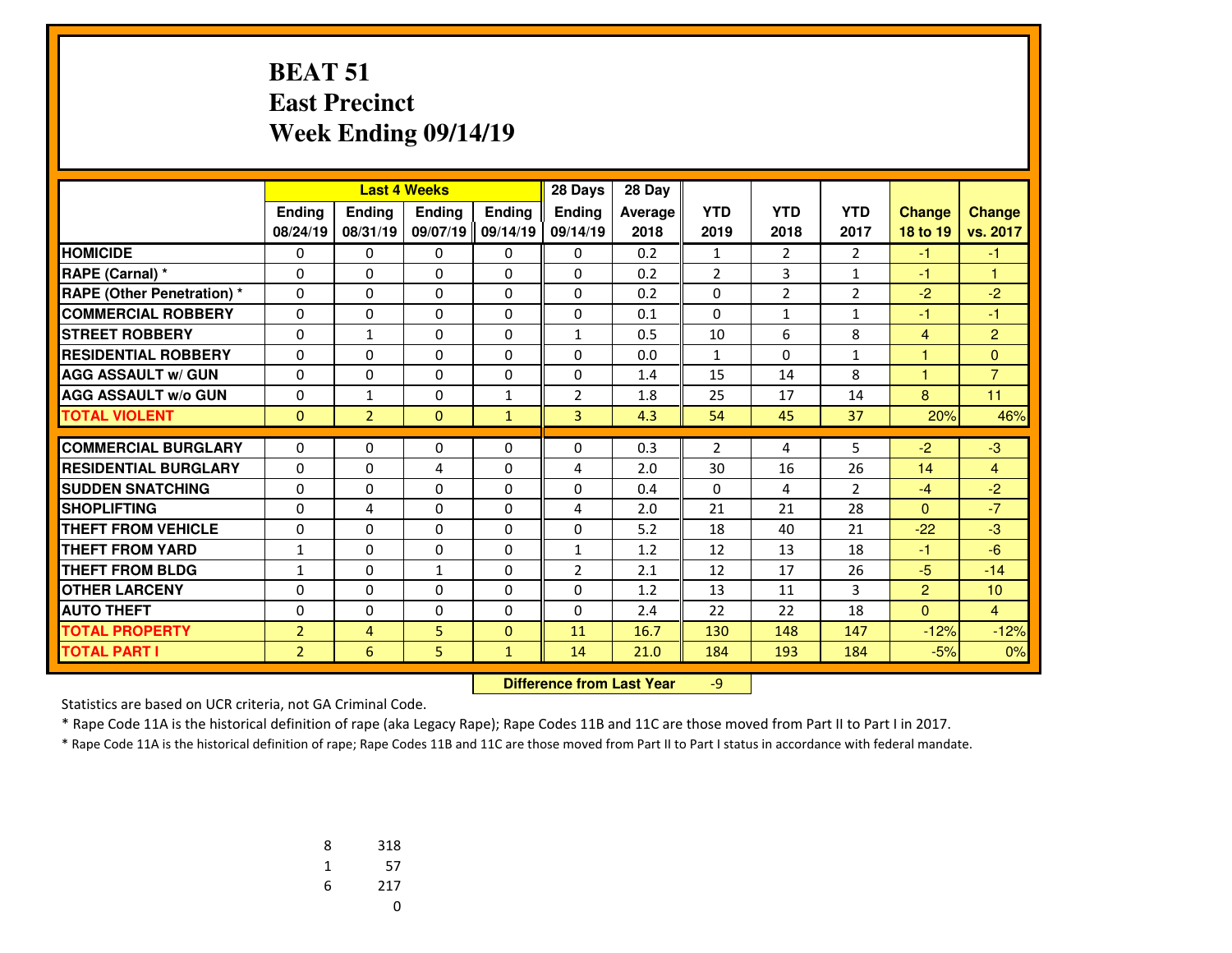## **BEAT 52 East PrecinctWeek Ending 09/14/19**

|                                   |              |                | <b>Last 4 Weeks</b> |                | 28 Days        | 28 Day         |                |                |                |                |                |
|-----------------------------------|--------------|----------------|---------------------|----------------|----------------|----------------|----------------|----------------|----------------|----------------|----------------|
|                                   | Ending       | <b>Endina</b>  | <b>Endina</b>       | Ending         | <b>Endina</b>  | <b>Average</b> | <b>YTD</b>     | <b>YTD</b>     | <b>YTD</b>     | <b>Change</b>  | <b>Change</b>  |
|                                   | 08/24/19     | 08/31/19       | 09/07/19            | 09/14/19       | 09/14/19       | 2018           | 2019           | 2018           | 2017           | 18 to 19       | vs. 2017       |
| <b>HOMICIDE</b>                   | 0            | $\mathbf{1}$   | 0                   | 0              | 1              | 0.1            | $\mathbf{1}$   | $\mathbf{1}$   | $\Omega$       | $\overline{0}$ | 1              |
| RAPE (Carnal) *                   | $\Omega$     | 0              | $\Omega$            | $\Omega$       | $\Omega$       | 0.2            | 4              | $\overline{2}$ | $\mathbf{1}$   | $\overline{2}$ | 3              |
| <b>RAPE (Other Penetration) *</b> | $\Omega$     | 0              | $\Omega$            | $\Omega$       | $\Omega$       | 0.0            | 0              | $\Omega$       | $\overline{2}$ | $\mathbf{0}$   | $-2$           |
| <b>COMMERCIAL ROBBERY</b>         | 0            | 0              | $\Omega$            | 0              | 0              | 0.1            | $\mathbf{1}$   | $\mathbf{1}$   | 0              | $\mathbf{0}$   | 1              |
| <b>STREET ROBBERY</b>             | $\Omega$     | $\Omega$       | $\Omega$            | $\Omega$       | $\Omega$       | 0.5            | $\overline{7}$ | 4              | 9              | 3              | $-2$           |
| <b>RESIDENTIAL ROBBERY</b>        | 0            | 0              | $\Omega$            | $\Omega$       | $\Omega$       | 0.0            | $\overline{2}$ | $\Omega$       | 3              | $\overline{2}$ | $-1$           |
| <b>AGG ASSAULT w/ GUN</b>         | 0            | 0              | 0                   | 0              | $\Omega$       | 1.1            | 12             | 10             | 6              | $\overline{2}$ | 6              |
| <b>AGG ASSAULT w/o GUN</b>        | 0            | $\mathbf{1}$   | 0                   | 0              | $\mathbf{1}$   | 1.2            | 15             | 13             | 13             | $\overline{2}$ | $\overline{2}$ |
| <b>TOTAL VIOLENT</b>              | $\mathbf{0}$ | $\overline{2}$ | $\mathbf{0}$        | $\mathbf{0}$   | $\overline{2}$ | 3.1            | 42             | 31             | 34             | 35%            | 24%            |
|                                   |              |                |                     |                |                |                |                |                |                |                |                |
| <b>COMMERCIAL BURGLARY</b>        | 0            | 0              | 0                   | 0              | 0              | 0.3            | 0              | $\overline{2}$ | 1              | $-2$           | $-1$           |
| <b>RESIDENTIAL BURGLARY</b>       | $\Omega$     | $\mathbf{1}$   | 3                   | $\overline{2}$ | 6              | 4.2            | 43             | 38             | 25             | 5              | 18             |
| <b>SUDDEN SNATCHING</b>           | 0            | 0              | 0                   | 0              | 0              | 0.2            | $\overline{2}$ | $\mathbf{1}$   | 3              | $\mathbf{1}$   | $-1$           |
| <b>SHOPLIFTING</b>                | $\Omega$     | $\Omega$       | $\Omega$            | 0              | $\Omega$       | 0.2            | 5              | $\overline{2}$ | 3              | 3              | $\overline{2}$ |
| <b>THEFT FROM VEHICLE</b>         | $\Omega$     | $\mathbf{1}$   | $\Omega$            | 3              | 4              | 4.6            | 43             | 37             | 71             | 6              | $-28$          |
| <b>THEFT FROM YARD</b>            | 1            | $\Omega$       | $\Omega$            | $\Omega$       | $\mathbf{1}$   | 1.3            | 24             | 14             | 18             | 10             | 6              |
| <b>THEFT FROM BLDG</b>            | 0            | 0              | 0                   | $\Omega$       | $\Omega$       | 1.5            | 27             | 16             | 12             | 11             | 15             |
| <b>OTHER LARCENY</b>              | $\Omega$     | 0              | $\mathbf{1}$        | $\Omega$       | $\mathbf{1}$   | 0.8            | 6              | 8              | 5              | $-2$           | 1              |
| <b>AUTO THEFT</b>                 | 0            | $\overline{2}$ | 0                   | $\mathbf{1}$   | 3              | 2.1            | 22             | 21             | 19             | 1              | 3              |
| <b>TOTAL PROPERTY</b>             | $\mathbf{1}$ | 4              | $\overline{4}$      | 6              | 15             | 15.3           | 172            | 139            | 157            | 24%            | 10%            |
| <b>TOTAL PART I</b>               | $\mathbf{1}$ | 6              | $\overline{4}$      | 6              | 17             | 18.3           | 214            | 170            | 191            | 26%            | 12%            |

 **Difference from Last Year**<sup>44</sup>

Statistics are based on UCR criteria, not GA Criminal Code.

\* Rape Code 11A is the historical definition of rape (aka Legacy Rape); Rape Codes 11B and 11C are those moved from Part II to Part I in 2017.

| 8 | 318 |
|---|-----|
| 1 | 57  |
| 6 | 217 |
|   | U   |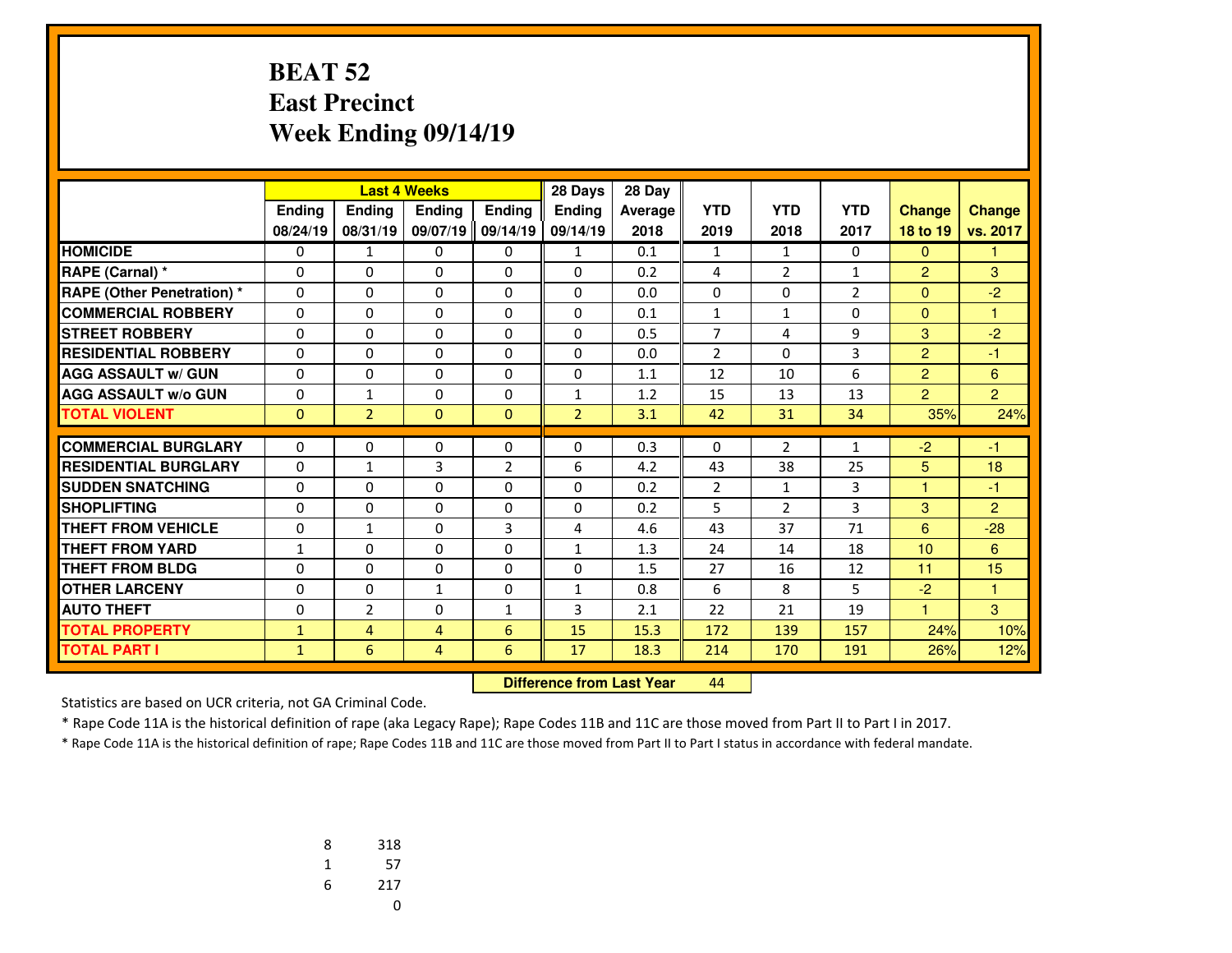## **BEAT 53 East PrecinctWeek Ending 09/14/19**

|                                  |                |                | 28 Days<br><b>Last 4 Weeks</b> |                |                | 28 Day  |                |                |                |                |                 |
|----------------------------------|----------------|----------------|--------------------------------|----------------|----------------|---------|----------------|----------------|----------------|----------------|-----------------|
|                                  | Ending         | Ending         | Ending                         | Ending         | Ending         | Average | <b>YTD</b>     | <b>YTD</b>     | <b>YTD</b>     | <b>Change</b>  | <b>Change</b>   |
|                                  | 08/24/19       | 08/31/19       | 09/07/19                       | 09/14/19       | 09/14/19       | 2018    | 2019           | 2018           | 2017           | 18 to 19       | vs. 2017        |
| <b>HOMICIDE</b>                  | 0              | 0              | 0                              | 0              | 0              | 0.1     | $\mathbf{0}$   | 0              | 5              | $\Omega$       | $-5$            |
| RAPE (Carnal) *                  | $\Omega$       | $\Omega$       | 0                              | 0              | $\Omega$       | 0.2     | $\Omega$       | $\overline{2}$ | 1              | $-2$           | $-1$            |
| <b>RAPE (Other Penetration)*</b> | $\Omega$       | $\Omega$       | $\Omega$                       | $\Omega$       | $\Omega$       | 0.0     | 0              | $\Omega$       | 3              | $\mathbf{0}$   | $-3$            |
| <b>COMMERCIAL ROBBERY</b>        | $\Omega$       | $\Omega$       | 0                              | $\Omega$       | $\Omega$       | 0.0     | $\Omega$       | $\Omega$       | $\mathbf{1}$   | $\mathbf{0}$   | $-1$            |
| <b>STREET ROBBERY</b>            | $\mathbf{1}$   | $\Omega$       | 0                              | 0              | $\mathbf{1}$   | 0.5     | $\overline{7}$ | 6              | 3              | $\mathbf{1}$   | $\overline{4}$  |
| <b>RESIDENTIAL ROBBERY</b>       | $\Omega$       | $\Omega$       | 0                              | 0              | $\Omega$       | 0.1     | $\Omega$       | $\Omega$       | $\overline{2}$ | $\Omega$       | $-2$            |
| <b>AGG ASSAULT w/ GUN</b>        | $\mathbf 0$    | 2              | 0                              | 1              | 3              | 1.7     | 12             | 12             | 18             | $\mathbf{0}$   | $-6$            |
| <b>AGG ASSAULT w/o GUN</b>       | $\mathbf{0}$   | $\Omega$       | 0                              | $\Omega$       | $\Omega$       | 1.2     | 23             | 10             | 13             | 13             | 10 <sup>1</sup> |
| <b>TOTAL VIOLENT</b>             | $\mathbf{1}$   | $\overline{2}$ | $\overline{0}$                 | $\mathbf{1}$   | $\overline{4}$ | 3.6     | 42             | 30             | 46             | 40%            | $-9%$           |
|                                  |                |                |                                |                |                |         |                |                |                |                |                 |
| <b>COMMERCIAL BURGLARY</b>       | 0              | 0              | 0                              | $\mathbf{0}$   | 0              | 0.3     | $\overline{2}$ | 3              | $\mathbf{1}$   | -1             |                 |
| <b>RESIDENTIAL BURGLARY</b>      | 0              | $\Omega$       | $\mathbf{1}$                   | $\overline{2}$ | 3              | 4.1     | 34             | 33             | 27             | 4              | $\overline{7}$  |
| <b>SUDDEN SNATCHING</b>          | $\Omega$       | $\Omega$       | $\mathbf{1}$                   | $\Omega$       | $\mathbf{1}$   | 0.3     | $\overline{2}$ | $\overline{2}$ | $\overline{2}$ | $\Omega$       | $\Omega$        |
| <b>SHOPLIFTING</b>               | 0              | $\overline{2}$ | 0                              | 0              | $\overline{2}$ | 0.9     | 4              | 10             | $\Omega$       | $-6$           | $\overline{4}$  |
| <b>THEFT FROM VEHICLE</b>        | $\mathbf{1}$   | $\mathbf{1}$   | 0                              | $\mathbf{1}$   | 3              | 4.8     | 37             | 47             | 60             | $-10$          | $-23$           |
| <b>THEFT FROM YARD</b>           | $\mathbf{1}$   | $\Omega$       | 0                              | 1              | $\overline{2}$ | 2.5     | 10             | 23             | 23             | $-13$          | $-13$           |
| <b>THEFT FROM BLDG</b>           | $\mathbf{1}$   | $\mathbf{1}$   | $\mathbf{1}$                   | $\Omega$       | 3              | 2.6     | 26             | 28             | 44             | $-2$           | $-18$           |
| <b>OTHER LARCENY</b>             | 0              | $\mathbf{1}$   | 0                              | 0              | $\mathbf{1}$   | 1.4     | 11             | 9              | 3              | $\overline{2}$ | 8               |
| <b>AUTO THEFT</b>                | $\Omega$       | $\mathbf{1}$   | $\mathbf{1}$                   | $\Omega$       | $\overline{2}$ | 2.4     | 15             | 21             | 18             | $-6$           | $-3$            |
| <b>TOTAL PROPERTY</b>            | 3              | 6              | 4                              | $\overline{4}$ | 17             | 19.3    | 141            | 176            | 178            | $-20%$         | $-21%$          |
| <b>TOTAL PART I</b>              | $\overline{4}$ | 8              | $\overline{4}$                 | 5              | 21             | 22.9    | 183            | 206            | 224            | $-11%$         | $-18%$          |

 **Difference from Last Year**-23

Statistics are based on UCR criteria, not GA Criminal Code.

\* Rape Code 11A is the historical definition of rape (aka Legacy Rape); Rape Codes 11B and 11C are those moved from Part II to Part I in 2017.

| 8 | 318 |
|---|-----|
| 1 | 57  |
| 6 | 217 |
|   | U   |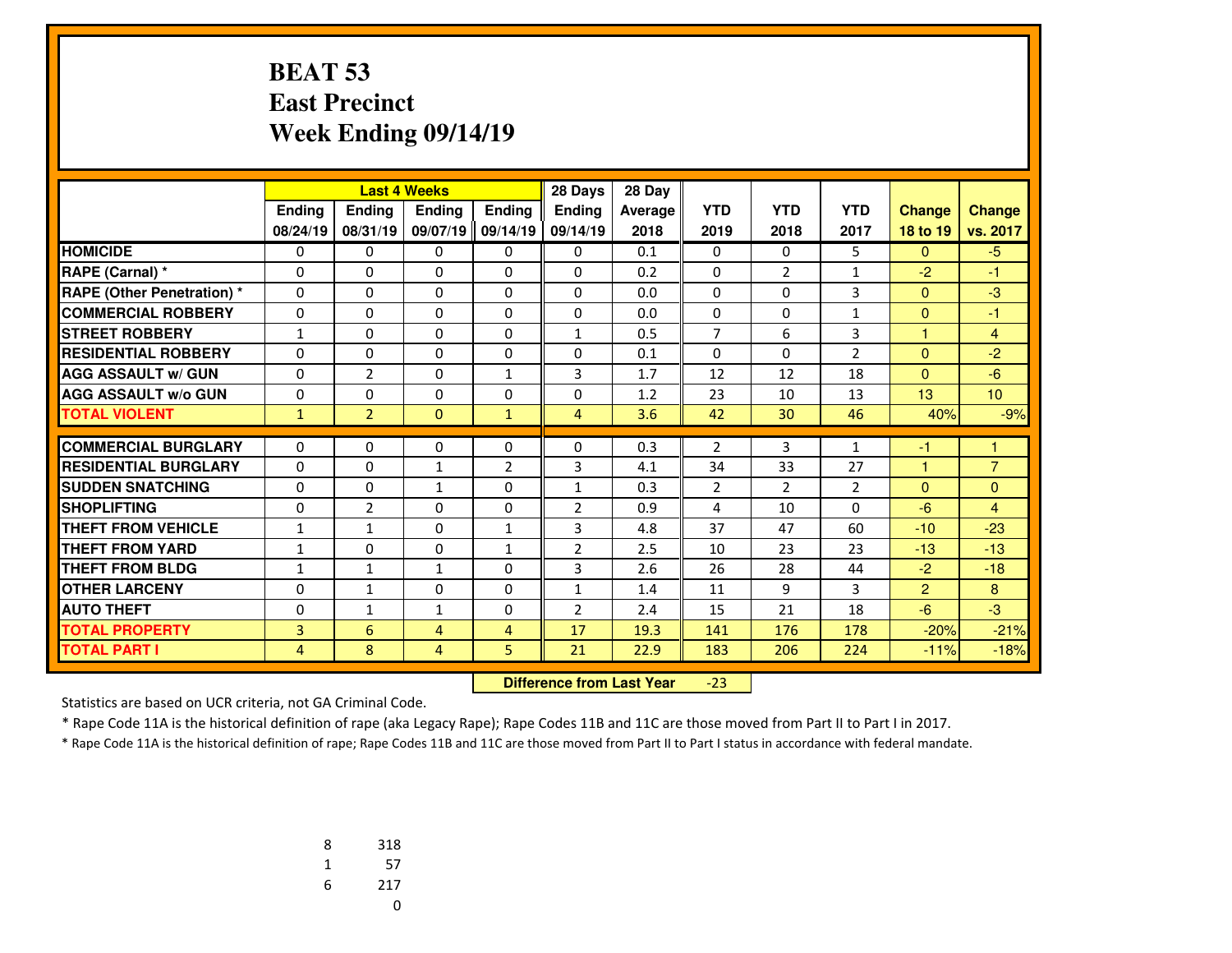## **BEAT 54 East PrecinctWeek Ending 09/14/19**

|                                   |              |                | <b>Last 4 Weeks</b> |                | 28 Days        | 28 Day         |                |                |                |                |                |
|-----------------------------------|--------------|----------------|---------------------|----------------|----------------|----------------|----------------|----------------|----------------|----------------|----------------|
|                                   | Ending       | <b>Endina</b>  | <b>Endina</b>       | Ending         | <b>Endina</b>  | <b>Average</b> | <b>YTD</b>     | <b>YTD</b>     | <b>YTD</b>     | <b>Change</b>  | <b>Change</b>  |
|                                   | 08/24/19     | 08/31/19       | 09/07/19            | 09/14/19       | 09/14/19       | 2018           | 2019           | 2018           | 2017           | 18 to 19       | vs. 2017       |
| <b>HOMICIDE</b>                   | 0            | 0              | 0                   | 0              | 0              | 0.4            | 0              | 4              | 3              | $-4$           | $-3$           |
| RAPE (Carnal) *                   | $\Omega$     | $\mathbf{1}$   | $\mathbf{1}$        | $\Omega$       | $\overline{2}$ | 0.1            | 3              | $\Omega$       | $\Omega$       | 3              | 3              |
| <b>RAPE (Other Penetration) *</b> | $\Omega$     | 0              | $\Omega$            | $\Omega$       | $\Omega$       | 0.1            | 0              | $\mathbf{1}$   | $\Omega$       | $-1$           | $\Omega$       |
| <b>COMMERCIAL ROBBERY</b>         | 0            | 0              | $\mathbf{1}$        | 0              | $\mathbf{1}$   | 0.3            | $\overline{2}$ | 3              | 11             | -1             | $-9$           |
| <b>STREET ROBBERY</b>             | 0            | $\mathbf{1}$   | $\Omega$            | $\mathbf{1}$   | $\overline{2}$ | 1.0            | 6              | 6              | 11             | $\mathbf{0}$   | $-5$           |
| <b>RESIDENTIAL ROBBERY</b>        | $\mathbf{1}$ | 0              | $\Omega$            | $\Omega$       | $\mathbf{1}$   | 0.2            | $\mathbf{1}$   | $\overline{2}$ | $\Omega$       | -1             | 1              |
| <b>AGG ASSAULT w/ GUN</b>         | 0            | 0              | 0                   | 0              | $\Omega$       | 1.3            | 16             | 8              | 13             | 8              | 3              |
| <b>AGG ASSAULT w/o GUN</b>        | 0            | 0              | 1                   | $\mathbf{1}$   | $\overline{2}$ | 1.3            | 19             | 12             | 10             | $\overline{7}$ | 9              |
| <b>TOTAL VIOLENT</b>              | $\mathbf{1}$ | $\overline{2}$ | 3                   | $\overline{2}$ | 8              | 4.6            | 47             | 36             | 48             | 31%            | $-2%$          |
|                                   |              |                |                     |                |                |                |                |                |                | ۹              |                |
| <b>COMMERCIAL BURGLARY</b>        | 0            | 0              | 0                   | 0              | 0              | 0.2            | 3              | $\overline{2}$ | 6              |                | $-3$           |
| <b>RESIDENTIAL BURGLARY</b>       | 1            | $\mathbf{1}$   | $\overline{2}$      | $\mathbf{1}$   | 5              | 4.8            | 29             | 42             | 48             | $-13$          | $-19$          |
| <b>SUDDEN SNATCHING</b>           | 0            | 0              | $\Omega$            | 0              | 0              | 0.0            | 3              | $\Omega$       | $\Omega$       | 3              | 3              |
| <b>SHOPLIFTING</b>                | 4            | $\overline{2}$ | $\Omega$            | $\Omega$       | 6              | 4.8            | 29             | 51             | 33             | $-22$          | $-4$           |
| <b>THEFT FROM VEHICLE</b>         | 5            | 0              | $\Omega$            | $\mathbf{1}$   | 6              | 5.5            | 63             | 42             | 48             | 21             | 15             |
| <b>THEFT FROM YARD</b>            | 1            | $\mathbf{1}$   | $\Omega$            | $\mathbf{1}$   | 3              | 3.0            | 20             | 24             | 20             | $-4$           | $\Omega$       |
| <b>THEFT FROM BLDG</b>            | 0            | 3              | 0                   | $\Omega$       | 3              | 2.5            | 16             | 24             | 28             | $-8$           | $-12$          |
| <b>OTHER LARCENY</b>              | 0            | $\mathbf{1}$   | 0                   | $\Omega$       | $\mathbf{1}$   | 1.3            | 4              | 10             | $\overline{2}$ | $-6$           | $\overline{2}$ |
| <b>AUTO THEFT</b>                 | 0            | 0              | 0                   | 0              | $\Omega$       | 2.3            | 22             | 25             | 29             | $-3$           | $-7$           |
| <b>TOTAL PROPERTY</b>             | 11           | 8              | $\overline{2}$      | 3              | 24             | 24.3           | 189            | 220            | 214            | $-14%$         | $-12%$         |
| <b>TOTAL PART I</b>               | 12           | 10             | 5                   | 5              | 32             | 28.9           | 236            | 256            | 262            | $-8%$          | $-10%$         |

 **Difference from Last Year**-20

Statistics are based on UCR criteria, not GA Criminal Code.

\* Rape Code 11A is the historical definition of rape (aka Legacy Rape); Rape Codes 11B and 11C are those moved from Part II to Part I in 2017.

| 8 | 318 |
|---|-----|
| 1 | 57  |
| 6 | 217 |
|   | U   |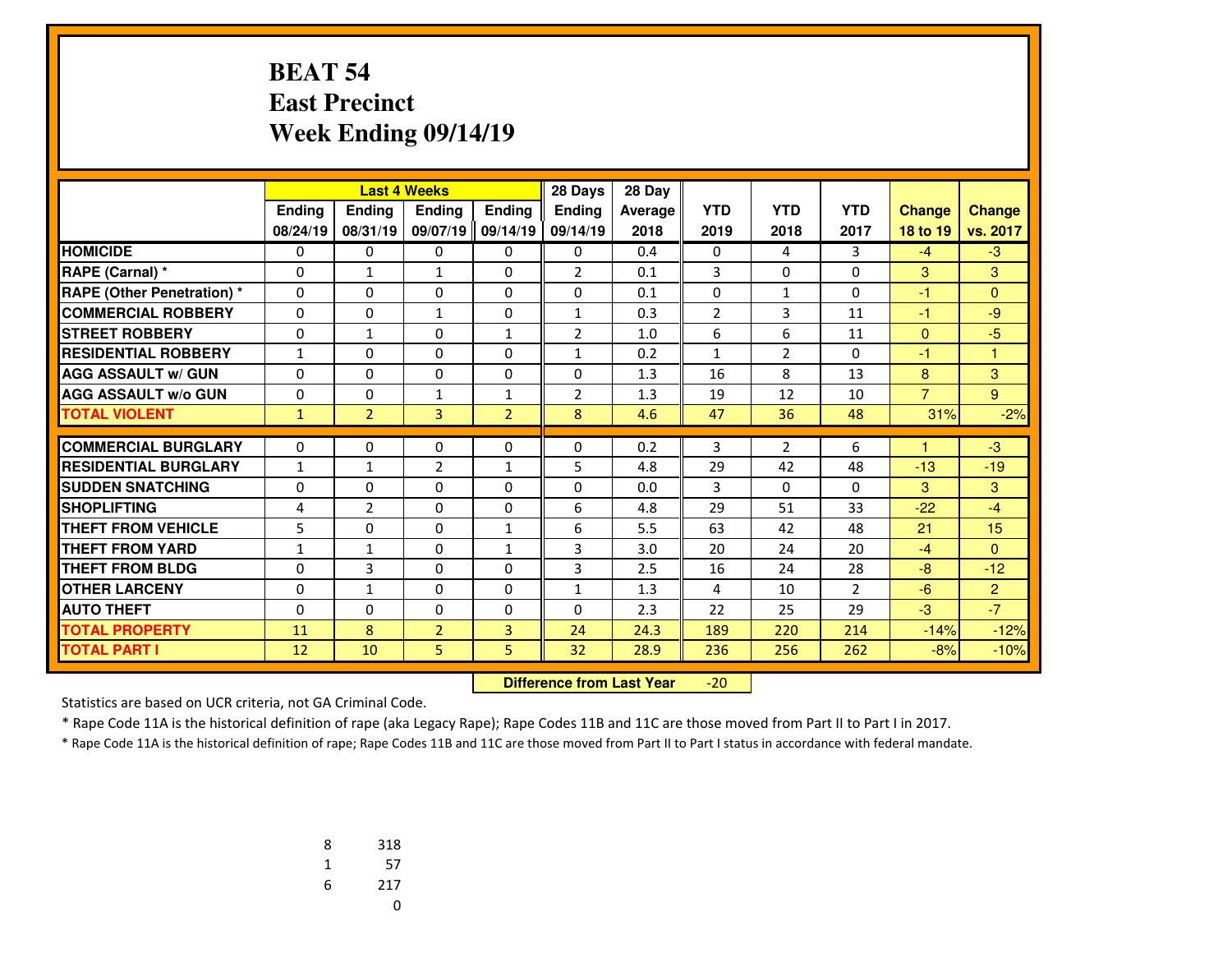## **BEAT 55 East PrecinctWeek Ending 09/14/19**

|                                   |                |              | <b>Last 4 Weeks</b> |              | 28 Days        | 28 Day  |                |              |                |                |                |
|-----------------------------------|----------------|--------------|---------------------|--------------|----------------|---------|----------------|--------------|----------------|----------------|----------------|
|                                   | Ending         | Ending       | Ending              | Ending       | Ending         | Average | <b>YTD</b>     | <b>YTD</b>   | <b>YTD</b>     | <b>Change</b>  | <b>Change</b>  |
|                                   | 08/24/19       | 08/31/19     | 09/07/19            | 09/14/19     | 09/14/19       | 2018    | 2019           | 2018         | 2017           | 18 to 19       | vs. 2017       |
| <b>HOMICIDE</b>                   | 0              | 0            | 0                   | 0            | 0              | 0.1     | $\mathbf{0}$   | $\mathbf{1}$ | $\mathbf{0}$   | $-1$           | $\mathbf{0}$   |
| RAPE (Carnal) *                   | $\Omega$       | $\Omega$     | 0                   | $\Omega$     | $\Omega$       | 0.0     | 3              | $\Omega$     | $\Omega$       | 3              | 3              |
| <b>RAPE (Other Penetration) *</b> | $\Omega$       | $\Omega$     | $\Omega$            | $\Omega$     | $\Omega$       | 0.0     | $\mathbf{0}$   | $\Omega$     | $\Omega$       | $\mathbf{0}$   | $\Omega$       |
| <b>COMMERCIAL ROBBERY</b>         | $\Omega$       | $\Omega$     | 0                   | $\Omega$     | $\Omega$       | 0.1     | $\Omega$       | $\Omega$     | 9              | $\mathbf{0}$   | $-9$           |
| <b>STREET ROBBERY</b>             | $\mathbf 0$    | $\Omega$     | 0                   | 0            | $\Omega$       | 0.3     | 3              | 4            | $\mathbf{1}$   | $-1$           | $\overline{2}$ |
| <b>RESIDENTIAL ROBBERY</b>        | $\Omega$       | $\Omega$     | 0                   | $\Omega$     | $\Omega$       | 0.1     | $\mathbf{1}$   | $\Omega$     | 1              | $\mathbf{1}$   | $\Omega$       |
| <b>AGG ASSAULT w/ GUN</b>         | $\mathbf 0$    | $\Omega$     | 0                   | 0            | $\Omega$       | 0.9     | $\overline{7}$ | 5            | 5              | $\overline{2}$ | $\overline{2}$ |
| <b>AGG ASSAULT w/o GUN</b>        | $\mathbf{0}$   | $\Omega$     | 0                   | $\Omega$     | $\Omega$       | 0.4     | 8              | 3            | $\overline{2}$ | 5              | 6              |
| <b>TOTAL VIOLENT</b>              | $\mathbf{0}$   | $\Omega$     | $\overline{0}$      | $\mathbf{0}$ | $\Omega$       | 1.8     | 22             | 13           | 18             | 69%            | 22%            |
|                                   |                |              |                     |              |                |         |                |              |                |                |                |
| <b>COMMERCIAL BURGLARY</b>        | $\mathbf{1}$   | 0            | 0                   | $\mathbf{0}$ | $\mathbf{1}$   | 0.3     | 6              | 3            | $\overline{2}$ | 3              | $\overline{4}$ |
| <b>RESIDENTIAL BURGLARY</b>       | 0              | $\Omega$     | 3                   | 1            | 4              | 1.6     | 18             | 15           | 40             | 3              | $-22$          |
| <b>SUDDEN SNATCHING</b>           | $\Omega$       | $\Omega$     | 0                   | $\Omega$     | $\Omega$       | 0.2     | $\mathbf{1}$   | $\mathbf{1}$ | 3              | $\mathbf{0}$   | $-2$           |
| <b>SHOPLIFTING</b>                | 4              | 4            | 4                   | 3            | 15             | 15.0    | 156            | 139          | 140            | 17             | 16             |
| <b>THEFT FROM VEHICLE</b>         | $\overline{2}$ | $\Omega$     | $\overline{2}$      | $\mathbf{1}$ | 5              | 4.3     | 33             | 40           | 39             | $-7$           | $-6$           |
| <b>THEFT FROM YARD</b>            | 0              | $\Omega$     | 0                   | 0            | $\Omega$       | 1.7     | 13             | 19           | 15             | $-6$           | $-2$           |
| <b>THEFT FROM BLDG</b>            | $\mathbf{1}$   | $\mathbf{1}$ | 0                   | $\Omega$     | $\overline{2}$ | 1.4     | 13             | 15           | 10             | $-2$           | 3              |
| <b>OTHER LARCENY</b>              | $\mathbf{1}$   | $\Omega$     | 0                   | 0            | $\mathbf{1}$   | 0.7     | 3              | 3            | $\overline{7}$ | $\mathbf{0}$   | $-4$           |
| <b>AUTO THEFT</b>                 | 0              | 0            | 0                   | $\Omega$     | $\Omega$       | 1.5     | 7              | 12           | 11             | $-5$           | $-4$           |
| <b>TOTAL PROPERTY</b>             | 9              | 5            | 9                   | 5            | 28             | 26.7    | 250            | 247          | 267            | 1%             | $-6%$          |
| <b>TOTAL PART I</b>               | 9              | 5            | 9                   | 5            | 28             | 28.5    | 272            | 260          | 285            | 5%             | $-5%$          |

 **Difference from Last Year**<sup>12</sup>

Statistics are based on UCR criteria, not GA Criminal Code.

\* Rape Code 11A is the historical definition of rape (aka Legacy Rape); Rape Codes 11B and 11C are those moved from Part II to Part I in 2017.

| 8 | 318 |
|---|-----|
| 1 | 57  |
| 6 | 217 |
|   | U   |